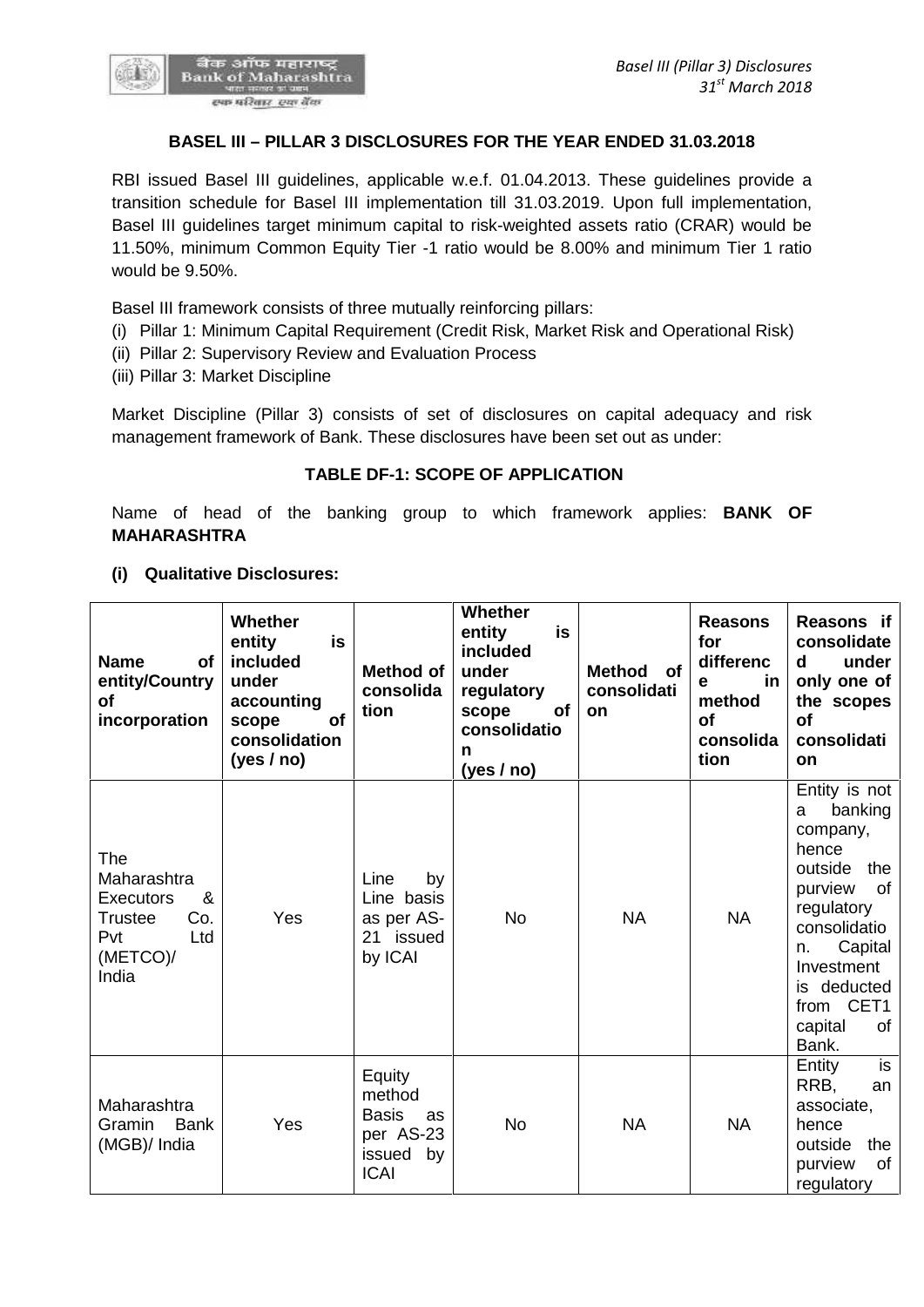| <b>Name</b><br>οf<br>entity/Country<br>οf<br>incorporation | Whether<br>entity<br>is<br>included<br>under<br>accounting<br><b>of</b><br>scope<br>consolidation<br>(yes / no) | <b>Method of</b><br>consolida<br>tion | Whether<br>is<br>entity<br>included<br>under<br>regulatory<br><b>of</b><br>scope<br>consolidatio<br>n<br>(yes/no) | Method of<br>consolidati<br><b>on</b> | <b>Reasons</b><br>for<br>differenc<br><u>in</u><br>е<br>method<br>οf<br>consolida<br>tion | Reasons if<br>consolidate<br>under<br>d<br>only one of<br>the scopes<br>οf<br>consolidati<br><b>on</b> |
|------------------------------------------------------------|-----------------------------------------------------------------------------------------------------------------|---------------------------------------|-------------------------------------------------------------------------------------------------------------------|---------------------------------------|-------------------------------------------------------------------------------------------|--------------------------------------------------------------------------------------------------------|
|                                                            |                                                                                                                 |                                       |                                                                                                                   |                                       |                                                                                           | consolidatio<br>n.<br>Investment<br>is<br>risk<br>weighted<br>at<br>250%.                              |

- **a. List of group entities considered for consolidation**
	- 1. The Maharashtra Executors & Trustee Company Private Limited (METCO)
	- 2. Maharashtra Gramin Bank (MGB)
- **b. List of group entities not considered for consolidation both under the accounting and regulatory scope of consolidation**

| Name of the<br>entity /<br><b>Country of</b><br>incorporation | <b>Principle</b><br>activity of<br>the entity | <b>Total Balance</b><br>sheet equity<br>(as stated in<br>the<br>accounting<br>balance sheet<br>of the legal<br>entity) | % of bank's<br>holding in<br>the total<br>equity | <b>Regulatory</b><br>treatment of<br>bank's<br>investments in<br>the capital<br>instruments of<br>the entity | <b>Total balance</b><br>sheet assets<br>(as stated in<br>the accounting<br>balance sheet<br>of the legal<br>entity) |  |
|---------------------------------------------------------------|-----------------------------------------------|------------------------------------------------------------------------------------------------------------------------|--------------------------------------------------|--------------------------------------------------------------------------------------------------------------|---------------------------------------------------------------------------------------------------------------------|--|
| NIL                                                           |                                               |                                                                                                                        |                                                  |                                                                                                              |                                                                                                                     |  |

**(ii) Quantitative Disclosures**

# **c. List of group entities considered for consolidation (accounting)**

(Amount in Rs million)

| Name of the entity / Country of<br>incorporation | <b>Principle</b><br>activity of<br>the entity | <b>Total Balance sheet</b><br>equity (as stated in<br>the accounting<br>balance sheet of the<br>legal entity) | <b>Total balance sheet</b><br>assets (as stated in<br>the accounting<br>balance sheet of<br>the legal entity) |
|--------------------------------------------------|-----------------------------------------------|---------------------------------------------------------------------------------------------------------------|---------------------------------------------------------------------------------------------------------------|
| The Maharashtra Executors &                      | Trusteeship                                   | 35.78                                                                                                         | 156.41                                                                                                        |
| Trustee Co. Pvt Ltd (METCO)/ India               |                                               | (BOM share 100%)                                                                                              |                                                                                                               |
| Maharashtra Gramin Bank                          | Banking                                       | 4700.07                                                                                                       | 102308.07                                                                                                     |
| (MGB)/India                                      |                                               | (BOM share 35%)                                                                                               |                                                                                                               |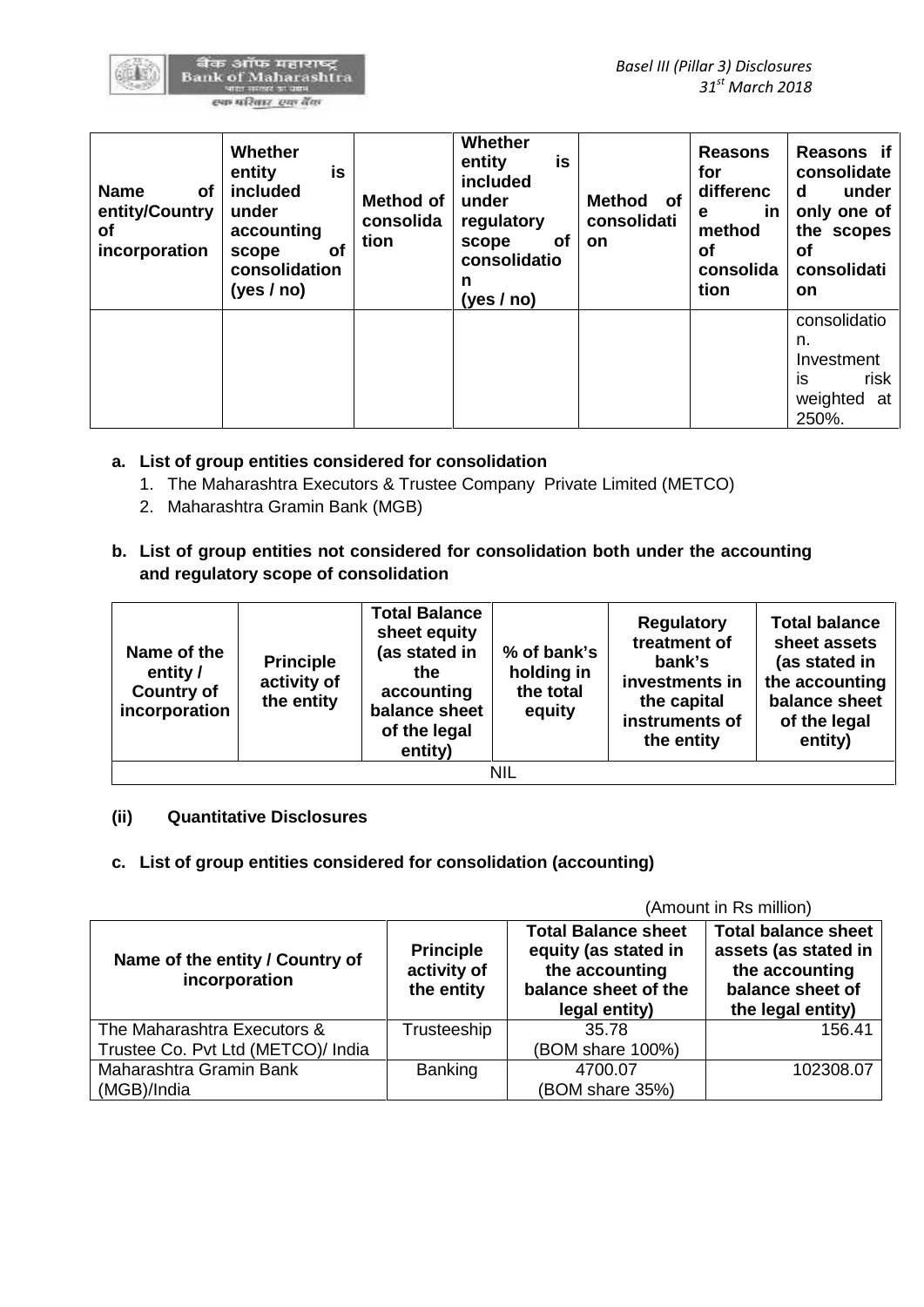

## **d. The aggregate amount of capital deficiencies in all subsidiaries which are not included in the regulatory scope of consolidation i.e. that are deducted:**

There is no capital deficiency in the subsidiary of Bank which is not included in regulatory scope of consolidation as of March 31, 2018.

# **e. The aggregate amounts (e.g. current book value) of the bank's total interests in insurance entities, which are risk weighted**

| Name of the<br><b>Principle</b><br>insurance entity /<br><b>Country of</b><br>entity<br>incorporation | <b>Total Balance</b><br>stated in the<br>activity of the<br>accounting | sheet equity (as<br>balance sheet of<br>the legal entity) | % of bank's<br>holding in<br>the total<br>equity /<br>proportion<br>of voting<br>power | Quantitative<br>on regulatory capital<br>using<br><b>of</b><br>weighting<br>versus using the full<br>deduction method | impact<br>risk<br>method |
|-------------------------------------------------------------------------------------------------------|------------------------------------------------------------------------|-----------------------------------------------------------|----------------------------------------------------------------------------------------|-----------------------------------------------------------------------------------------------------------------------|--------------------------|
| Bank is not having any subsidiary having insurance business.                                          |                                                                        |                                                           |                                                                                        |                                                                                                                       |                          |

# **f. Any restrictions or impediments on transfer of funds or regulatory capital within the banking group**

There is no restriction or impediments on transfer of funds or regulatory capital within banking group as of March 31, 2018.

# **TABLE DF – 2:CAPITAL ADEQUACY**

## **Qualitative Disclosures**

## **a. Capital Management**

Bank has a process for assessing its overall capital adequacy in relation to Bank's risk profile and a strategy for maintaining its capital levels. Process provides an assurance that Bank has adequate capital to support all risks inherent to its business. Bank actively manages its capital to meet regulatory norms by considering available options of raising capital.

## **Organisational Set-up:**

Capital Management is administered by Financial Management and Accounts Department in co-ordination with Integrated Risk Management Department under the supervision of Board of Directors. Bank has also formed Capital Planning Committee to provide guidance.

## **Internal Assessment of Capital:**

Bank's Capital Management framework includes a comprehensive Internal Capital Adequacy Assessment Process (ICAAP) conducted annually which determines adequate level of capitalisation for Bank to meet regulatory norms and current and future business need, including under stressed scenarios. ICAAP encompasses capital planning for two years time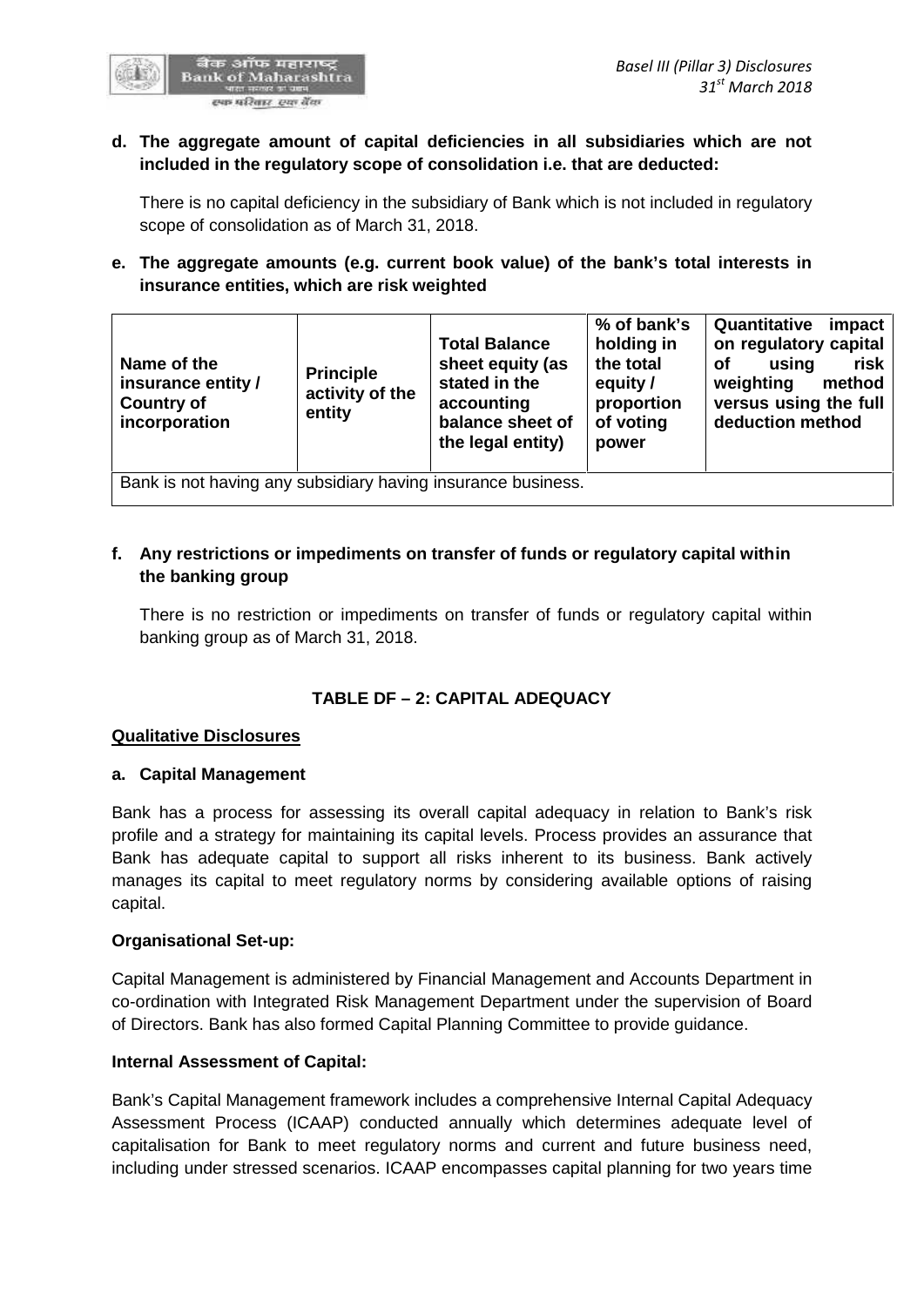

horizon, after identification and evaluation of significance of all risks that Bank faces, which may have an adverse material impact on its financial position. Bank considers following as risks it is exposed to in the normal course of its business and considers them for capital planning:

- Credit Risk including residuary risk Settlement Risk
- 
- 
- Credit Concentration Risk Strategic Risk
- 
- Country Risk **Country Risk Country Risk Country Risk**
- 
- 
- Market Risk **Interest Rate Risk on Banking Book**
- Operational Risk **Constanting Constanting Constanting Constanting Constanting Constanting Constanting Constanting Constanting Constanting Constanting Constanting Constanting Constanting Constanting Constanting Constantin** 
	-
- Liquidity Risk **Constant Constant Constant Pension Obligation Risk** 
	-
- Compliance Risk **Compliance Risk Compliance Risk Compliance Risk of underestimation of Credit Risk** under the Standardized approach

(Amount in Rs million)

Bank periodically assesses and refines its stress tests in an effort to ensure that stress scenarios capture material risks as well as reflect possible extreme market moves that could arise as a result of business environment conditions. Stress tests are used in conjunction with Bank's business plans for the purpose of capital planning.

## **Monitoring and Reporting:**

The Board of Directors of Bank monitors capital adequacy levels of Bank. On a quarterly basis an analysis of the capital adequacy position and risk weighted assets and an assessment of various aspects of Basel III on capital and risk management are undertaken by Board.

## **Quantitative Disclosures**

## **b. Capital Requirement**

Bank's capital requirements have been computed using Standardized Approach for Credit Risk, Standardized Duration Method for Market Risk and Basic Indicator Approach for Operational Risk. Minimum capital required to be held at 10.875% for credit, market and operational risks is given below:

| <b>Particulars</b>                                                                       | <b>Amount</b>                | <b>Amount</b> |  |
|------------------------------------------------------------------------------------------|------------------------------|---------------|--|
| <b>Capital Required for Credit Risk</b>                                                  |                              |               |  |
| Portfolios subject to Standardised Approach                                              | 72395.96                     |               |  |
| For Securitisation Exposure                                                              | 0.00                         |               |  |
| Total capital charge for credit risks under                                              |                              | 72395.96      |  |
| <b>Market Risk</b>                                                                       |                              |               |  |
| <b>Interest Rate Risk</b>                                                                | 4056.89                      |               |  |
| Foreign Exchange Risk (including Gold)                                                   | 45.00                        |               |  |
| <b>Equity Risk</b>                                                                       | 1010.66                      |               |  |
| Total capital charge for market risks under<br>standardized duration approach (i+ii+iii) |                              | $*5112.55$    |  |
|                                                                                          | standardized approach (i+ii) |               |  |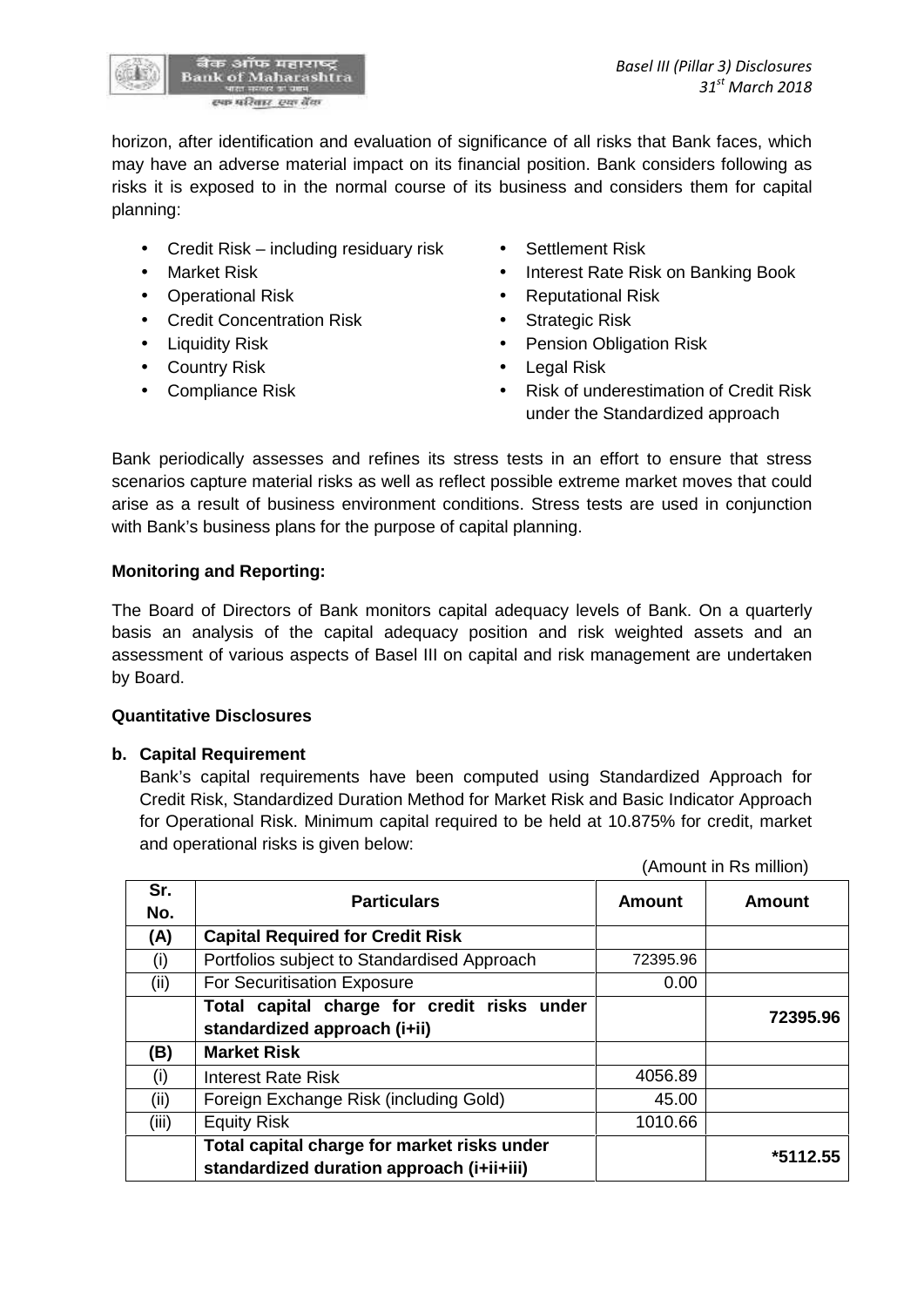

| Sr.<br>No. | <b>Particulars</b>                                       | <b>Amount</b> | <b>Amount</b>     |
|------------|----------------------------------------------------------|---------------|-------------------|
| (C)        | <b>Capital Charge for Operational Risk</b>               |               |                   |
|            | <b>Under Basic Indicator Approach</b>                    |               | *7020.51          |
|            | <b>Under The Standardized Approach (Parallel</b><br>run) |               | *6822.90          |
|            |                                                          |               | <b>Standalone</b> |
| (D)        | <b>Capital Ratios</b>                                    |               | (ln %)            |
|            | Common Equity Tier 1 Capital Ratio (<br>Excl<br>CCB)     |               | 7.099%            |
|            | <b>Capital Conservation Buffer (CCB)</b>                 |               | 1.875%            |
|            | <b>Common Equity Tier 1 Capital Ratio (Incl CCB)</b>     |               | 8.974%            |
|            | <b>Tier 1 Capital Ratio (Incl CCB)</b>                   |               | 9.008%            |
|            | <b>Total Capital Ratio( CRAR) – Including CCB</b>        |               | 11.003%           |

(\*For market and operational risks capital charge is converted in RWA @ 12.50 to arrive at CRAR as per RBI guidelines. Details in DF7 and DF 8)

# **TABLE DF-3: CREDIT RISK - GENERAL DISCLOSURES**

## **Qualitative Disclosures**

Credit Risk is defined as possibility of losses associated with diminution in credit quality of borrowers or counterparties. In a bank's portfolio, losses stem from outright default due to inability or unwillingness of a customer or counterparty to meet commitments in relation to lending, trading, settlement and other financial transactions.

## **Organizational Structure for Credit Risk Management**

Bank has comprehensive credit risk management architecture. Board of Directors of Bank endorses its Credit Risk strategy and approves credit risk policies. The Board has formed committees to oversee risk management processes, procedures and systems. Risk Management Committee (RMC) is responsible for devising policy and strategy for credit risk management. For this purpose, committee co-ordinates with Credit Risk Management Committee (CRMC) of Bank. CRMC is responsible for overseeing implementation of credit risk management framework across Bank and providing recommendations to RMC.

## **Policy & Strategy**

Bank has been following a conservative risk philosophy. The important aspects of risk philosophy are embodied in various policies, circulars, guidelines etc. The business objectives and strategy of Bank are decided taking into account profit considerations, level of various risks faced, level of capital, market scenario and competition. Bank is conscious of its asset quality and earnings and judiciously matches profit maximization with risk control.

Bank has put in place following policies approved by Board.

i) Lending & Loan Review Policy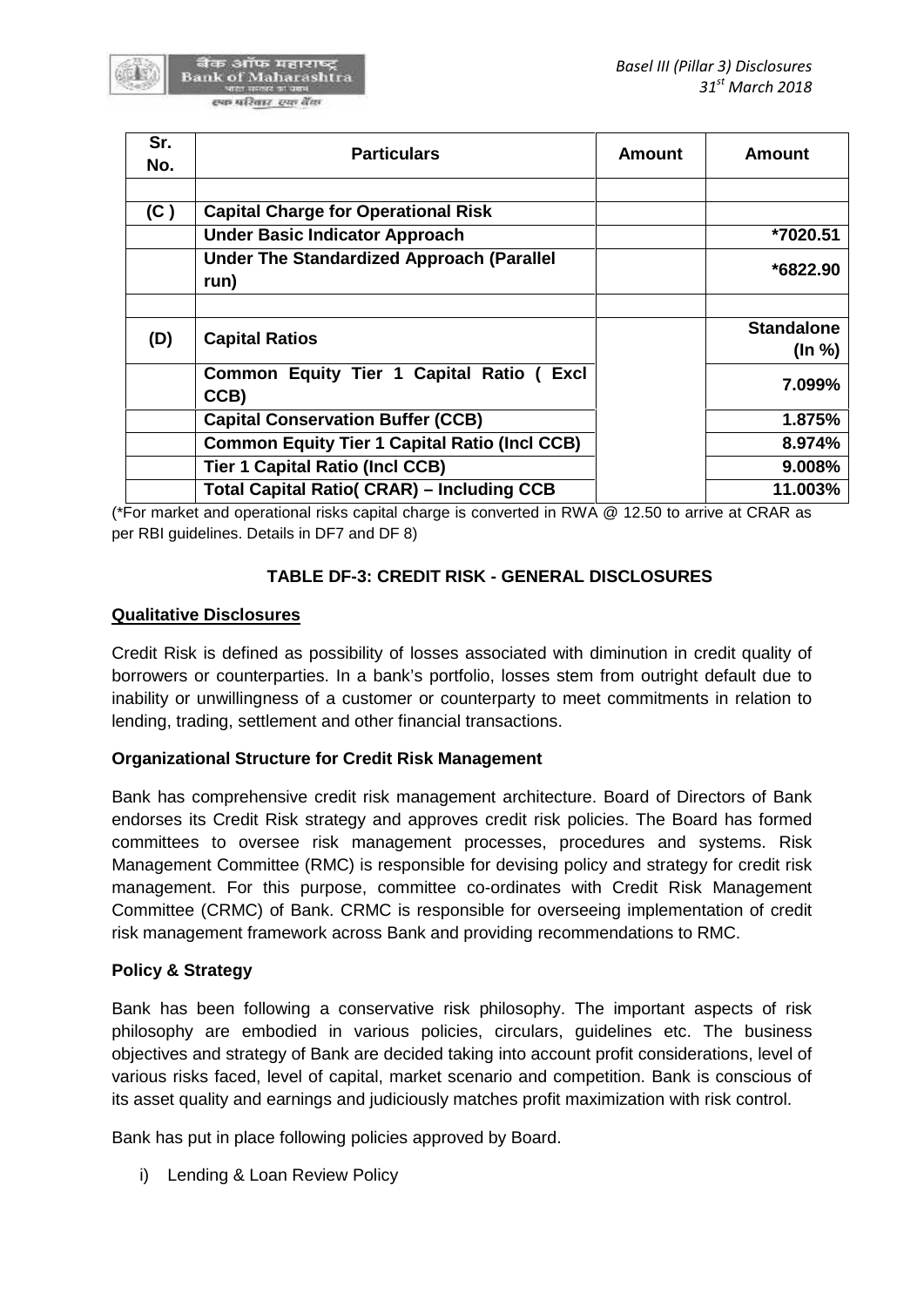

- ii) Credit Risk Management Policy
- iii) Credit Risk Mitigation Techniques & Collateral Management
- iv) Investment Management Policy
- v) Policy for Exposure to Real Estate
- vi) Policy for Issuance of Bank Guarantees
- vii) Policy for Financing of NBFC

Lending & Loan Review Policy, Credit Risk Management Policy documents define organizational structure, role and responsibilities and, processes and tools whereby credit risks carried by Bank can be identified, quantified and managed within framework that Bank considers consistent with its mandate and risk appetite. The policies prescribe various prudential and exposure limits, collateral standards, financial benchmarks for the purpose of credit risk management. The policy on Credit Risk Mitigation Techniques & Collateral Management lays down details of eligible collaterals for credit risk mitigation under Basel III framework. The Investment Management Policy, Policy on Exposure to Real Estate and Policy for issuance of Bank Guarantee forms an integral part of credit risk.

## **Systems / Process / tools for Credit Risk Management**

**Credit Appraisal standards:** Bank has in place proactive credit risk management practices like consistent standard for credit origination, maintenance and documentation for all credit exposures including off balance sheet items. Systems of periodic reviews, periodic inspections and collateral management systems are in place.

**Exposure Limits:** Credit risk limits including single / group borrower limits, substantial exposure limits, exposure limits in respect of sectors / industries are in place. The exposure vis-à-vis the limits are monitored.

**Credit Approval Committees:** Credit Approval committees have been constituted at various levels covering very large branches / Zonal offices / Head Office for considering fresh / existing proposals with or without enhancement. Bank has also setup centralized processing cells for considering credit proposals above specified limit.

**Sanctioning Powers:** Bank follows a well-defined multi-layered discretionary power structure for sanctioning of loans. Higher sanctioning powers are delegated to sanctioning authorities for sanctioning loans and advances to better rated customers in line with RBI guidelines. In respect of high value loans, committee approach is adopted.

**Credit Risk Rating and Appraisal Process:** Bank manages its credit risk through continuous measuring and monitoring of risks at each obligor (borrower) and portfolio level. Bank has in place an internal credit risk rating framework and well established standardized credit appraisal / approval processes. Credit risk rating enables Bank to accurately assess risk in a credit proposition and take a decision to accept or reject proposal based on risk appetite of Bank. It also enables risk pricing of credit facilities for risk return trade off.

As a measure of robust credit risk management practices, Bank has in place a framework for approval of credit risk ratings. Rating for every borrower is reviewed at least once in a year. Credit risk rating, as a concept, has been well internalized in Bank.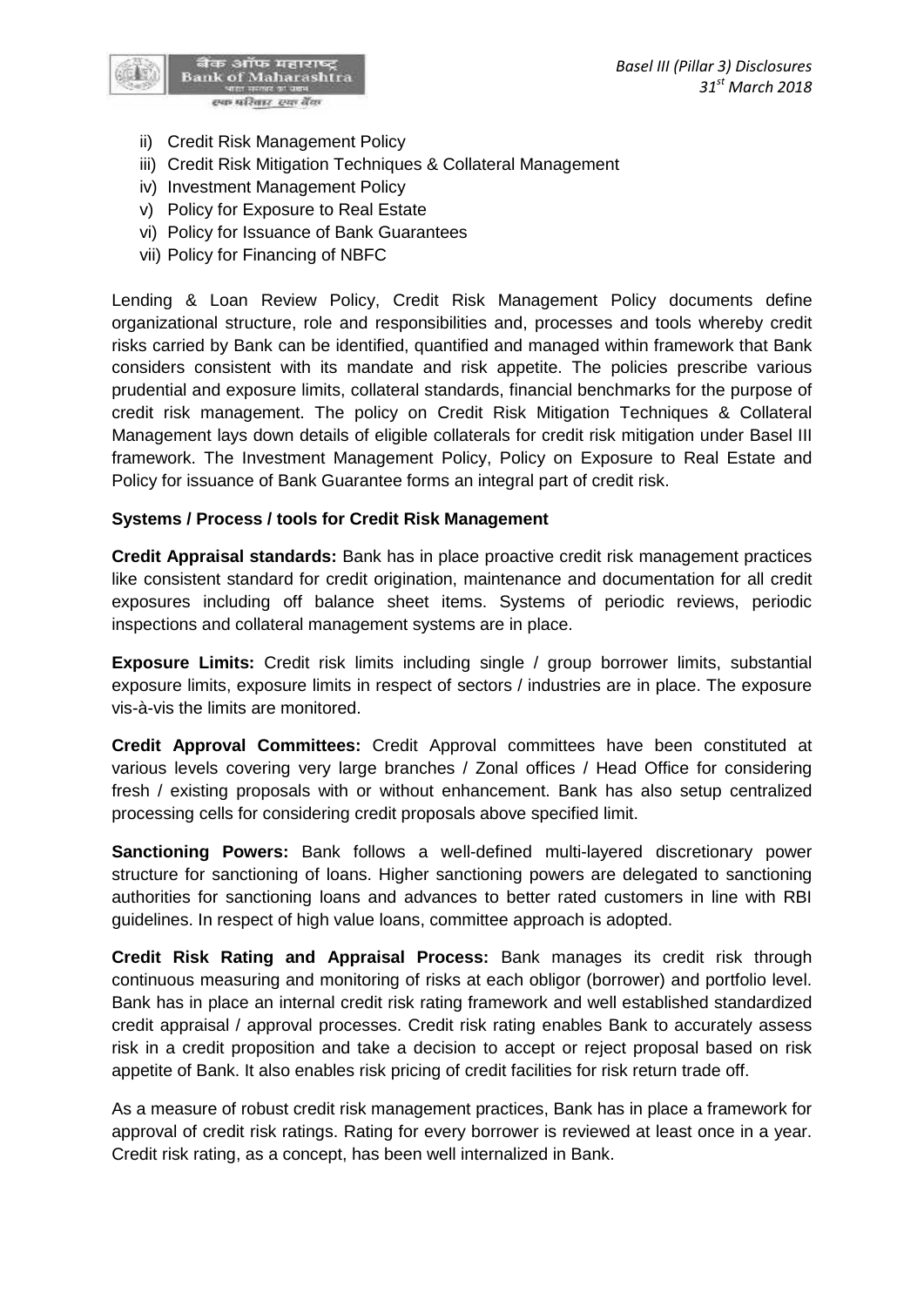## **Loan review Mechanism:** Objectives of Loan Review Mechanism are:

बैंक ऑफ महाराष्ट्र<br>Bank of Maharashtra स्फ परिवार स्था बैंक

- i) To ensure that credit decisions by various authorities are in conformity with Bank's Lending Policy and delegated lending powers.
- ii) To ensure that stipulated terms & conditions of sanction are complied with and various post sanction follow up, monitoring and supervision measures prescribed by Bank are adhered to.
- iii) To ensure that all credit facilities are reviewed / renewed well in time so as to revise risk perception and take necessary corrective action if necessary, immediately.
- iv) To aim at achieving maintenance of standard assets quality and up gradation in non performing assets (NPAs) so as to have a favourable impact on profitability of Bank through prevention / reduction / up gradation of NPAs.
- v) To assess health of credit portfolio of Bank and to apprise Top Management about the same from time to time.

Checks and balances viz. separation of credit risk management from credit sanctions, system of assigning credit risk rating, validation of ratings, mechanism to price credit facilities depending on risk rating of customer, credit audit etc. are in place. Minimum entry level rating benchmarks are stipulated. A suitable mechanism is in place to monitor aggregate exposure on other banks and country exposures. A diversified credit portfolio is maintained and a system to conduct regular analysis of portfolio so as to ensure ongoing control of credit concentration is in place.

#### **Loans past due and Impaired:**

Regulatory guidelines are adhered to in respect of income recognition, asset classification and provisioning. Bank considers following categories of loans and advances as Non performing Assets, wherein:

- Interest and/or installment of principal remain overdue for a period of more than 90 days in respect of a Term Loan
- Account remains 'out of order' in respect of an Overdraft/Cash Credit (OD/CC) for 90 days or more
- Bill remains overdue for a period of more than 90 days in case of Bills Purchased and **Discounted**
- In case of agricultural advances, interest and/or installment of principal remains overdue for 2 crop seasons (in respect of short duration crops) & 1 crop season (in respect of long duration crops).
- Any amount receivable that remains overdue for a period of more than 90 days in respect of other accounts.

**'Out of Order' status:** An account is treated as **'out of order'** if the outstanding balance remains continuously in excess of sanctioned limit/drawing power. In cases where outstanding balance in the principal operating account is less than sanctioned limit/drawing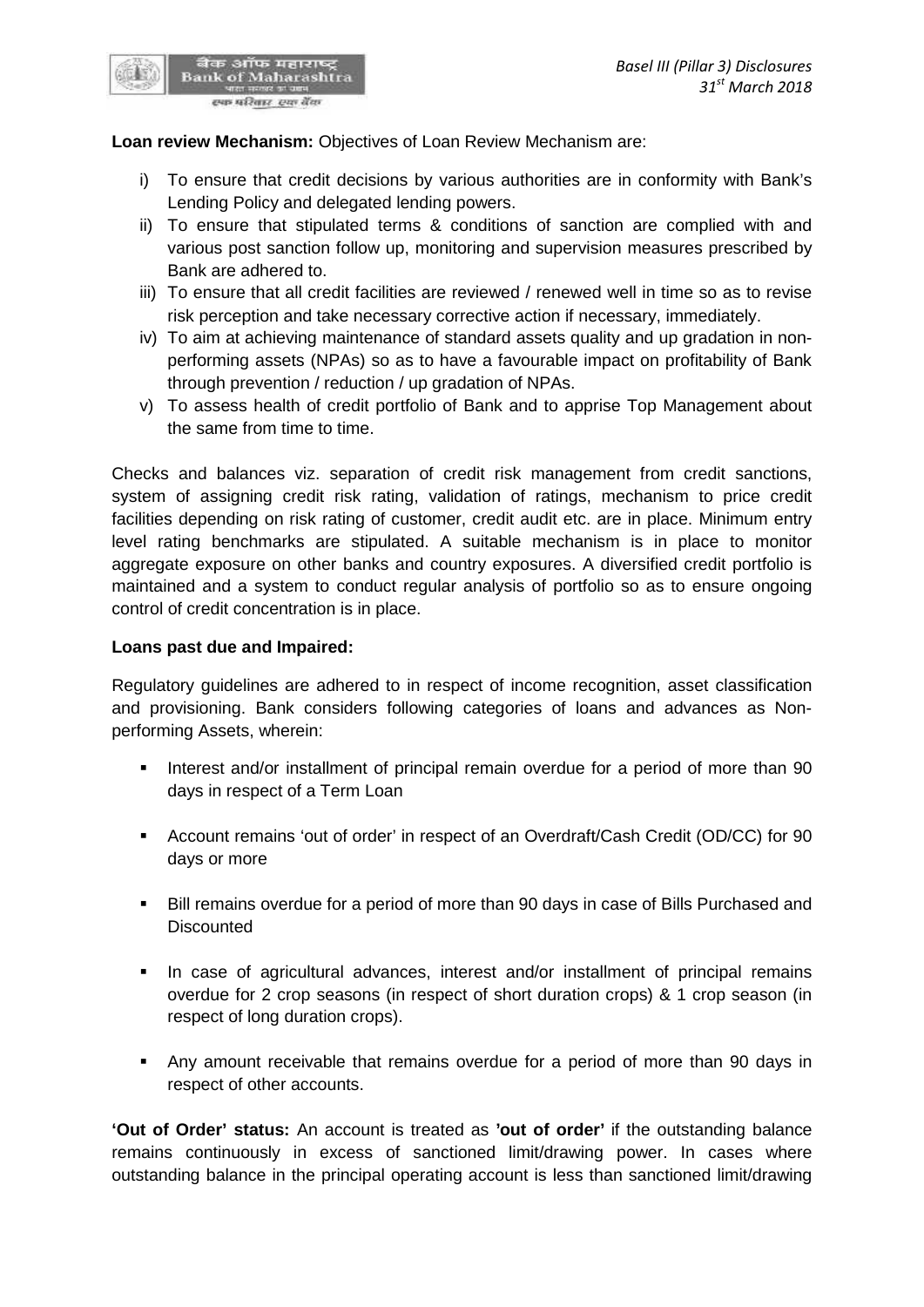

power, but there are no credits continuously for 90 days as on date of Balance Sheet or credits are not enough to cover interest debited during same period, these accounts are also treated as **'out of order'**.

**Overdue:** Any amount due to Bank under any credit facility is 'overdue' if it is not paid on due date fixed by Bank.

Advances against term deposits, National Savings Certificates, Indira Vikas Patra, Kisan Vikas Patra and Life insurance policies need not be treated as NPAs, provided adequate margin is available in the accounts.

#### **Quantitative Disclosures**

#### **1. Total Gross Credit exposure:**

|                   | (Amount in Rs million) |
|-------------------|------------------------|
| Category          | 31.03.2018             |
| <b>Fund Based</b> | 1092046.90             |
| Non-Fund Based    | 149074.80              |

#### **2. Geographic Distribution of credit exposure :**

| (Amount in Rs million) |                 |                 |  |  |
|------------------------|-----------------|-----------------|--|--|
|                        | 31.03.2018      |                 |  |  |
| Category               | <b>Overseas</b> | <b>Domestic</b> |  |  |
| Fund Based             | NIL             | 1092046.90      |  |  |
| Non-Fund Based         | NIL             | 149074.80       |  |  |
|                        |                 |                 |  |  |

#### **3. Industry-wise Distribution:**

(Amount in Rs million)

| Sr.<br>No. | <b>Industry</b>                                      |          | <b>Funded Exposure</b> | <b>Non-Fund Exposure</b> |         |
|------------|------------------------------------------------------|----------|------------------------|--------------------------|---------|
| 3.1        | <b>Mining and Quarrying</b><br>(incl. Coal)          |          | 9725.50                |                          | 885.10  |
| 3.2        | <b>Food Processing</b>                               |          | 3826.40                |                          | 52.00   |
| 3.2.1      | Sugar                                                | 2479.80  |                        | 29.60                    |         |
| 3.2.2      | Edible Oil and Vanaspati                             | 94.60    |                        | 0.10                     |         |
| 3.2.3      | Tea                                                  | 0.70     |                        | 0.00                     |         |
| 3.2.4      | <b>Others</b>                                        | 1251.30  |                        | 22.30                    |         |
| 3.3        | <b>Beverage and Tobacco</b>                          |          | 148.10                 |                          | 4.70    |
| 3.4        | <b>Textiles</b>                                      |          | 26353.30               |                          | 3703.40 |
| 3.4.1      | <b>Cotton Textiles</b>                               | 9586.80  |                        | 1406.50                  |         |
| 3.4.2      | <b>Jute Textiles</b>                                 | 38.50    |                        | 0.00                     |         |
| 3.4.3      | <b>Man-Made Textiles</b>                             | 20.80    |                        | 0.80                     |         |
| 3.4.4      | <b>Other Textiles</b>                                | 16707.20 |                        | 2296.10                  |         |
| 3.5        | Leather<br>Leather<br>and<br><b>Products</b>         |          | 590.90                 |                          | 39.30   |
| 3.6        | <b>Wood</b><br><b>Wood</b><br>and<br><b>Products</b> |          | 1792.70                |                          | 137.30  |
| 3.7        | and<br>Paper<br>Paper                                |          | 4483.00                |                          | 367.90  |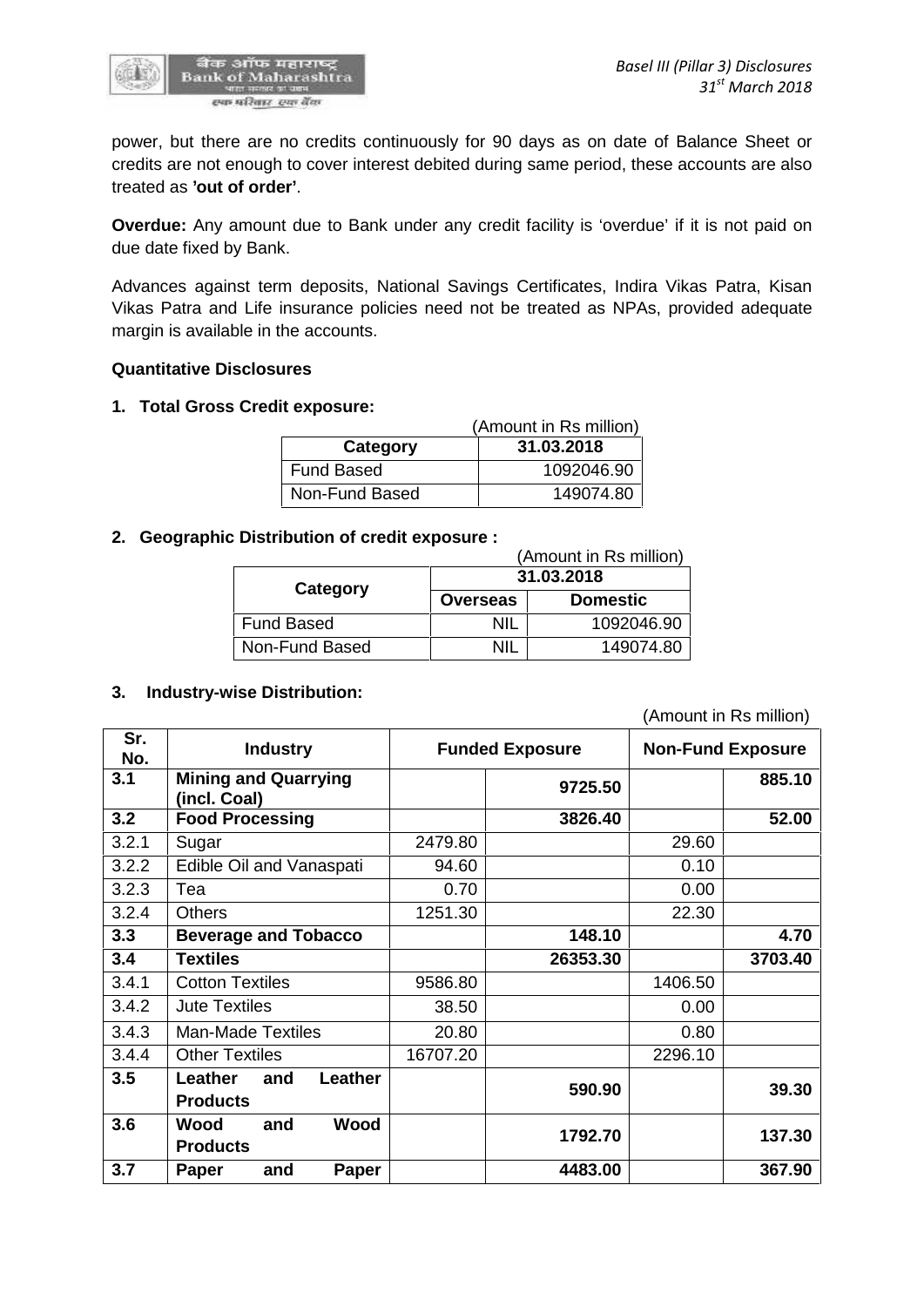陈書

| No.<br><b>Products</b><br>Coal<br>3.8<br>Petroleum,<br>Products and<br><b>Nuclear</b><br>7747.90<br>Fuels of which:<br>3.8.1<br>4874.00<br>1.40<br>Petroleum<br>3.9<br><b>Chemicals and Chemical</b><br>24347.40<br><b>Products</b><br>3.9.1<br>7022.70<br>Fertiliser<br>459.80<br>3.9.2<br>Drugs & Pharmaceuticals<br>1256.20<br>9953.60<br>3.9.3<br><b>Petro Chemicals</b><br>5967.30<br>629.00<br>3.9.4<br><b>Others</b><br>1403.80<br>148.10 | 174.70<br>2493.10 |
|--------------------------------------------------------------------------------------------------------------------------------------------------------------------------------------------------------------------------------------------------------------------------------------------------------------------------------------------------------------------------------------------------------------------------------------------------|-------------------|
|                                                                                                                                                                                                                                                                                                                                                                                                                                                  |                   |
|                                                                                                                                                                                                                                                                                                                                                                                                                                                  |                   |
|                                                                                                                                                                                                                                                                                                                                                                                                                                                  |                   |
|                                                                                                                                                                                                                                                                                                                                                                                                                                                  |                   |
|                                                                                                                                                                                                                                                                                                                                                                                                                                                  |                   |
|                                                                                                                                                                                                                                                                                                                                                                                                                                                  |                   |
|                                                                                                                                                                                                                                                                                                                                                                                                                                                  |                   |
|                                                                                                                                                                                                                                                                                                                                                                                                                                                  |                   |
|                                                                                                                                                                                                                                                                                                                                                                                                                                                  |                   |
|                                                                                                                                                                                                                                                                                                                                                                                                                                                  |                   |
| Rubber, Plastic & their<br>3.10<br>5305.30<br><b>Products</b>                                                                                                                                                                                                                                                                                                                                                                                    | 601.70            |
| 3.11<br><b>Glass &amp; Glassware</b><br>1298.60                                                                                                                                                                                                                                                                                                                                                                                                  | 274.50            |
| &<br><b>Cement</b><br><b>Cement</b>                                                                                                                                                                                                                                                                                                                                                                                                              |                   |
| 3.12<br>10096.50<br><b>Products</b>                                                                                                                                                                                                                                                                                                                                                                                                              | 392.50            |
| <b>Metal</b><br><b>Basic</b><br><b>Metal</b><br>&                                                                                                                                                                                                                                                                                                                                                                                                |                   |
| 3.13<br>51118.40<br><b>Product</b>                                                                                                                                                                                                                                                                                                                                                                                                               | 4724.40           |
| 3.13.1<br>Iron & Steel<br>1291.20<br>28289.50                                                                                                                                                                                                                                                                                                                                                                                                    |                   |
| Other Metal & Metal                                                                                                                                                                                                                                                                                                                                                                                                                              |                   |
| 3.13.2<br>22828.90<br>3433.20<br>Product                                                                                                                                                                                                                                                                                                                                                                                                         |                   |
| 3.14<br><b>All Engineering</b><br>39061.10                                                                                                                                                                                                                                                                                                                                                                                                       | 19764.70          |
| 3.14.1<br>Electronics<br>8440.80<br>875.00                                                                                                                                                                                                                                                                                                                                                                                                       |                   |
| 3.14.2<br><b>Others</b><br>30620.30<br>18889.70                                                                                                                                                                                                                                                                                                                                                                                                  |                   |
| <b>Vehicles, Vehicle Parts &amp;</b><br>3.15                                                                                                                                                                                                                                                                                                                                                                                                     | 792.70            |
| 20228.70<br><b>Transport Equipment</b>                                                                                                                                                                                                                                                                                                                                                                                                           |                   |
| <b>Gems &amp; Jewellery</b><br>3.16<br>4291.50                                                                                                                                                                                                                                                                                                                                                                                                   | 473.80            |
| <b>Construction (other than</b><br>3.17<br>51.10<br>Infrastructure)                                                                                                                                                                                                                                                                                                                                                                              | 0.70              |
| 3.18<br>94470.10<br>Infrastructure                                                                                                                                                                                                                                                                                                                                                                                                               | 41866.60          |
| 3.18.1<br>Power<br>38520.00<br>5327.90                                                                                                                                                                                                                                                                                                                                                                                                           |                   |
| Telecommunication<br>3.18.2<br>6441.70<br>10568.00                                                                                                                                                                                                                                                                                                                                                                                               |                   |
| 3.18.3<br>16265.10<br>Roads<br>28481.90                                                                                                                                                                                                                                                                                                                                                                                                          |                   |
| 3.18.4<br>1.00<br>Airports<br>0.20                                                                                                                                                                                                                                                                                                                                                                                                               |                   |
| 3.18.5<br>Ports<br>3333.90<br>0.10                                                                                                                                                                                                                                                                                                                                                                                                               |                   |
| Railways (other than                                                                                                                                                                                                                                                                                                                                                                                                                             |                   |
| 3.18.6<br>209.50<br>1108.50<br>Indian Railways)                                                                                                                                                                                                                                                                                                                                                                                                  |                   |
|                                                                                                                                                                                                                                                                                                                                                                                                                                                  |                   |
| 3.18.7<br>Other Infrastructure<br>17482.10<br>8596.80                                                                                                                                                                                                                                                                                                                                                                                            | 665.50            |
| 3.19<br><b>Other Industries</b><br>6937.40                                                                                                                                                                                                                                                                                                                                                                                                       |                   |
| <b>Residuary</b><br><b>Other</b><br>3.20<br>780173.10<br><b>Advances</b>                                                                                                                                                                                                                                                                                                                                                                         | 71660.20          |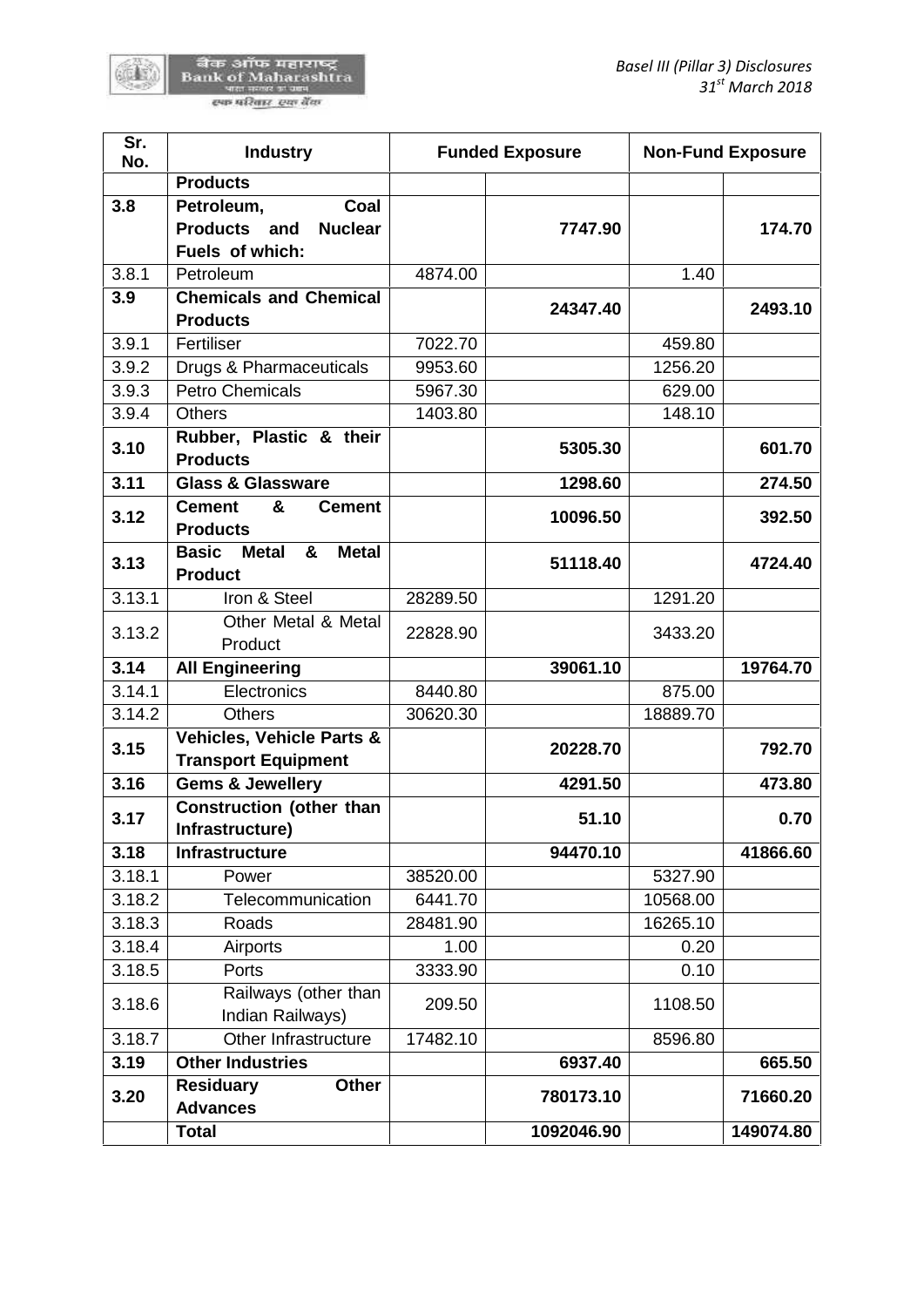

# **Industry having more than 5% of gross credit exposure**

| <b>Industry</b> | % of Exposure |
|-----------------|---------------|
| Infrastructure  | 10.98%        |

# **4. Residual Maturity break down of Assets:**

|                                  |                    |                 | (Amount in Rs million)                   |  |
|----------------------------------|--------------------|-----------------|------------------------------------------|--|
| <b>Maturity Pattern</b>          | <b>Investments</b> | <b>Advances</b> | <b>Foreign Currency</b><br><b>Assets</b> |  |
| 1 day                            | 50.00              | 7297.24         | 1053.20                                  |  |
| 2 to 7 days                      | 1383.50            | 9979.05         | 13772.99                                 |  |
| 8 to 14 days                     | 0.00               | 10803.26        | 809.38                                   |  |
| 15 to 30 days                    | 4590.78            | 56134.91        | 16527.34                                 |  |
| 31 days to 2 months              | 1030.32            | 29887.51        | 6692.88                                  |  |
| Over 2 months to 3 months        | 9942.21            | 22959.84        | 10944.42                                 |  |
| Over 3 months and up to 6 months | 2293.44            | 74090.94        | 8401.17                                  |  |
| Over 6 months and up to 1 year   | 53995.45           | 65218.39        | 8382.27                                  |  |
| Over 1 year and upto 3 years     | 23355.05           | 345609.47       | 0.00                                     |  |
| Over 3 years and upto 5 years    | 33968.51           | 122745.88       | 0.00                                     |  |
| Over 5 years                     | 311019.33          | 201725.54       | 0.00                                     |  |
| <b>Total</b>                     | 441628.59          | 946452.02       | 66583.65                                 |  |

# **5. Disclosures for NPAs & NPIs :**

| <b>Domestic:</b> |                                                     | (Amount in Rs million) |  |
|------------------|-----------------------------------------------------|------------------------|--|
|                  |                                                     | 31.03.2018             |  |
| (A)              | <b>Gross NPA</b>                                    |                        |  |
|                  | Sub-standard                                        | 42199.79               |  |
|                  | Doubtful 1                                          | 39485.79               |  |
|                  | Doubtful 2                                          | 85044.74               |  |
|                  | Doubtful 3                                          | 6725.15                |  |
|                  | Loss                                                | 11776.87               |  |
|                  | <b>Total</b>                                        | 184332.35              |  |
|                  |                                                     |                        |  |
| (B)              | <b>Net NPA</b>                                      | 96411.90               |  |
|                  |                                                     |                        |  |
| (C)              | <b>NPA Ratios</b>                                   |                        |  |
|                  | % of Gross NPAs to Gross Advances                   | 19.48%                 |  |
|                  | % of Net NPAs to Net Advances                       | 11.24%                 |  |
|                  |                                                     |                        |  |
| (D)              | <b>Movement of Gross NPA</b>                        |                        |  |
|                  | <b>Opening Balance</b>                              | 171887.14              |  |
| $\mathbf{I}$     | Add:-Addition during the period                     | 57348.67               |  |
| $\mathbf{III}$   | Less:- Reduction during the period                  | 44903.46               |  |
|                  | Closing balance as at the end of period (i +ii-iii) | 184332.35              |  |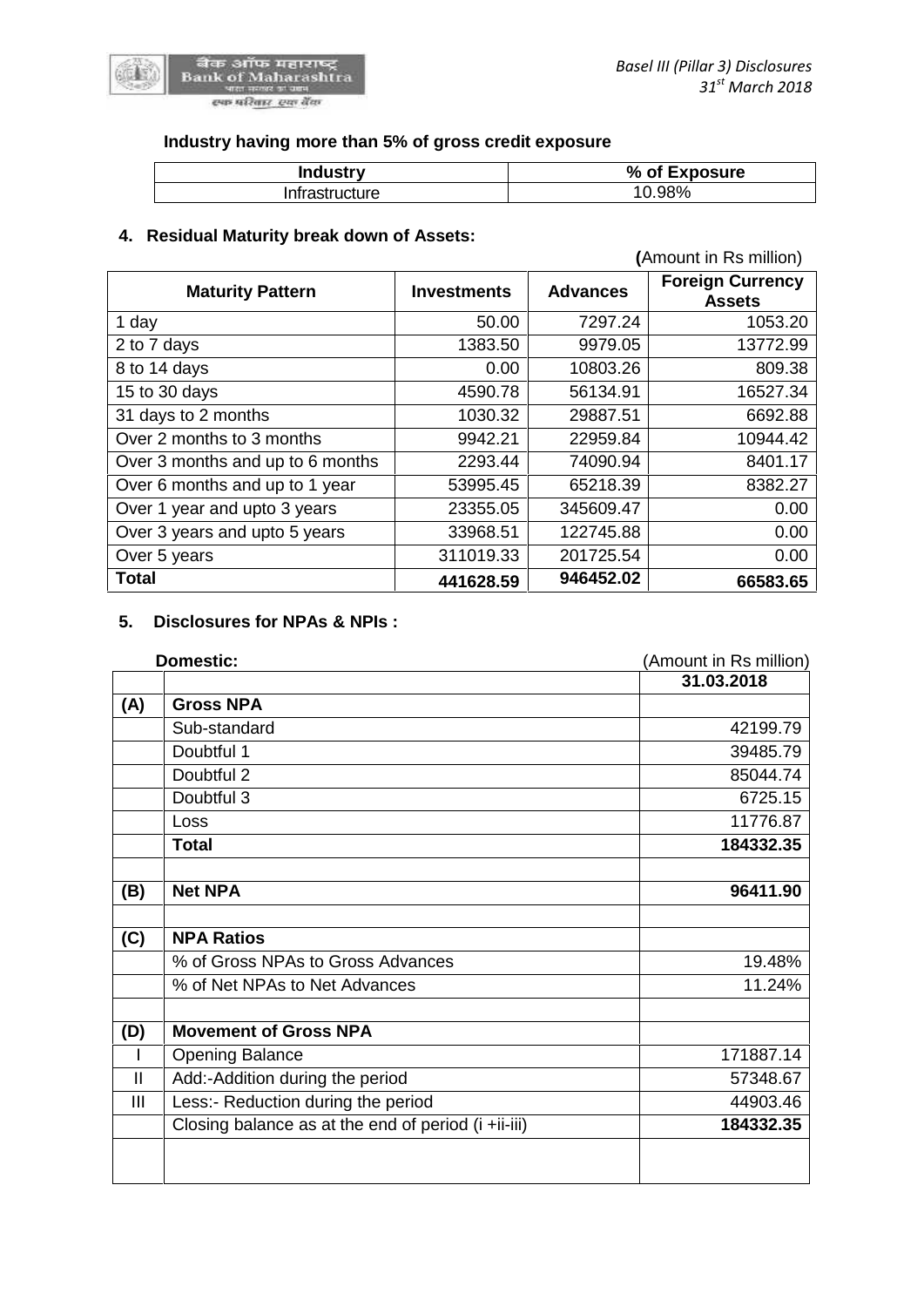

बैंक ऑफ महाराष्ट्र<br>Bank of Maharashtra<br>पात मंडल प्रथम एक परिवार एक बैंक

| (E)                        | <b>Movement of provision</b>                                |          |
|----------------------------|-------------------------------------------------------------|----------|
| E1                         | <b>Specific Provision</b>                                   |          |
| i.                         | <b>Opening Balance</b>                                      | 56358.68 |
| ii.                        | Provisions made during the period                           | 53308.84 |
| iii.                       | Write-off made during the period                            | 24634.00 |
| iv.                        | Write-back of excess provisions                             | 0.00     |
| v.                         | Any other adjustments including transfer between provisions | 0.00     |
| vi.                        | Closing Balance (i+ii-iii-iv(+/-v)                          | 85033.52 |
|                            |                                                             |          |
| E2                         | <b>General Provisions</b>                                   |          |
| i.                         | <b>Opening Balance</b>                                      | 1589.88  |
| ii.                        | Provisions made during the period                           | 0.00     |
| iii.                       | Write-off made during the period                            | 0.00     |
| iv.                        | Write-back of excess provisions                             | 0.00     |
| v.                         | Any other adjustments including transfer between provisions | 0.00     |
| vi.                        | Closing Balance (i+ii-iii-iv(+/-v)                          | 1589.88  |
|                            |                                                             |          |
| (F)                        | Write off during the year                                   | 23061.51 |
|                            |                                                             |          |
| (G)                        | Recovery in the written off accounts during year            | 1411.30  |
|                            |                                                             |          |
| (H)                        | <b>Non Performing Investments (NPI)</b>                     | 7381.05  |
|                            |                                                             |          |
| (1)                        | <b>Provisions for NPI</b>                                   | 3168.83  |
|                            |                                                             |          |
| $(\mathsf{U})$             | Movement of provision for depreciation on investments       |          |
|                            | (including provision of Non Performing Investments,         |          |
|                            | <b>MTM depreciation and Restructured Investments)</b>       |          |
| $\mathbf{I}$               | Opening balance                                             | 2513.78  |
| $\ensuremath{\mathsf{II}}$ | Provisions made during the year                             | 2963.35  |
| III                        | Write-off made during the year                              | 0.00     |
| IV                         | Write - back of excess provision made during the year       | 76.53    |
| $\vee$                     | Provisions used during shifting                             | 0.00     |
|                            | Closing balance (i+ii-iii-iv-v)                             | 5400.60  |

| <b>Industries</b>                        |           |
|------------------------------------------|-----------|
| Amount of NPAs                           | 111248.30 |
| <b>Specific Provisions</b>               | 54115.00  |
| <b>General Provisions</b>                | 0.00      |
| Specific Provisions made during the year | 0.00      |
| Write offs during the year               | 0.00      |

Overseas - NIL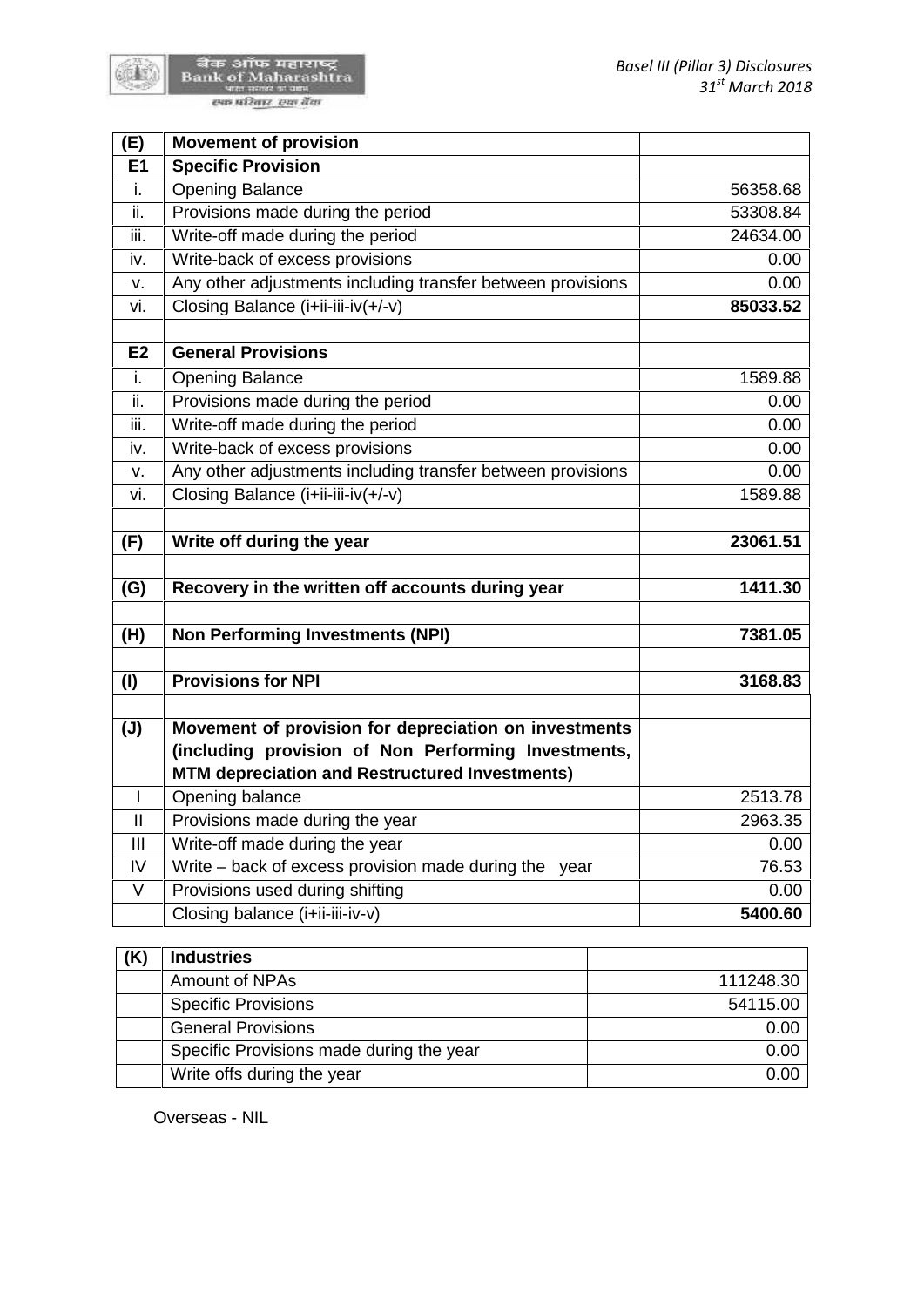

## The Industry-wise Provision of five major industries is as below

|    |                                                              | (Amount in Rs million) |                  |  |
|----|--------------------------------------------------------------|------------------------|------------------|--|
|    |                                                              | <b>NPA</b>             | <b>Provision</b> |  |
| A  | <b>Basic Metal &amp; Metal Product (Incl Iron and Steel)</b> | 36254.20               | 16295.40         |  |
| В  | <b>All Engineering</b>                                       | 17950.30               | 9972.20          |  |
| C  | <b>Infrastructure</b>                                        | 18728.30               | 7781.20          |  |
|    | Roads                                                        | 8715.00                | 3508.60          |  |
|    | Power                                                        | 4159.40                | 1450.40          |  |
| D  | Vehicles, Vehicle Parts & Transport Equipment                | 12379.60               | 4723.10          |  |
| E. | Textiles                                                     | 6536.00                | 4511.00          |  |

## **6. Disclosures of Unhedged Foreign Currency Exposure (UFCE) :**

|         |                                                 | (Amount in Rs million) |
|---------|-------------------------------------------------|------------------------|
| Sr. No. | <b>Particulars</b>                              | 31.03.2018             |
|         | Additional provisioning made on account of UFCE | 49.30                  |
|         | Incremental Capital held on account of UFCE     | 87.02                  |

# **TABLE DF-4 - CREDIT RISK DISCLOSURES FOR PORTFOLIOS SUBJECT TO THE STANDARDIZED APPROACH**

## **a. Qualitative Disclosures:**

## **For portfolios under Standardised Approach:**

Bank uses standardized approach to measure capital requirements for credit risk. As per Standardised Approach, Bank accepts rating of following RBI approved ECAI (External Credit Assessment Institution) for credit risk rating and has used these ratings for calculating risk weighted assets wherever such ratings are available.

- 1. Credit Rating Information Services of India Limited (CRISIL),
- 2. Credit Analysis and Research limited (CARE),
- 3. India Ratings,
- 4. ICRA Limited,
- 5. Brickwork,
- 6. SME Rating Agency of India Ltd. (SMERA)
- 7. INFOMERICS Valuation and Rating Private Limited

## **Types of exposures for which each agency is used:**

Bank has used solicited ratings assigned by the above approved credit rating agencies for all eligible exposures. Bank has neither made any discrimination among ratings assigned by these agencies nor has restricted their usage to any particular type of exposure. Key aspects of Bank's External Ratings application framework are as follows:

• Bank uses ratings assigned by any of these credit rating agencies as solicited and accepted by borrowers in line with RBI guidelines.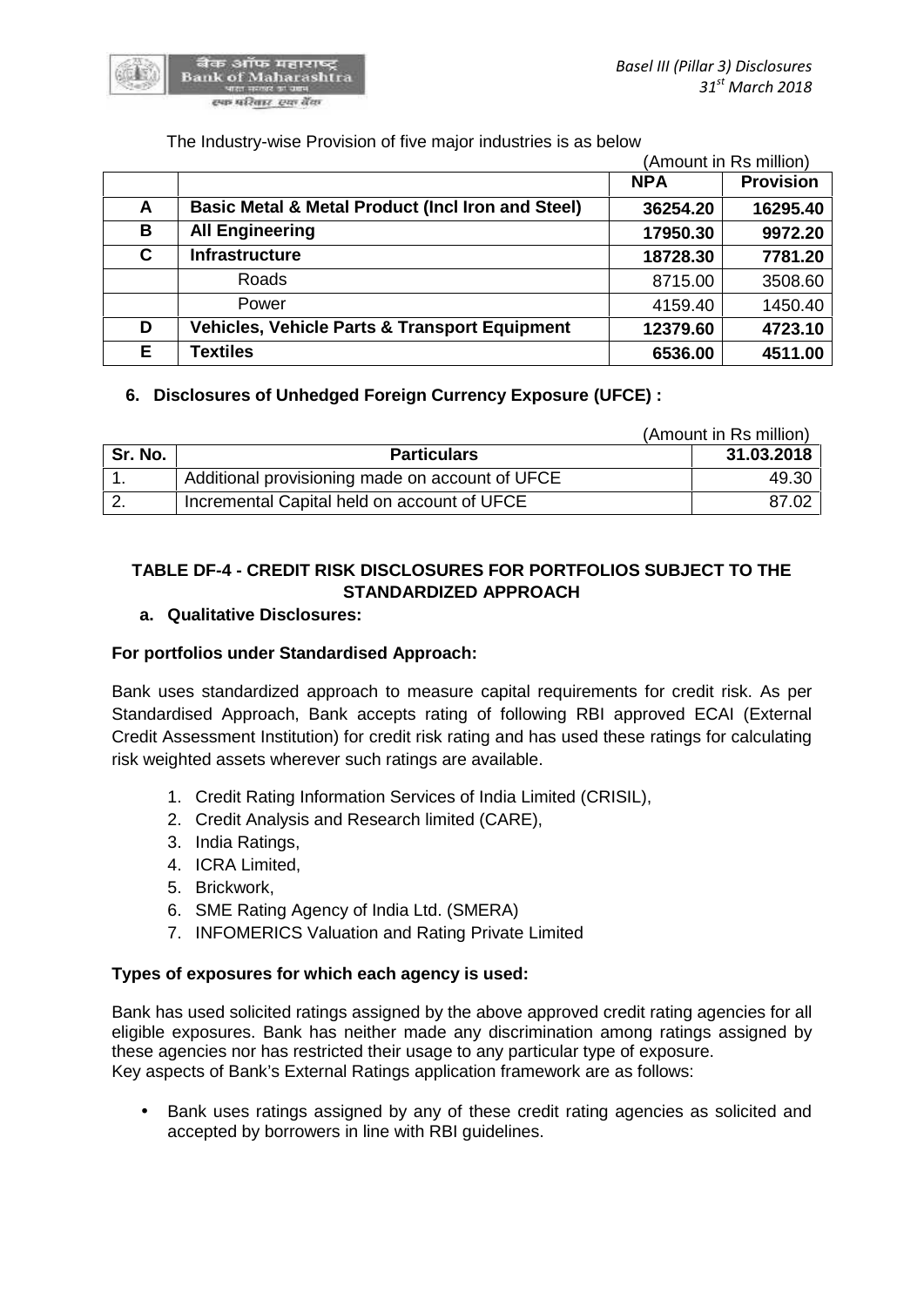

- Wherever available, Bank uses facility rating or bank loan rating for risk weighting borrower's exposures above Rs 5 crore. Where issuer rating is available Bank uses such ratings unless bank loan is specifically rated.
- When a borrower is assigned a rating that maps to a risk weight of 150%, then this rating is applied on all the unrated facilities of the borrower and risk weighted at 150%.
- RBI guidelines outline specific conditions for facilities that have multiple ratings. In this context, lower rating, where there are two ratings and second-lowest rating where there are two or more ratings are used for a given facility.
- While mapping/applying the ratings assigned by credit rating agencies, Bank is guided by Regulatory guidelines.

## **Treatment of undrawn exposures:**

As required by the regulatory norms, Bank holds capital even for the undrawn portion of credit facilities which are not unconditionally cancellable without prior notice by Bank, by converting such exposures into a credit exposure equivalent based on the applicable Credit Conversion Factor (CCF).

#### **b. Quantitative Disclosures:**

Exposure amounts as of 31.03.2018 after risk mitigation subject to Standardized Approach, amount of a Bank's outstandings (rated and unrated) disclosed under following major risk buckets:-

|     |                             | (Amount in Rs million) |
|-----|-----------------------------|------------------------|
|     | Sr. No.<br>Particulars      | Exposure               |
|     |                             | Outstanding            |
|     | Below 100 % risk weight     | 1291548.68             |
| ii  | 100 % risk weight           | 284362.70              |
| iii | More than 100 % risk weight | 119385.32              |
|     | sub total                   | 1695296.70             |
| iv  | <b>Deducted CRM Value</b>   | 63014.02               |
|     | <b>Total Exposure</b>       | 1758310.72             |

## **TABLE DF-5 – CREDIT RISK MITIGATION: DISCLOSURES FOR STANDARDISED APPROACHES**

## **Qualitative Disclosures**

## **Policies for Credit Risk Mitigation:**

Bank has a Board approved policy framework for collateral management and credit risk mitigation techniques, which include among other aspects guidelines on acceptable types of collateral, ongoing monitoring of collateral including frequency and basis of valuation and application of credit risk mitigation techniques.

## **Collateral Management**

Bank defines collateral as it is an additional security given, over and above primary security or in substitution thereof. It serves as an additional comfort to Bank for recovery of loans in default situations. At times, these securities are not connected to main business of the borrower or may not be owned by the borrower. Bank ensures that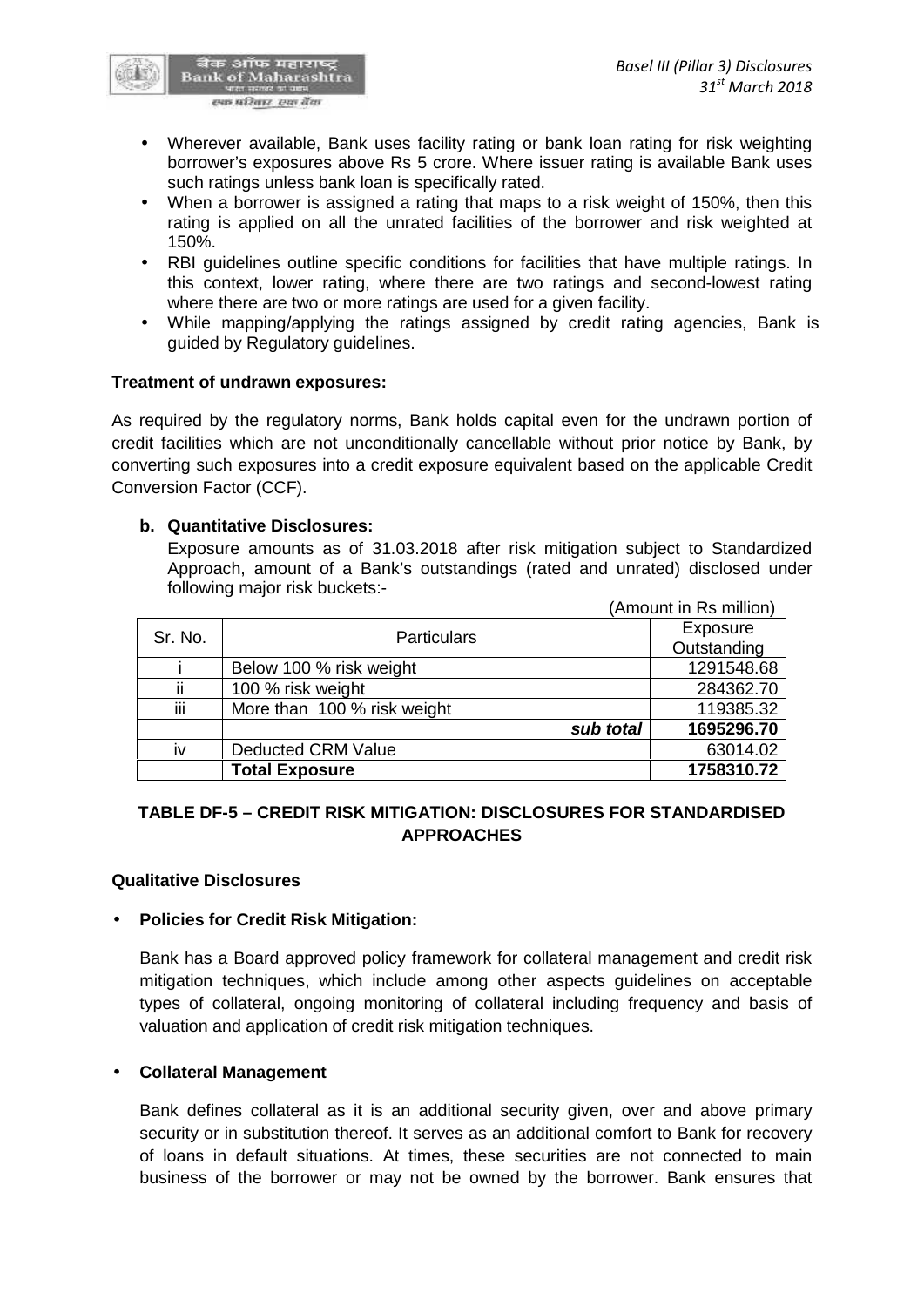

underlying documentation for collateral provides Bank appropriate rights over collateral or other forms of credit enhancement including right to liquidate/retain or take legal possession of it in a timely manner in the event of default by counterparty.

## **Collateral Valuation**

As stipulated by RBI guidelines, Bank uses comprehensive approach for collateral valuation. Under this approach, Bank reduces its exposure to counterparty when calculating its capital requirements to the extent of risk mitigation provided by eligible financial collateral as specified in Basel III guidelines. Bank also applies appropriate haircuts. Bank has also put in place Lending Policy duly approved by Board, which lay down the types of securities normally accepted by Bank for lending, and administration / monitoring of such securities in order to safeguard/protect the interest of Bank so as to minimize risk associated with it. Both fixed and current assets obtained to secure loans granted by Bank as per policy prescription are subjected to valuation by outside valuers empanelled by Bank. In respect of high value of collateral, valuation from two or more valuers is obtained.

## **Description of main types of collateral taken by Bank**

For computation of capital requirement for Credit Risk, Bank recognizes only those collaterals that are considered as eligible for risk mitigation in RBI guidelines, which are as under:

- o Cash Deposit with bank
- o Gold, including bullion and Jewellery
- o Securities issued by Central and State Governments
- o Kisan Vikas Patra and National Savings Certificate
- o Life Insurance Policies with a declared surrender value of an insurance company which is regulated by the insurance sector regulator
- o Debt securities including Certificate of Deposit rated at least AA,A1
- o Units of Mutual Funds, where the investment is in instruments mentioned above

## **Main types of guarantor counterparty and their creditworthiness**

Wherever required Bank obtains personal or corporate guarantee as an additional comfort for mitigation of credit risk which can be translated into a direct claim on the guarantor which is unconditional and irrevocable. Bank also accepts guarantee given by State / Central Government/ECGC/CGTMSE/NCGTC as a security comfort.

## **Concentrations within Credit Risk Mitigation**

RBI guidelines, among its conditions for eligible credit risk mitigants, require that there should not be a material positive correlation between the credit quality of the counterparty and the value of the collateral being considered. The CRM (Credit Risk Mitigation)/ Guaranteed exposure are not subject to any market fluctuation and these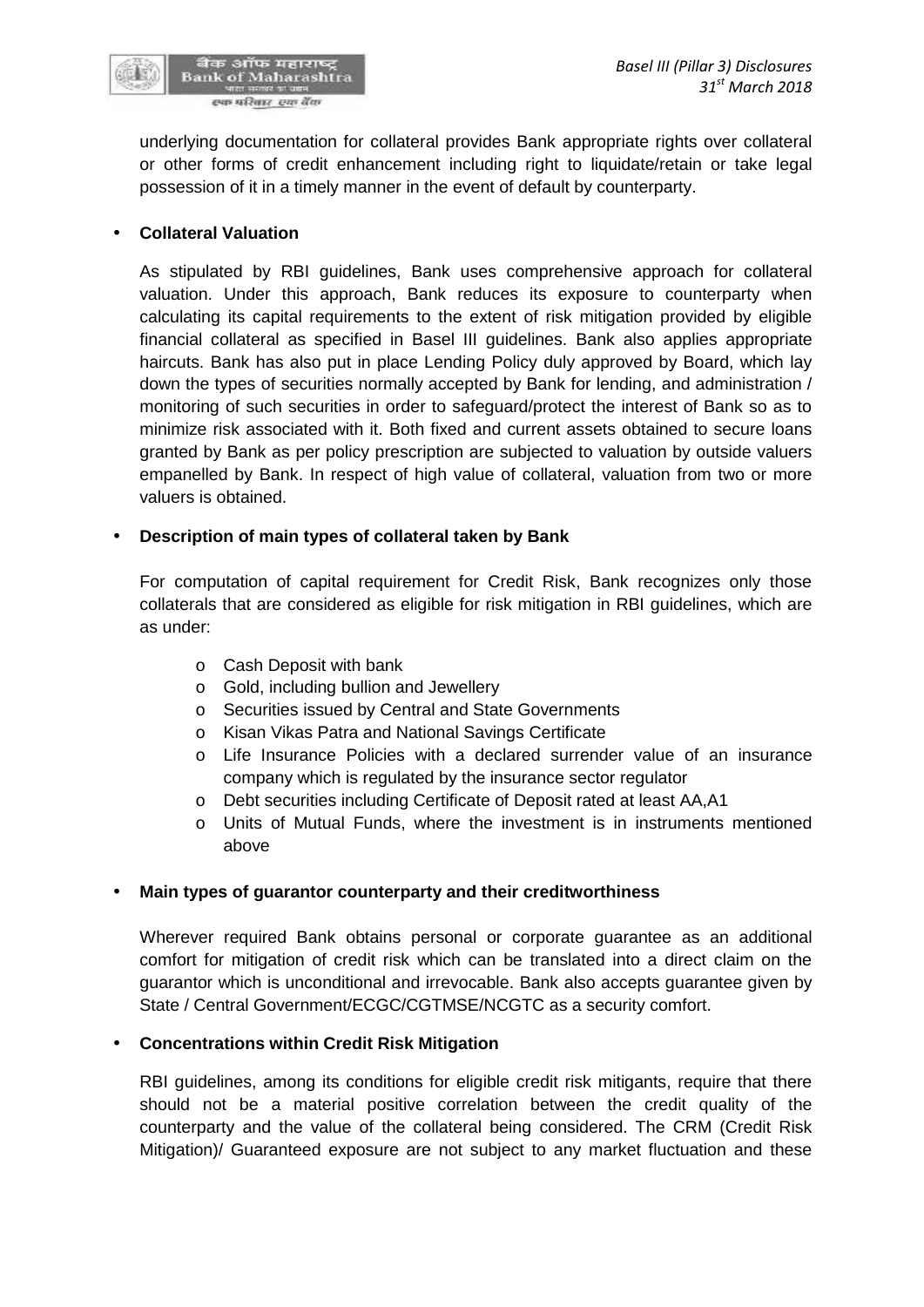

exposures are well diverse. Currently, Bank does not have any concentration risk within credit risk mitigation.

## **Quantitative Disclosures:**

(a). For each separately disclosed credit risk portfolio total exposure (after, where applicable, on or off balance sheet netting) that is covered by eligible financial collateral after application of haircuts.

|                                                                                                                                                             | (Amount in Rs million) |  |
|-------------------------------------------------------------------------------------------------------------------------------------------------------------|------------------------|--|
|                                                                                                                                                             | 31.03.2018             |  |
| Total exposure (after, where applicable, on or off balance sheet netting) that is<br>covered by eligible financial collateral after application of haircuts | 63014.02               |  |

(b) For each separately disclosed portfolio total exposure (after, where applicable, on- or off balance sheet netting) that is covered by guarantees/credit derivatives (whenever specifically permitted by RBI)

(Amount in Rs million)

|                                              | 31.03.2018 |  |
|----------------------------------------------|------------|--|
| Total exposure that is covered by Guarantees | 21694.09   |  |

# **TABLE DF-6 SECURITIZATION EXPOSURE**

## **Qualitative Disclosures:**

The Bank does not have any case of securitization of its assets as on 31<sup>st</sup> March 2018.

## **Quantitative Disclosures:**

Quantitative Disclosure for Standardized Approaches is **Not Applicable.**

## **TABLE DF-7 MARKET RISK IN TRADING BOOK**

## **Qualitative Disclosures:**

#### **Market Risk:**

Market Risk is defined as the possibility of loss to a bank caused by adverse movements in market variables such as interest rates, foreign currency exchange rates, equity prices and commodity prices. Bank's exposure to market risk arises from domestic investments (interest related instruments and equities) in trading book (both AFS and HFT categories), Foreign exchange positions. Bank is not trading in commodities. The objective of the market risk management is to minimize impact of losses on earnings and equity arising from market risk.

## **Policies, strategies and processes for management of Market Risk**

Bank has put in place Board approved Investment Management Policy, Market Risk Management Policy and Asset Liability Management (ALM) Policy for effective management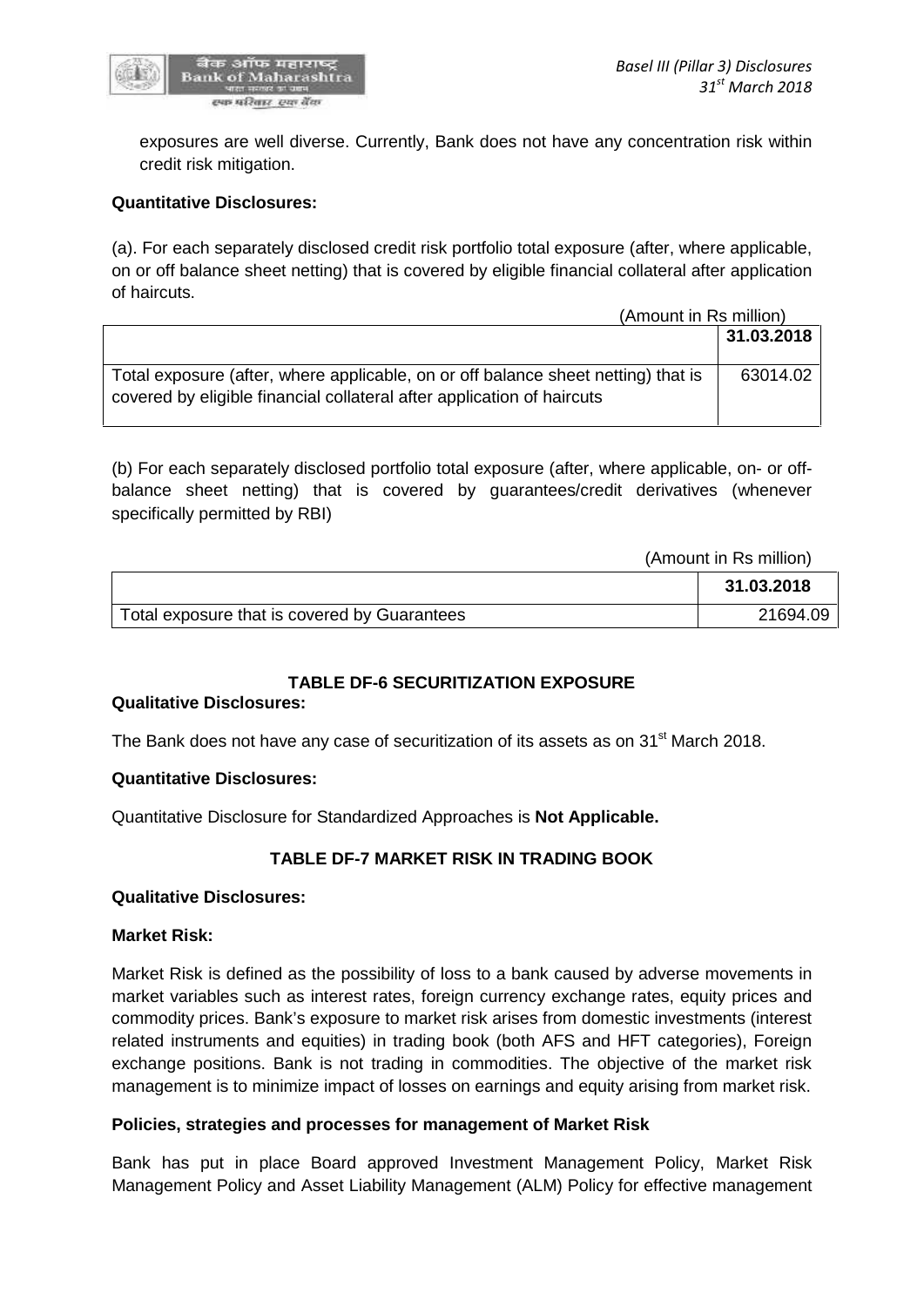

of market risk. The above policies lay down well-defined organization structure for market risk management functions and processes whereby market risks carried by Bank are identified, measured, monitored and controlled within policy framework consistent with Bank's risk tolerance. Policies deal with reporting framework for effective monitoring of market risk and also set various risk limits such as Overnight Limit, Intra-day limit, Aggregate Gap limit, Stop Loss limit, VaR limit etc. Exposure limits are set for counterparty banks and exposures are monitored on daily basis.

ALM Policy deals with liquidity risk and interest rate risk management framework. Bank has put in place mechanism of short term dynamic liquidity management and contingency plan for liquidity management. Prudential (Tolerance) limits are set for different residual maturity time buckets for efficient asset liability management. Bank's contingency plan for liquidity management comprises various contingent measures to deal with any kind of stress on liquidity position. Bank has put in place Board approved Stress Testing Policy and conducts periodic stress tests on liquidity risk, interest rate risk and foreign exchange risk.

Interest rate risk is monitored through use of Gap Analysis of rate sensitive assets and liabilities. Bank has also put in place Duration Gap Analysis framework for management of interest rate risk. Bank estimates Earnings at Risk (EaR) and Modified Duration Gap (DGAP) periodically against adverse movement in interest rate for assessing impact on Net Interest Income (NII) and Economic Value of Equity (EVE).

Asset Liability Management Committee (ALCO) / Board monitors adherence of prudential limits fixed by Bank and determines strategy in light of market conditions. Dealing room activities are centralized and system is in place to monitor dealing room activities. Mid-Office at Treasury & International Banking Department (TIBD) also monitors adherence of prudential limits on a continuous basis.

Market Risk Management Policy - To ensure that Bank's operations are in line with Management expectations of return vis-à-vis market risk, it is crucial that Bank has a defined set of principles and processes in place for articulating how it plans to manage market risks it faces, in Trading or Banking Book.

Bank's Market Risk Management Policy aims to set out broad outlines of processes by which market risks carried by Bank shall be managed i.e. identified, measured, controlled and monitored in such a way that risk taken is within the approved risk tolerance limits. The scope of this policy covers market risks arising from Bank's "Trading book" and investment portion of "Banking book".

#### **Quantitative Disclosure:**

Capital requirement for Market Risk is as under:

|    |                             | (Amount in Rs million) |                      |  |
|----|-----------------------------|------------------------|----------------------|--|
|    | <b>Risk Category</b>        |                        | 31.03.2018           |  |
|    |                             | Capital                | <b>Risk Weighted</b> |  |
|    |                             | Charge                 | <b>Assets</b>        |  |
|    | <b>Interest Rate Risk</b>   | 4056.89                | 50711.13             |  |
| ii | <b>Equity Position Risk</b> | 1010.66                | 12633.25             |  |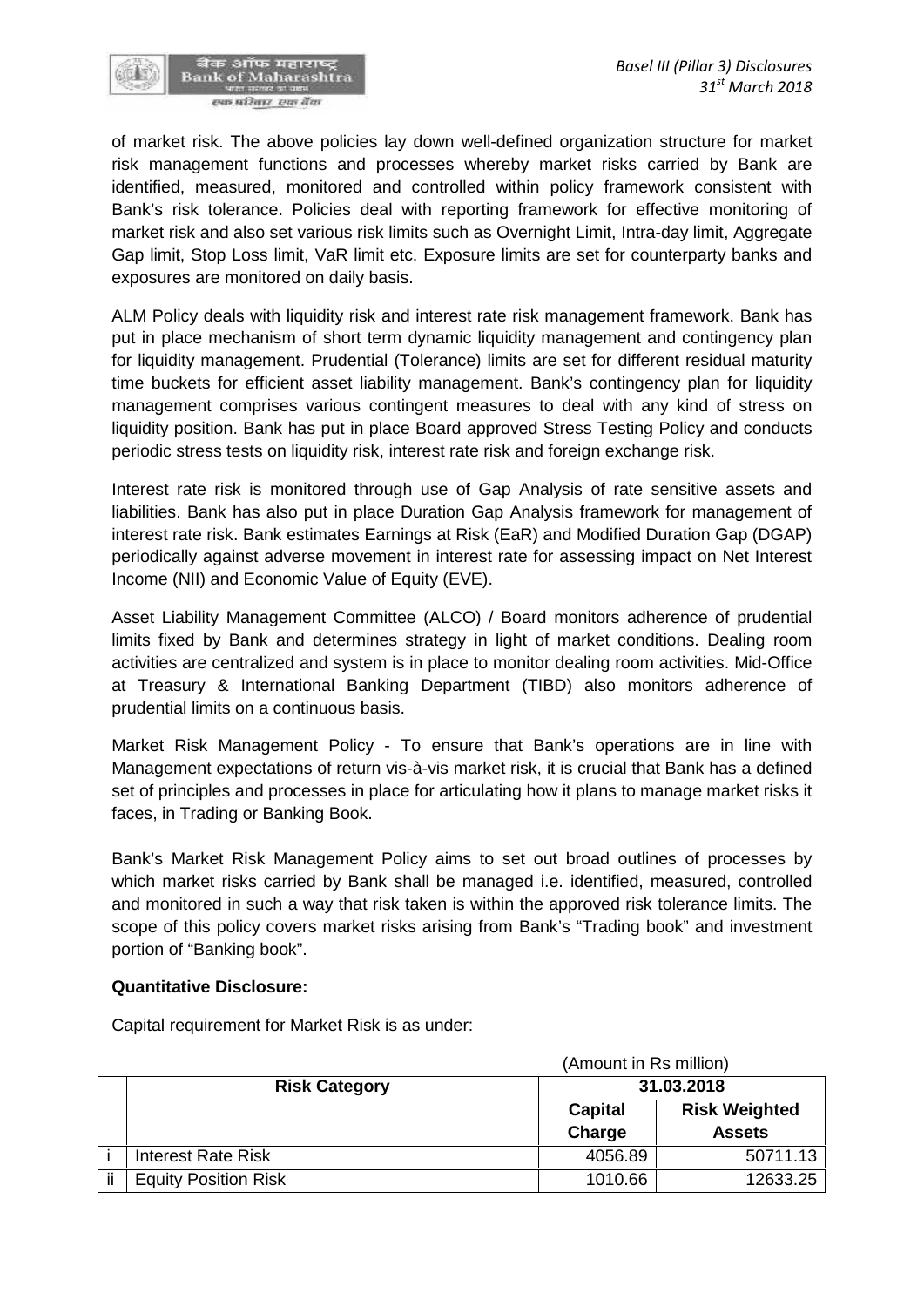

| iii   Foreign Exchange Risk (including gold) | 45.00      | 562.50   |  |
|----------------------------------------------|------------|----------|--|
| Total capital charge for market risks under  | $5112.55*$ |          |  |
| standardized duration approach (i+ii+iii)    |            | 63906.88 |  |

(\*For market risks capital charge is converted in RWA @ 12.50 to arrive at CRAR as per RBI guidelines.)

#### **TABLE DF-8 OPERATIONAL RISK**

#### **Qualitative disclosures:**

#### **Operational risk:**

Operational Risk is risk of loss resulting out of inadequate or failed internal processes, people and systems or from external events. Operational risk includes Legal risk but excludes Strategic and Reputation Risk.

#### **Policies on management of Operational Risk:**

Bank has framed Operational Risk Management Policy in line with RBI Guidelines for Advanced Approaches for Operational Risk (TSA & AMA). Other policies which deal with management of operational risk are (a) Information System Security Policy, (b) Business Continuity Planning Policy, (c) Compliance Policy, (d) Outsourcing Policy and (e) Fraud Risk Management Policy.

**Strategies and processes:** Operational Risk Management process of Bank is driven by a strong organizational culture and sound operating procedures, involving corporate values, internal control culture, effective internal reporting. Policies are put in place for effective management of Operational Risk in Bank.

Bank has been constantly reviewing legal documents to ensure that legal documents are comprehensive and enforceable. As a measure of risk transfer, Bank has obtained insurance cover for all assets owned by Bank. It is also ensured that assets financed by Bank are also adequately insured, as a risk mitigation measure. The operational risk management policy outlines organization structure and detail processes for management of operational risk. Basic objective of policy is to closely integrate operational risk management system into dayto-day risk management processes of Bank by clearly assigning roles for effectively identifying, assessing, monitoring and controlling / mitigating operational risks and by timely reporting of operational risk exposures including material operational losses.

There has been an increasing threat perception from Information Technology related risks and risks from external events and hence Bank has put in place 'Information System Security Policy'. Business Continuity Plan duly approved by the Board is also put in place. Training on Key Risk Indicators (KRI) & Risk Control & Self Assessment (RCSA) is given to the officers of the concerned functional departments on an ongoing basis.

Operational risks in Bank are managed through comprehensive and well-articulated internal control framework.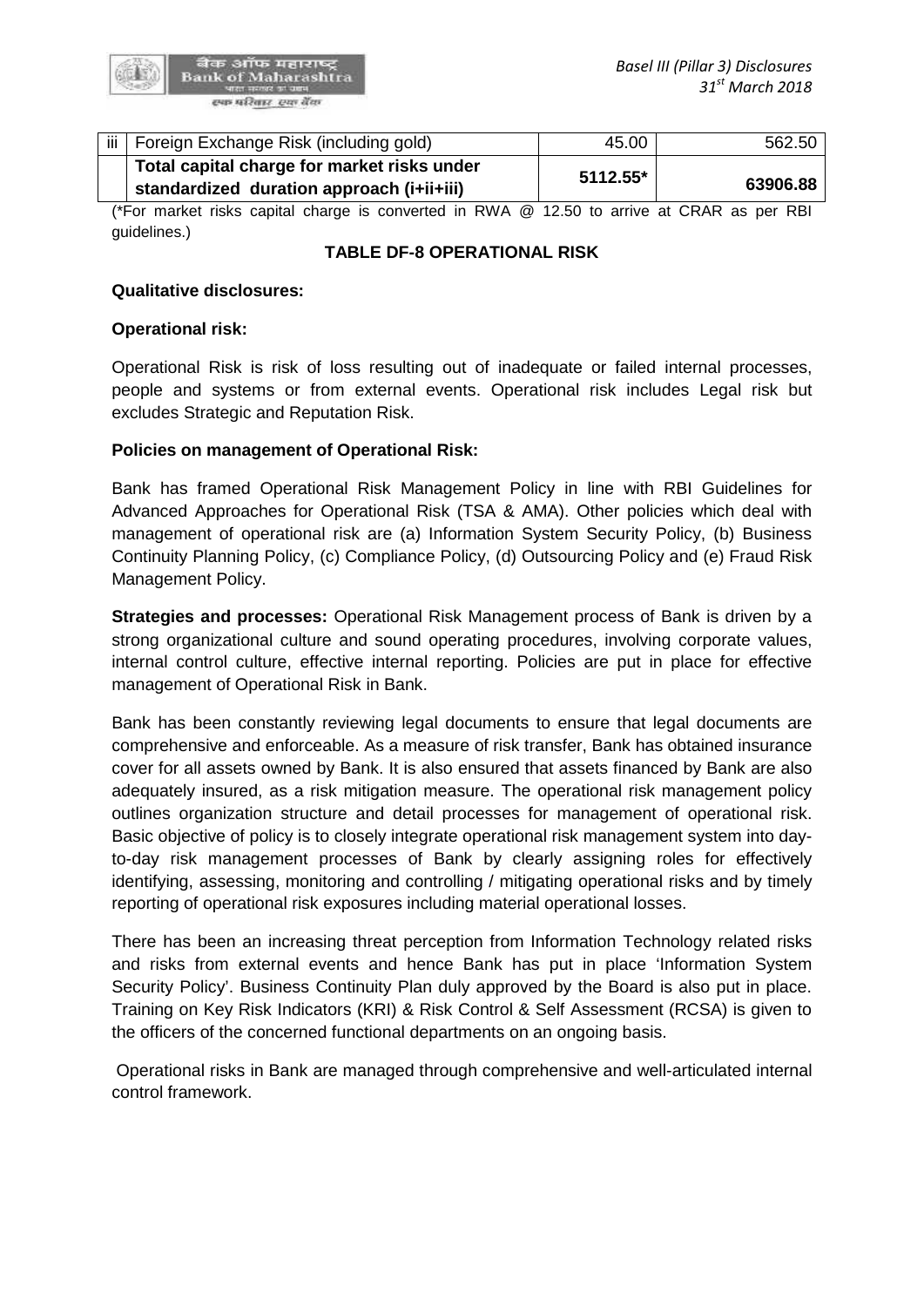

Bank is following Basic Indicator Approach (BIA) for calculating capital charge for Operational Risk. Bank has received approval for migration to 'The Standardised Approach' (TSA) for calculating Operational Risk Capital Charge as a parallel run. However, Bank has been allowed to maintain capital charge as per Basic Indicator Approach (BIA) for regulatory purpose.

# **Quantitative Disclosure:**

Capital charge for Operational Risk under Basic Indicator approach is **Rs 7020.51 Million.**

# **TABLE DF-9 INTEREST RATE RISK IN THE BANKING BOOK (IRRBB)**

## **Qualitative Disclosures:**

## **Interest Rate Risk in the Banking Book:**

Interest Rate Risk in Banking Book (IRRBB) refers to potential adverse financial impact on Bank's Banking Book from changes in interest rates. The assumptions regarding loan prepayments and behaviour of non-maturity deposits are also taken care of. Interest rate risk is measured and monitored through two approaches.

**(i) Earnings at Risk:** Impact on income (Earning Perspective) is measured through use of Traditional Gap Analysis by applying notional rate shock (parallel shift in interest rates across assets and liabilities) upto 100 basis point (bps) for a period of one year.

**(ii) Economic Value of Equity (Duration Gap Analysis):** Bank has adopted Duration Gap Analysis for assessing impact (as a percentage) on economic value of equity (Economic Value Perspective) in line with the method suggested by RBI.

Impact on Economic Value of Equity is analysed for a 200 bps rate shock as indicated by RBI. The Economic Value of Equity is measured and monitored on a quarterly basis.

## **Quantitative Disclosure: Earning at Risk:**

(Amount in Rs. Million)

*31 st March 2018*

| Change in Interest rate       | Parallel shift of 100 bps for 1 Year period |                       |  |
|-------------------------------|---------------------------------------------|-----------------------|--|
|                               | 31.03.2018                                  |                       |  |
|                               | $(+)$ 100 basis point                       | $(-)$ 100 basis point |  |
| Impact on Net Interest Income | 1828.27                                     | $-1828.27$            |  |

## **Economic Value of Equity:**

|                                       | 31.03.2018            |                     |
|---------------------------------------|-----------------------|---------------------|
|                                       | $(+)$ 200 basis point | (-) 200 basis point |
| Impact on economic value of<br>equity | -19167.37             | 19167.37            |

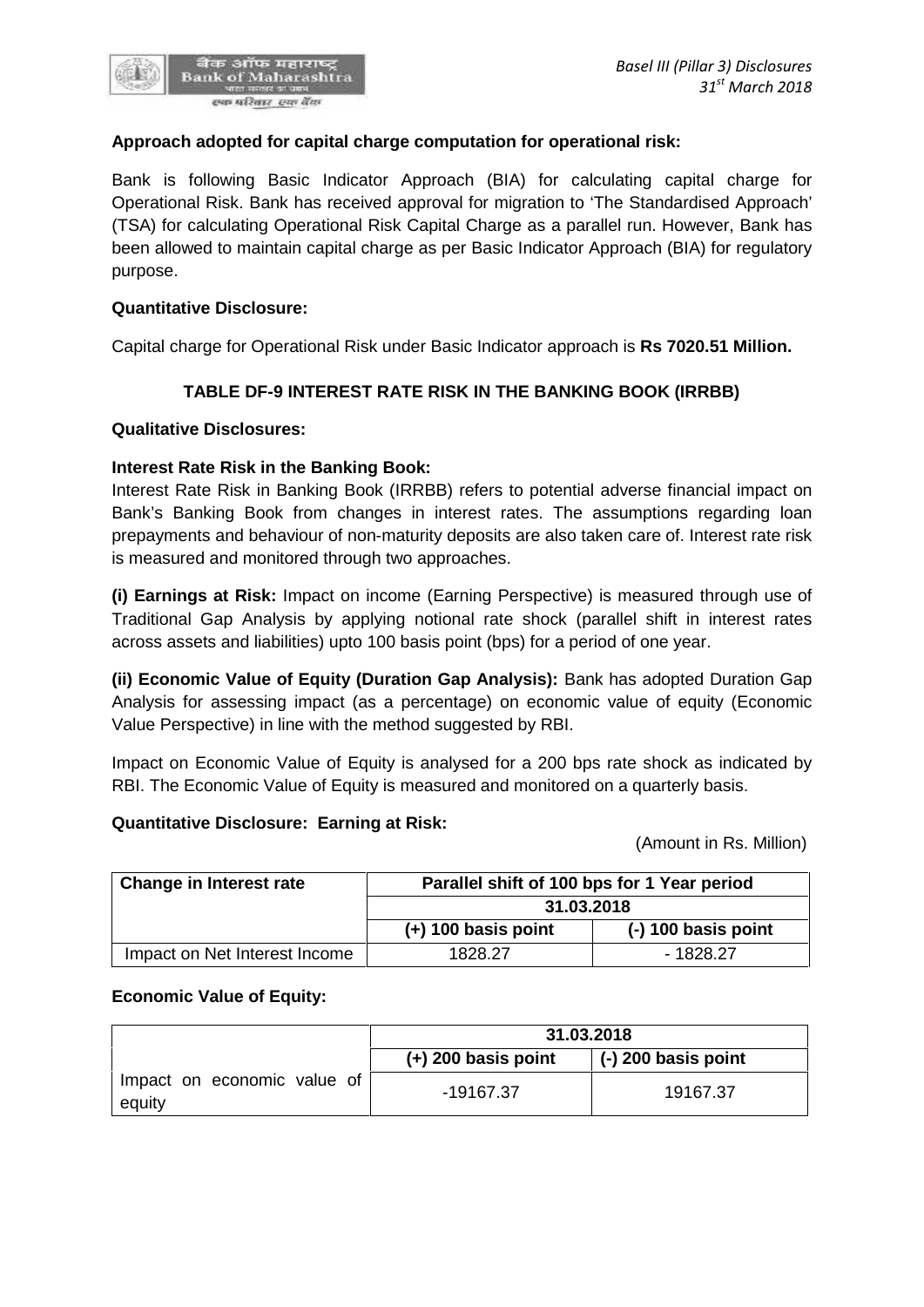

# **TABLE DF-10: GENERAL DISCLOSURE FOR EXPOSURES RELATED TO COUNTERPARTY CREDIT RISK**

#### **Qualitative Disclosures:**

Bank is participating in derivative market as a user to hedge risk of underlying exposure of its own and that of its customers. Keeping in view business composition of Bank, nature and mix of clients, capital requirement as also risk appetite, Bank is dealing in following derivative products:

- Currency futures
- Foreign Exchange Forward contracts and currency swaps.
- Interest Rate Swaps OIS & IRS.

Bank at present is not undertaking transactions under Credit Default Swaps and Currency options.

Measurement and management of various risks is ensured by setting up various limits such as counter party limits, stop loss limits, Day light Limits, Overnight limit, Stop Loss Limits and exposure limits etc. at various levels. Utilization of such limits would be subject to guidelines of Investment Management Policy and RBI/SEBI/Exchanges.

From exchange side, limits stipulated are (1) initial margin (2) mark to market margins (3) open interest. Bank is complying with these limits.

In respect of currency futures transactions, Bank is maintaining account with exchange approved Bank for purpose of clearing and settlement of transactions and also maintains margin in the form of cash/bank deposits/bank guarantees/ G-Sec or any other approved securities.

Purpose of booking forward contracts is to hedge an exposure to exchange risk in respect of transaction for which sale and/or purchase of foreign exchange is permitted under FEMA 1999. Bank offers to its customers, forward contract as a product for hedging their foreign currency exchange risk.

Bank is doing IRS/FRA deals only with those counterparty banks which have executed ISDA Master agreement/CSAs and for whom Bank has set up counterparty exposure limits.

Bank has made requisite provision on credit exposure of derivative contracts computed as per current exposure method & as per RBI guidelines and Investment Management Policy.

• Bank will describe methodology and will assign economic capital for counter party credit exposure, as and when Bank migrates to Advanced Approach of measurement of Risk and related Capital requirement.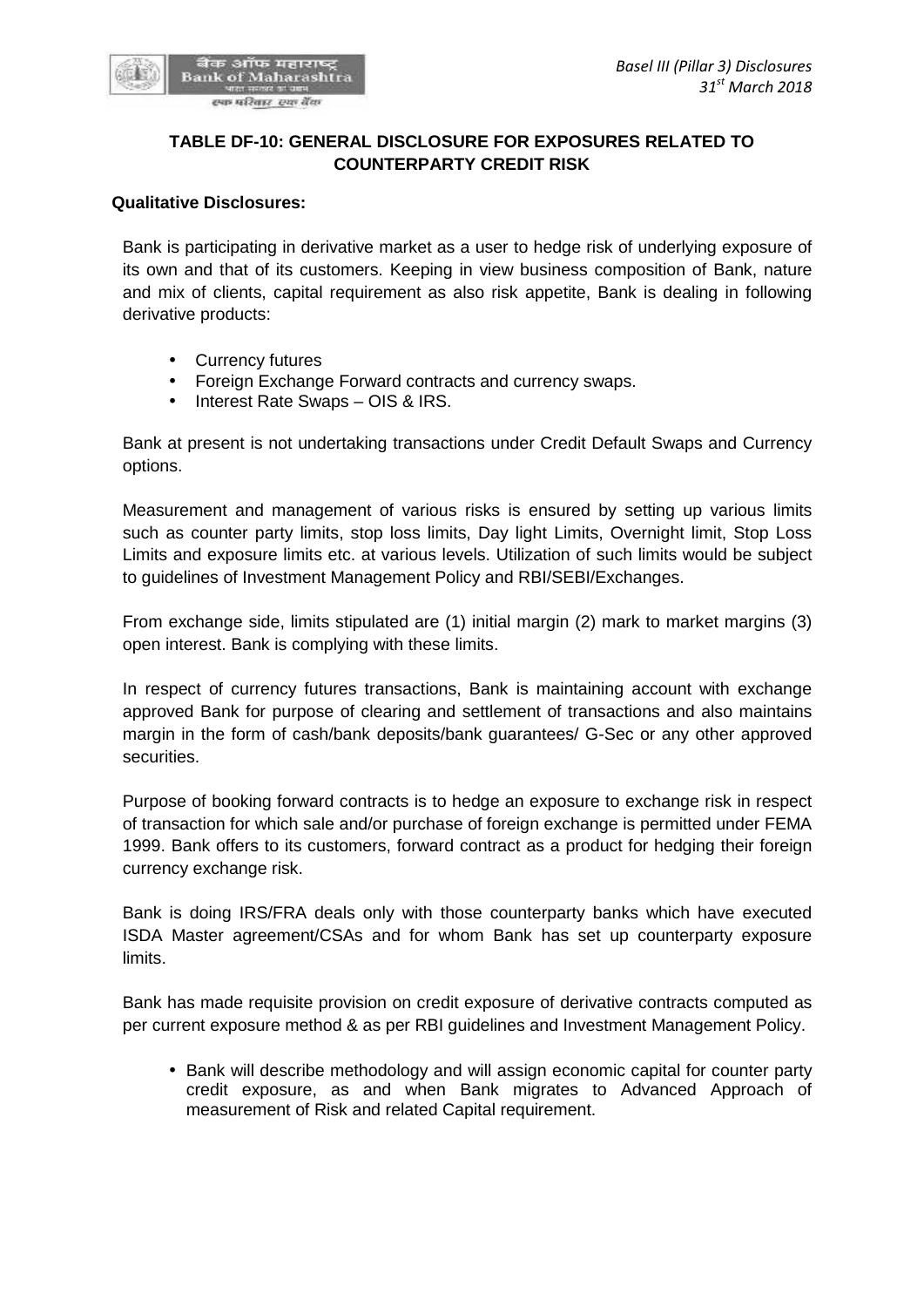

## **(a) Quantitative Disclosures**

|                |                                                     | (Amount in Rs. million) |
|----------------|-----------------------------------------------------|-------------------------|
| Sr. No.        | <b>Particulars</b>                                  | 31.03.2018              |
|                | <b>Replacement Cost</b>                             | 353.90                  |
| 2              | <b>Potential Future Exposure</b>                    | 1340.46                 |
| 3              | <b>Gross Credit Equivalent</b>                      | 1694.36                 |
|                | <b>Comprising:</b>                                  |                         |
| 3.1            | <b>Interest Rate Contract</b>                       | 10.00                   |
| 3.2            | <b>Credit Derivatives Contract</b>                  | 0.00                    |
| 3.3            | <b>Equity Contracts</b>                             | 0.00                    |
| 3.4            | Foreign Exchange Contracts and Gold                 | 1684.36                 |
| 3.5            | <b>Commodities Contracts</b>                        | 0.00                    |
| 4              | <b>Gross Credit Equivalent Amount</b>               | 1694.36                 |
| 5              | Less: Effect of Netting Arrangements                | 0.00                    |
| 6              | <b>Credit Equivalent Amount after netting (4-5)</b> | 1694.36                 |
| $\overline{7}$ | <b>Less: Collateral Amount</b>                      | 0.00                    |
| 7.1            | <b>Eligible Financial Collateral</b>                | 0.00                    |
| 7.2            | <b>Other Eligible Collateral</b>                    | 0.00                    |
| 8              | <b>Net Credit Equivalent Amount</b>                 | 1694.36                 |

Counterparty credit exposure is mitigated by exposure netting through ISDA agreements and recognition of eligible collateral, effect of which have been included in regulatory capital calculations where appropriate.

## **(b) Credit Derivatives Transactions-** (Amount in Rs Million)

| <b>Particulars</b>                      | <b>Notional of</b><br><b>Protection Bought</b> | <b>Credit Derivatives</b><br><b>Protection Sold</b> |
|-----------------------------------------|------------------------------------------------|-----------------------------------------------------|
|                                         |                                                |                                                     |
| Own Credit Portfolio                    | <b>NIL</b>                                     | <b>NIL</b>                                          |
| <b>Client Intermediation Activities</b> | NIL                                            | <b>NIL</b>                                          |
|                                         |                                                |                                                     |
| Total                                   | <b>NIL</b>                                     | <b>NIL</b>                                          |
|                                         |                                                |                                                     |
| Credit default swaps                    | <b>NIL</b>                                     | <b>NIL</b>                                          |
| Total return swaps                      | <b>NIL</b>                                     | <b>NIL</b>                                          |
|                                         |                                                |                                                     |
| Total                                   | <b>NIL</b>                                     | <b>NIL</b>                                          |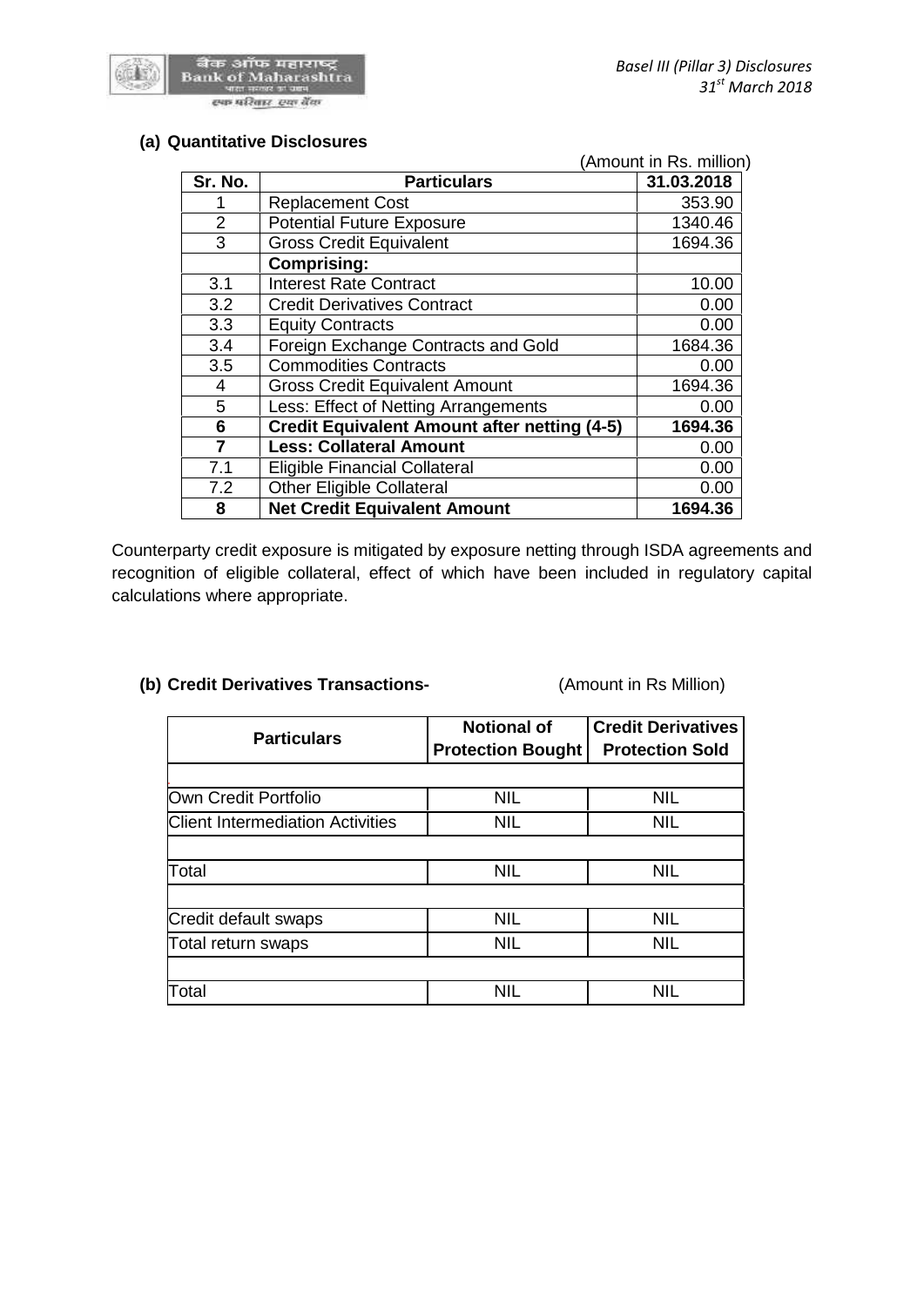

# **TABLE DF-11- COMPOSITION OF CAPITAL**

|                |                                                                                                                                                                                                                                                                                 | (Rs. in Million)  |                           |  |
|----------------|---------------------------------------------------------------------------------------------------------------------------------------------------------------------------------------------------------------------------------------------------------------------------------|-------------------|---------------------------|--|
| 31, 2017)      | Basel III common disclosure template to be used during<br>the transition of regulatory adjustments (i.e. from March                                                                                                                                                             | As on<br>31.03.18 | Ref. No.                  |  |
|                | <b>Common Equity Tier 1 capital: instruments and</b><br>reserves                                                                                                                                                                                                                |                   |                           |  |
| 1              | Directly issued qualifying common share capital<br>plus related stock surplus (share premium)                                                                                                                                                                                   | 78921.70          | $A1 + B1$                 |  |
| $\overline{2}$ | Retained earnings                                                                                                                                                                                                                                                               | $-25436.59$       | B8(a)                     |  |
| 3              | Accumulated other comprehensive<br>income (other<br>reserves, revaluation reserves and DTA)                                                                                                                                                                                     | 39739.55          | B2+B3+B4+<br>$B5 + B6(a)$ |  |
| 4              | Directly issued capital subject to phase out from CET1<br>(only applicable to non-joint stock companies)                                                                                                                                                                        | 0.00              |                           |  |
|                | Public sector capital injections grandfathered<br>until 1 January 2018                                                                                                                                                                                                          | 0.00              |                           |  |
| 5              | Common share capital issued by subsidiaries and held<br>by third parties (amount allowed in group CET1)                                                                                                                                                                         | 0.00              |                           |  |
| $6\phantom{1}$ | Common Equity Tier 1 capital before regulatory<br>adjustments                                                                                                                                                                                                                   | 93224.67          |                           |  |
|                | Equity Tier 1<br><b>Common</b><br>capital:<br>regulatory<br>adjustments                                                                                                                                                                                                         |                   |                           |  |
| $\overline{7}$ | Prudential valuation adjustments                                                                                                                                                                                                                                                | 0.00              |                           |  |
| 8              | Goodwill (net of related tax liability)                                                                                                                                                                                                                                         | 0.00              |                           |  |
| 9              | Intangibles other than mortgage-servicing rights (net<br>of related tax liability)                                                                                                                                                                                              | 371.00            | K1(b)                     |  |
| 10             | Deferred tax assets                                                                                                                                                                                                                                                             | 26169.46          |                           |  |
| 11             | Cash-flow hedge reserve                                                                                                                                                                                                                                                         | 0.00              |                           |  |
| 12             | Shortfall of provisions to expected losses                                                                                                                                                                                                                                      | 0.00              |                           |  |
| 13             | Securitisation gain on sale                                                                                                                                                                                                                                                     | 0.00              |                           |  |
| 14             | Gains and losses due to changes in own credit risk on<br>fair valued liabilities                                                                                                                                                                                                | 0.00              |                           |  |
| 15             | Defined-benefit pension fund net assets                                                                                                                                                                                                                                         | 0.00              |                           |  |
| 16             | Investments in own shares (if not already netted off<br>paid-up capital in reported balance sheet)                                                                                                                                                                              | 0.00              |                           |  |
| 17             | Reciprocal cross-holdings in common equity                                                                                                                                                                                                                                      | 0.00              |                           |  |
| 18             | Investments in the capital of banking, financial and<br>insurance entities that are outside the scope of<br>regulatory consolidation, net of eligible short positions,<br>where the bank does not own more than 10% of the<br>issued share capital (amount above 10% threshold) | 0.00              |                           |  |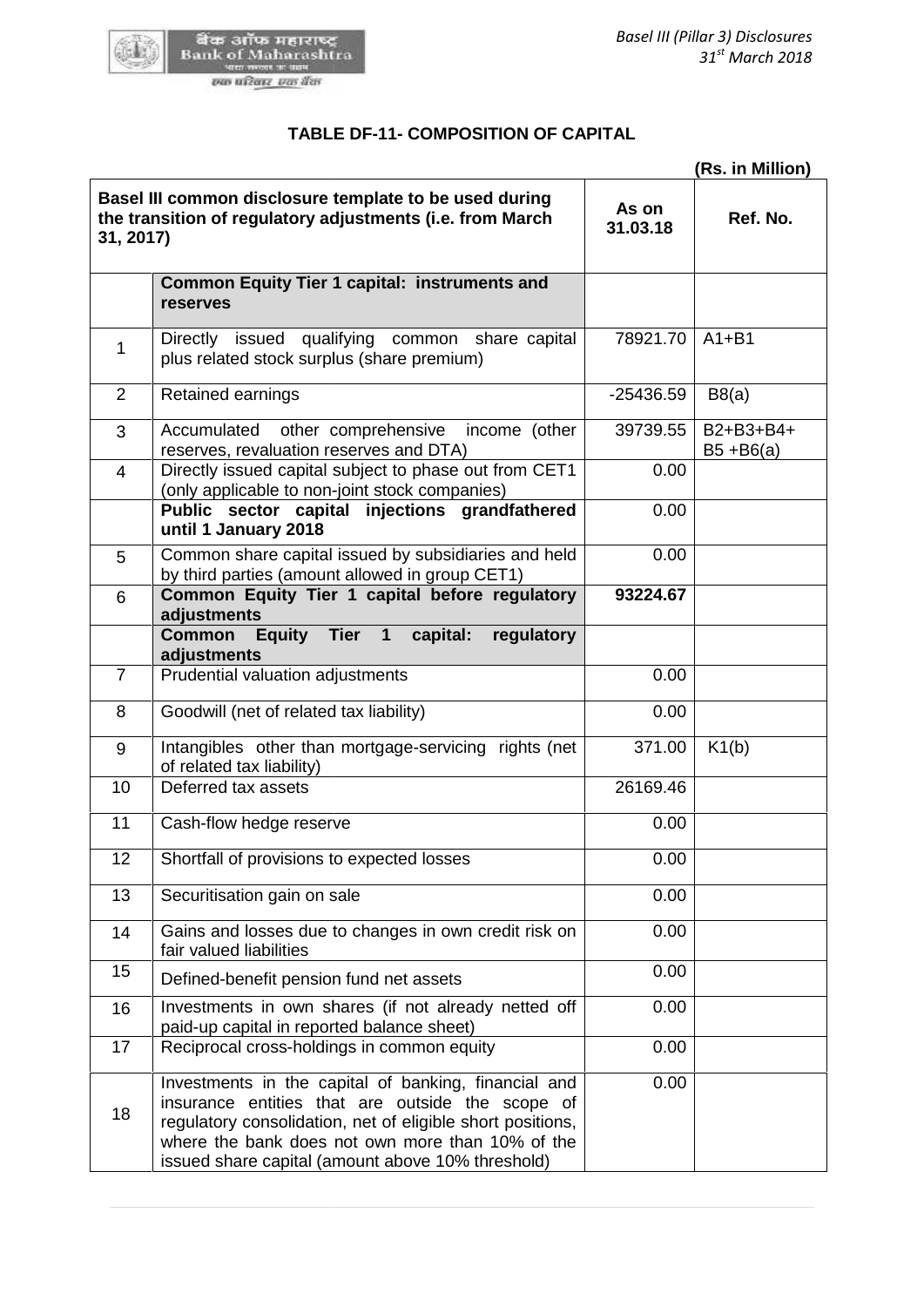| 31, 2017)       | Basel III common disclosure template to be used during<br>the transition of regulatory adjustments (i.e. from March                                                                                                                | As on<br>31.03.18 | Ref. No. |
|-----------------|------------------------------------------------------------------------------------------------------------------------------------------------------------------------------------------------------------------------------------|-------------------|----------|
| 19              | Significant investments in the common stock of<br>banking, financial and insurance entities<br>that<br>are<br>outside the scope of regulatory consolidation, net<br>of eligible short positions (amount above<br>10%<br>threshold) | 0.00              |          |
| 20              | Mortgage servicing rights<br>(amount above<br>10%<br>threshold)                                                                                                                                                                    | 0.00              |          |
| 21              | Deferred tax assets arising from timing differences<br>(amount above 10% threshold, net of related tax<br>liability)                                                                                                               | 0.00              |          |
| 22              | Amount exceeding the 15% threshold                                                                                                                                                                                                 | 0.00              |          |
| 23              | which:<br>significant<br>of<br>investments<br>the<br>in<br>common stock of financials entities                                                                                                                                     | 0.00              |          |
| 24              | of which: mortgage servicing rights                                                                                                                                                                                                | 0.00              |          |
| 25              | of which: deferred tax assets arising from temporary<br>differences                                                                                                                                                                | 0.00              |          |
| 26              | National<br>specific<br>regulatory<br>adjustments<br>$(26a+26b+26c+26d)$                                                                                                                                                           | 1.50              |          |
| 26a             | Of which: Investments in the equity<br>of<br>capital<br>unconsolidated insurance subsidiaries                                                                                                                                      | 0.00              |          |
| 26 <sub>b</sub> | Of which: Investments<br>the<br>capital<br>of<br>in<br>equity                                                                                                                                                                      | 1.50              |          |
| 26c             | unconsolidated non-financial subsidiaries<br>Of which: Shortfall in the equity capital of majority<br>owned financial entities which have<br>not been<br>consolidated with the bank                                                | 0.00              |          |
| 26d             | Of which: Unamortised pension funds expenditures                                                                                                                                                                                   | 0.00              |          |
| 27              | Regulatory adjustments applied to Common Equity<br>Tier 1 due to insufficient Additional Tier 1 and Tier 2 to<br>cover deductions                                                                                                  | 0.00              |          |
| 28              | Total regulatory adjustments to Common Equity<br>Tier 1                                                                                                                                                                            | 26541.96          |          |
|                 | DTA associated with timing differences (max up to<br>10% of CET) added back                                                                                                                                                        | 6668.27           |          |
| 29              | <b>Common Equity Tier 1 capital (CET1)</b>                                                                                                                                                                                         | 73350.98          |          |
|                 | <b>Additional Tier 1 capital: instruments</b>                                                                                                                                                                                      |                   |          |
| 30              | Directly issued qualifying Additional Tier 1 instruments<br>plus related stock surplus (31+32)                                                                                                                                     | 700.00            |          |
| 31              | of which: classified as equity under applicable<br>accounting<br>standards (Perpetual Non-Cumulative<br>Preference Shares)                                                                                                         | 0.00              |          |
| 32              | of which: classified as liabilities under applicable<br>accounting standards (Perpetual debt Instruments)                                                                                                                          | 700.00            |          |
| 33              | Directly issued capital instruments subject to phase<br>out from Additional Tier 1                                                                                                                                                 | 420.00            |          |
| 34              | Additional Tier 1 instruments (and CET1 instruments<br>not included in row 5) issued by subsidiaries and held                                                                                                                      | 0.00              |          |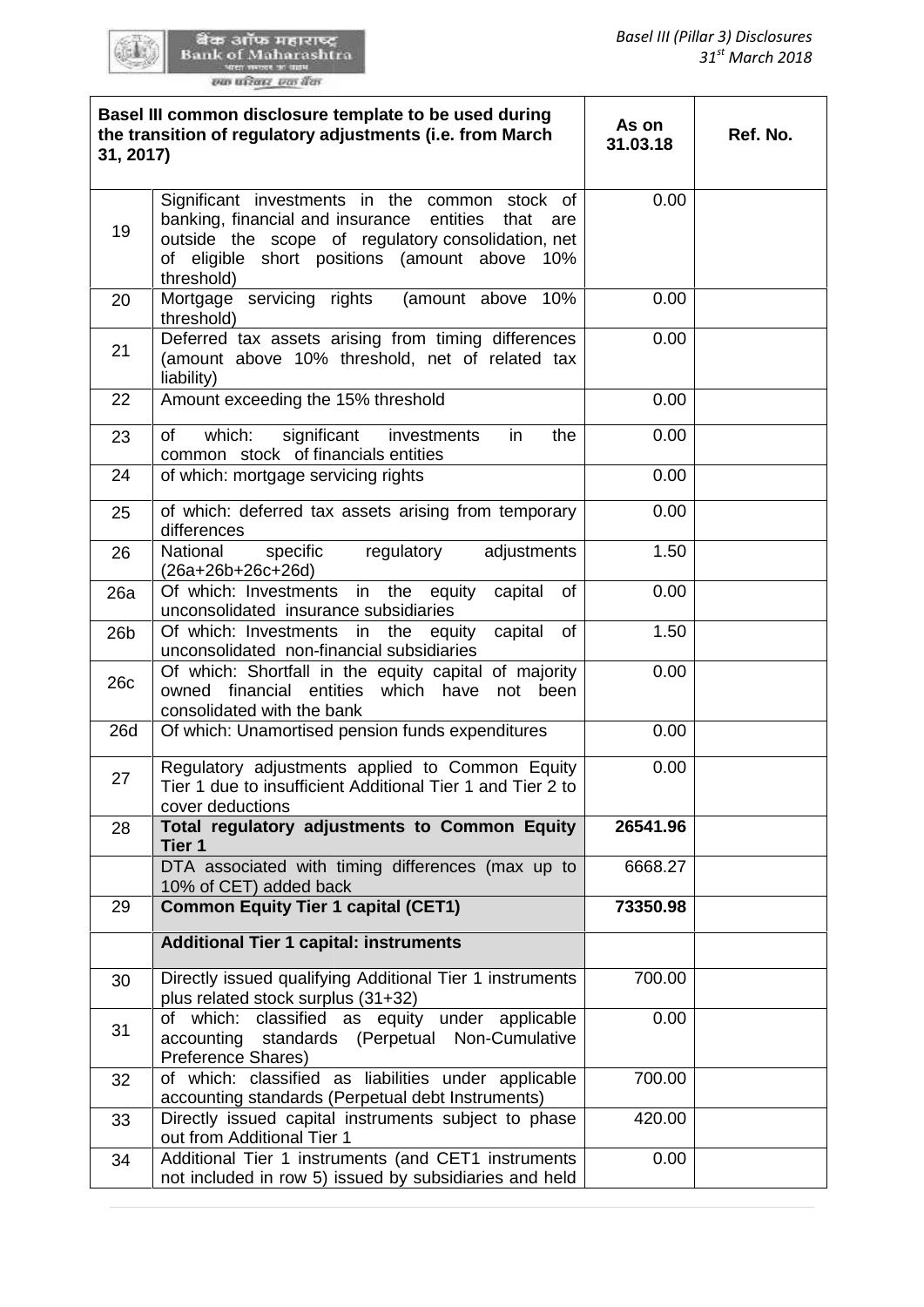| 31, 2017)       | Basel III common disclosure template to be used during<br>the transition of regulatory adjustments (i.e. from March                                                                                  | As on<br>31.03.18 | Ref. No. |  |  |
|-----------------|------------------------------------------------------------------------------------------------------------------------------------------------------------------------------------------------------|-------------------|----------|--|--|
|                 | by third parties (amount allowed in group AT1)                                                                                                                                                       |                   |          |  |  |
| 35              | of which: instruments issued by subsidiaries subject<br>to phase out                                                                                                                                 | 0.00              |          |  |  |
| 36              | <b>Additional Tier</b><br>capital<br>before<br>$\mathbf 1$<br>regulatory                                                                                                                             | 280.00            |          |  |  |
|                 | adjustments                                                                                                                                                                                          |                   |          |  |  |
|                 | Additional Tier 1 capital: regulatory adjustments                                                                                                                                                    |                   |          |  |  |
| 37              | Investments in own Additional Tier 1 instruments                                                                                                                                                     | 0.00              |          |  |  |
| 38              | Reciprocal cross-holdings in Additional<br>Tier<br>$\mathbf{1}$<br>instruments                                                                                                                       | 0.00              |          |  |  |
| 39              | Investments in the capital of banking, financial and<br>insurance entities that are outside the scope<br>of regulatory consolidation, net of eligible short                                          | 0.00              |          |  |  |
|                 | positions, where the bank does not own more than<br>10% of the issued common share capital of the<br>entity (amount above 10% threshold)                                                             |                   |          |  |  |
| 40              | Significant<br>investments<br>of<br>in<br>the<br>capital<br>banking, financial and insurance entities that are<br>outside the scope of regulatory consolidation (net of<br>eligible short positions) | 0.00              |          |  |  |
| 41              | National specific regulatory adjustments (41a+ 41b)                                                                                                                                                  | 0.00              |          |  |  |
| 41a             | Of which: Investments in the Additional Tier 1 Capital<br>of unconsolidated insurance subsidiaries                                                                                                   | 0.00              |          |  |  |
| 41 <sub>b</sub> | Of which: Shortfall in the Additional Tier 1 capital<br>of majority owned financial entities which have not<br>been consolidated with the bank                                                       | 0.00              |          |  |  |
| 42              | Regulatory adjustments applied to Additional Tier 1<br>due to insufficient Tier 2 to cover deductions                                                                                                | 0.00              |          |  |  |
| 43              | Total regulatory adjustments to Additional Tier 1<br>00.00<br>capital                                                                                                                                |                   |          |  |  |
| 44              | <b>Additional Tier 1 capital (AT1)</b>                                                                                                                                                               | 280.00            |          |  |  |
| 45              | Tier 1 capital (T1 = CET1 + AT1) (row 29 + row 44)                                                                                                                                                   | 73630.98          |          |  |  |
|                 | Tier 2 capital: instruments and provisions                                                                                                                                                           |                   |          |  |  |
| 46              | Directly issued qualifying Tier 2 instruments plus<br>related stock surplus                                                                                                                          | 5000.00           |          |  |  |
| 47              | Directly issued capital instruments subject to phase<br>out from Tier 2                                                                                                                              | 5860.00           |          |  |  |
| 48              | Tier 2 instruments (and CET1 and AT1 instruments not<br>included in rows 5 or 34) issued by subsidiaries and<br>held by third parties (amount allowed in group Tier 2)                               | 0.00              |          |  |  |
| 49              | of which: instruments issued by subsidiaries subject<br>to phase out                                                                                                                                 | 0.00              |          |  |  |
| 50              | <b>Provisions &amp; Other Reserves</b>                                                                                                                                                               | 5546.36           |          |  |  |
| 51              | Tier 2 capital before regulatory adjustments<br>16406.36                                                                                                                                             |                   |          |  |  |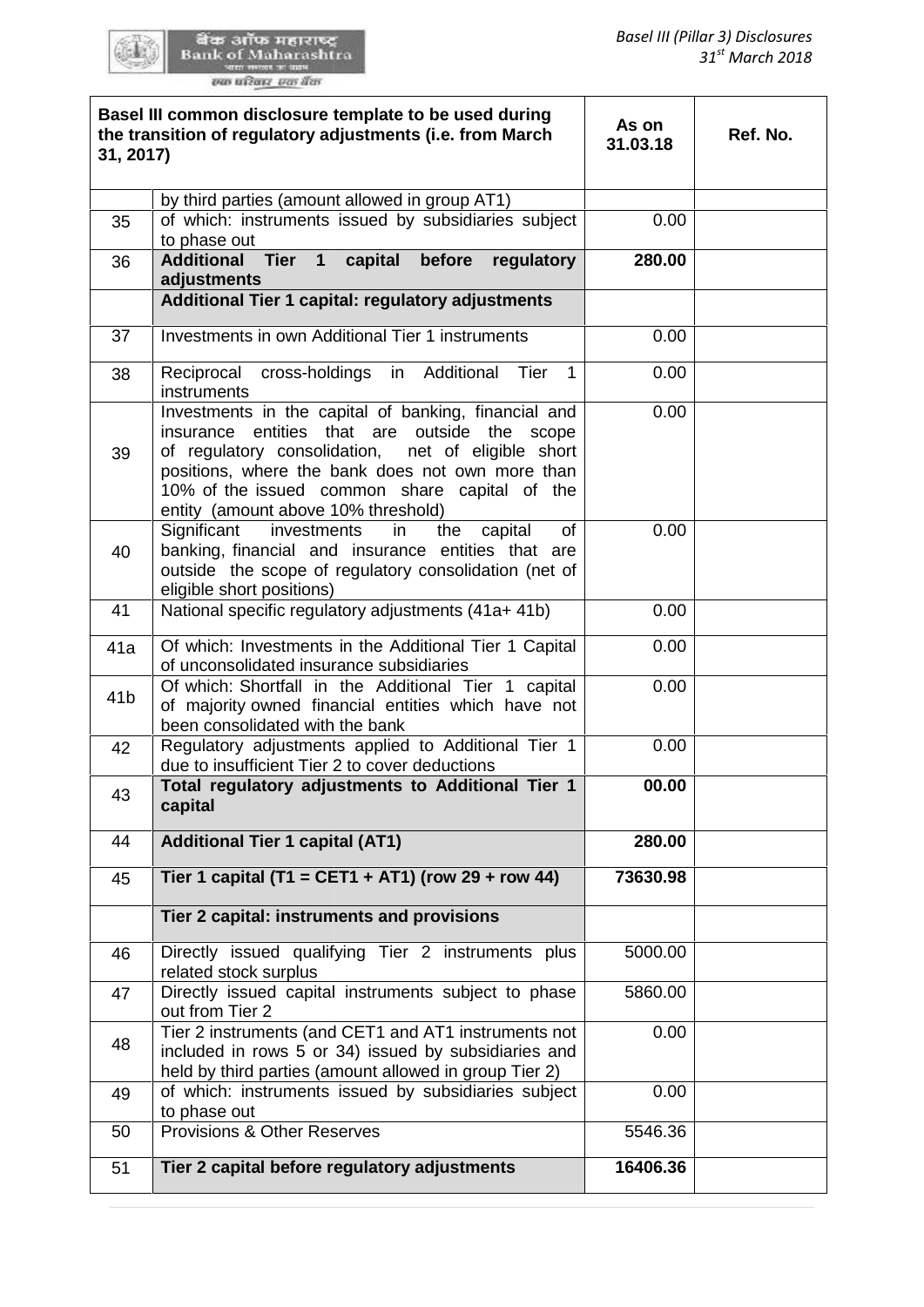खेळ आँफ महाराष्ट्र<br>Bank of Maharashtra<br>we meet was

| Basel III common disclosure template to be used during<br>the transition of regulatory adjustments (i.e. from March<br>31, 2017) |                                                                                                                                                                                                                                                                                                             | As on<br>31.03.18 | Ref. No. |
|----------------------------------------------------------------------------------------------------------------------------------|-------------------------------------------------------------------------------------------------------------------------------------------------------------------------------------------------------------------------------------------------------------------------------------------------------------|-------------------|----------|
|                                                                                                                                  | Tier 2 capital: regulatory adjustments                                                                                                                                                                                                                                                                      |                   |          |
| 52                                                                                                                               | Investments in own Tier 2 instruments                                                                                                                                                                                                                                                                       | 0.00              |          |
| 53                                                                                                                               | Reciprocal cross-holdings in Tier 2 instruments                                                                                                                                                                                                                                                             | 0.00              |          |
| 54                                                                                                                               | Investments in the capital of banking, financial and<br>insurance entities that are outside the scope of<br>regulatory consolidation, net of eligible short positions,<br>where the bank does not own more than 10% of the<br>issued common share capital of the entity (amount<br>above the 10% threshold) | 101.10            |          |
| 55                                                                                                                               | Significant investments in the capital banking, financial<br>and insurance entities that are outside the scope of<br>regulatory consolidation<br>(net<br>of eligible<br>short<br>positions)                                                                                                                 | 0.00              |          |
| 56                                                                                                                               | National specific regulatory adjustments (56a+56b)                                                                                                                                                                                                                                                          | 0.00              |          |
| <b>56a</b>                                                                                                                       | Of which: Investments in the Tier 2 capital of<br>unconsolidated subsidiaries                                                                                                                                                                                                                               | 0.00              |          |
| 56 <sub>b</sub>                                                                                                                  | Of which: Shortfall in the Tier 2 capital of majority<br>owned financial entities which<br>have<br>not<br>been<br>consolidated with the bank                                                                                                                                                                | 0.00              |          |
|                                                                                                                                  | REGULATORY ADJUSTMENTS APPLIED TO TIER<br>2 IN RESPECT OF AMOUNTS SUBJECT TO PRE-<br><b>BASEL III TREATMENT</b>                                                                                                                                                                                             |                   |          |
| 57                                                                                                                               | Total regulatory adjustments to Tier 2 capital                                                                                                                                                                                                                                                              | 101.10            |          |
| 58                                                                                                                               | Tier 2 capital (T2)                                                                                                                                                                                                                                                                                         | 16305.26          |          |
| 59                                                                                                                               | Total capital (TC = T1 + T2) $(45+58)$                                                                                                                                                                                                                                                                      | 89936.24          |          |
| 60                                                                                                                               | Total risk weighted assets (60a + 60b + 60c)                                                                                                                                                                                                                                                                | 817373.28         |          |
| 60a                                                                                                                              | of which: total credit risk weighted assets                                                                                                                                                                                                                                                                 | 665710.00         |          |
| 60 <sub>b</sub>                                                                                                                  | of which: total market risk weighted assets                                                                                                                                                                                                                                                                 | 63906.86          |          |
| 60c                                                                                                                              | of which: total operational risk weighted assets                                                                                                                                                                                                                                                            | 87756.42          |          |
|                                                                                                                                  | <b>Capital ratios and Buffers</b>                                                                                                                                                                                                                                                                           |                   |          |
| 61                                                                                                                               | Common Equity Tier 1 (as a percentage of risk<br>weighted assets)                                                                                                                                                                                                                                           | 8.974%            |          |
| 62                                                                                                                               | Tier 1 (as a percentage of risk weighted assets)                                                                                                                                                                                                                                                            | 9.008%            |          |
| 63                                                                                                                               | Total capital (as a percentage of risk weighted assets)                                                                                                                                                                                                                                                     | 11.003%           |          |
| 64                                                                                                                               | Institution<br>specific<br>buffer requirement<br>(minimum<br>CET1 requirement plus capital conservation<br>and<br>countercyclical buffer requirements, expressed as a<br>percentage of risk weighted assets)                                                                                                | 7.375%            |          |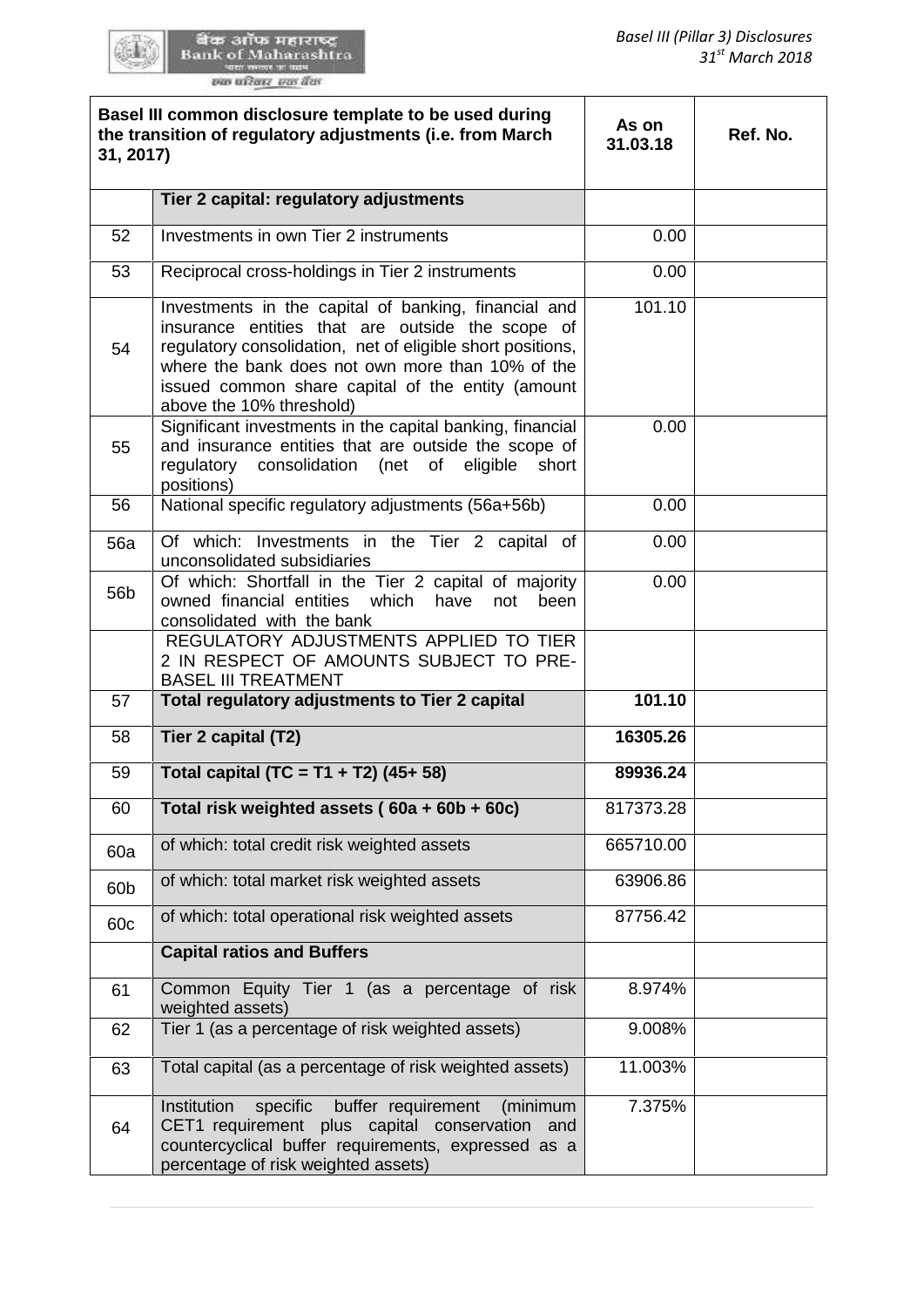| Basel III common disclosure template to be used during<br>the transition of regulatory adjustments (i.e. from March<br>31, 2017) |                                                                                                                                                     | As on<br>31.03.18 | Ref. No. |
|----------------------------------------------------------------------------------------------------------------------------------|-----------------------------------------------------------------------------------------------------------------------------------------------------|-------------------|----------|
| 65                                                                                                                               | of which: capital conservation buffer requirement                                                                                                   | 1.875%            |          |
| 66                                                                                                                               | which:<br>bank<br>specific<br>countercyclical<br>buffer<br>of<br>requirement                                                                        | 0.00              |          |
| 67                                                                                                                               | of which: G-SIB buffer requirement                                                                                                                  | 0.00              |          |
| 68                                                                                                                               | Common Equity Tier 1 available to meet buffers (as a<br>percentage of risk weighted assets)<br><b>National minima (if different from Basel III)</b> | 1.60%             |          |
| 69                                                                                                                               | National Common Equity Tier 1 minimum ratio (if<br>different from Basel III minimum)                                                                | 7.375%            |          |
| 70                                                                                                                               | National Tier 1 minimum ratio (if different from Basel III<br>minimum)                                                                              | 8.875%            |          |
| 71                                                                                                                               | National total capital minimum ratio (if different from<br>Basel III minimum)                                                                       | 10.875%           |          |
|                                                                                                                                  | Amounts below the thresholds for deduction<br>(before risk weighting)                                                                               |                   |          |
| 72                                                                                                                               | Non-significant investments in the capital of other<br>financial entities                                                                           | 0.00              |          |
| 73                                                                                                                               | Significant investments in the common stock of<br>financial entities                                                                                | 0.00              |          |
| 74                                                                                                                               | Mortgage servicing rights (net of related tax liability)                                                                                            | 0.00              |          |
| 75                                                                                                                               | Deferred tax assets arising from temporary differences<br>(net of related tax liability)                                                            | 0.00              |          |
|                                                                                                                                  | Applicable caps on the inclusion of provisions in<br>Tier <sub>2</sub>                                                                              |                   |          |
| 76                                                                                                                               | Provisions eligible for inclusion in Tier 2 in respect of<br>exposures subject to standardised approach (prior to<br>application of cap)            | 5546.36           |          |
| 77                                                                                                                               | Cap on inclusion of provisions in Tier 2 under<br>standardised approach                                                                             | 8321.38           |          |
| 78                                                                                                                               | Provisions eligible for inclusion in Tier 2 in respect of<br>exposures subject to internal ratings-based approach<br>(prior to application of cap)  | N.A               |          |
| 79                                                                                                                               | Cap for inclusion of provisions in Tier 2 under internal<br>ratings-based approach                                                                  | N.A               |          |
|                                                                                                                                  | <b>Capital</b><br>instruments<br>subject<br>phase-out<br>to<br>arrangements (only applicable between March 31,<br>2017 and March 31, 2022)          | N.A               |          |
| 80                                                                                                                               | Current cap on CET1 instruments subject to phase out<br>arrangements                                                                                | N.A               |          |
| 81                                                                                                                               | Amount excluded from CET1 due to cap (excess over<br>cap after redemptions and maturities)                                                          | N.A               |          |
| 82                                                                                                                               | Current cap on AT1 instruments subject to phase out<br>arrangements                                                                                 | N.A               |          |
| 83                                                                                                                               | Amount excluded from AT1 due to cap (excess over<br>cap after redemptions and maturities)                                                           | N.A               |          |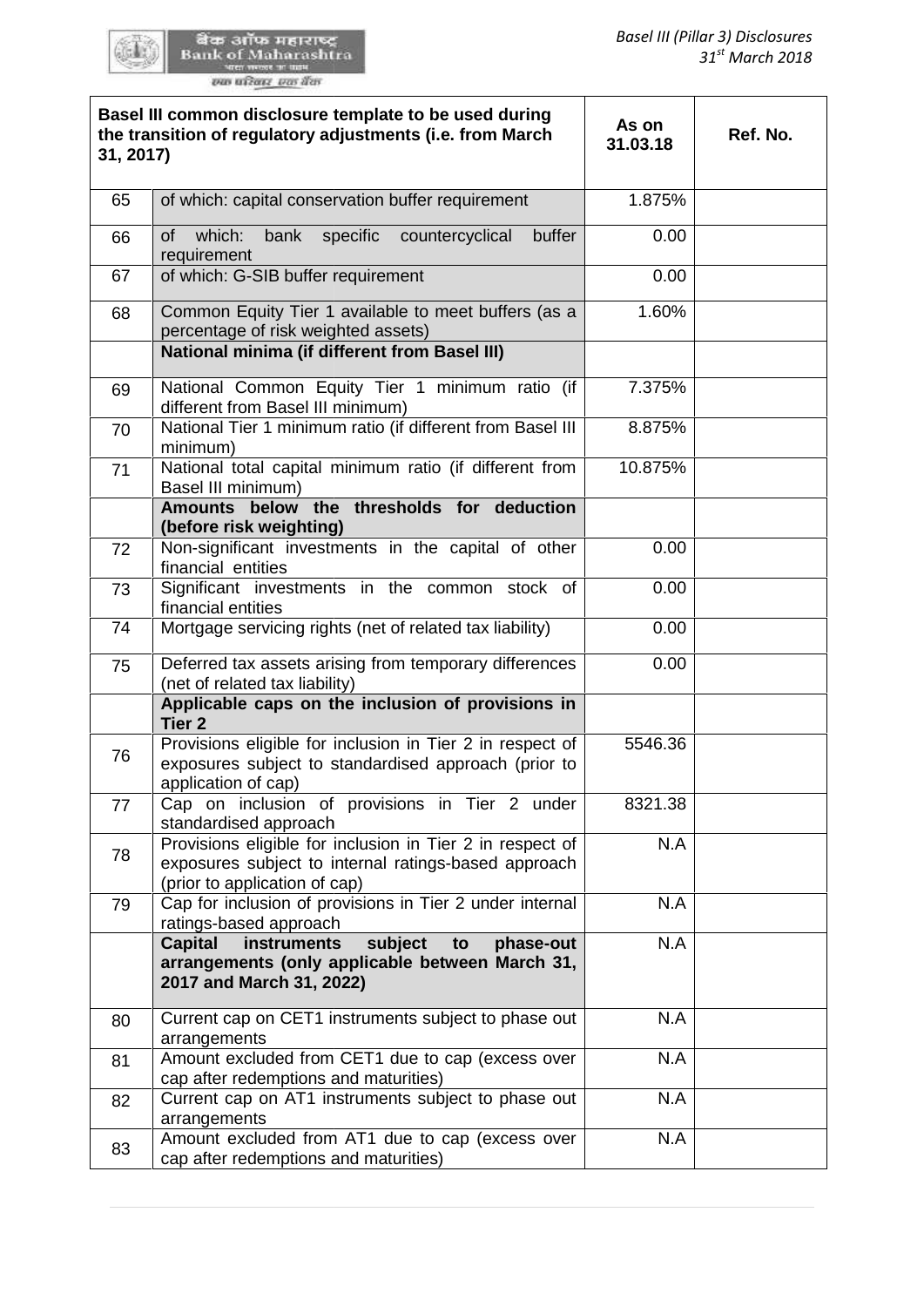

खेळ आँफ महाराष्ट्र<br>Bank of Maharashtra<br>we meet was

| Basel III common disclosure template to be used during<br>the transition of regulatory adjustments (i.e. from March<br>31, 2017) |                                                                                          | As on<br>31.03.18 | Ref. No. |
|----------------------------------------------------------------------------------------------------------------------------------|------------------------------------------------------------------------------------------|-------------------|----------|
| 84                                                                                                                               | Current cap on T2 instruments subject to phase out<br>arrangements                       | N.A               |          |
| 85                                                                                                                               | Amount excluded from T2 due to cap (excess over cap<br>after redemptions and maturities) | N.A               |          |

# **Notes to Template**

| Row No.<br>Οf   | <b>Particulars</b>                                                                                                                                                                         | Rs. In<br><b>Million</b> |
|-----------------|--------------------------------------------------------------------------------------------------------------------------------------------------------------------------------------------|--------------------------|
| <b>Template</b> |                                                                                                                                                                                            |                          |
| 10              | Deferred tax assets associated with accumulated losses                                                                                                                                     | 0.00                     |
|                 | Deferred tax assets (excluding those associated with accumulated losses)<br>net of Deferred tax liability                                                                                  | 26169.46                 |
|                 | Total as indicated in row 10                                                                                                                                                               | 26169.46                 |
| 19              | If investments in insurance subsidiaries are not deducted fully from capital and<br>instead considered under 10% threshold for deduction, the resultant increase<br>in the capital of bank | 0.00                     |
|                 | of which: Increase in Common Equity Tier 1 capital                                                                                                                                         | 0.00                     |
|                 | of which: Increase in Additional Tier 1 capital                                                                                                                                            | 0.00                     |
|                 | of which: Increase in Tier 2 capital                                                                                                                                                       | 0.00                     |
| 26 <sub>b</sub> | If Investments in the Equity Capital of unconsolidated financial/non-financial<br>subsidiaries/Associates are not deducted and hence, risk weighted then,                                  |                          |
|                 | Increase in Common Equity Tier 1 Capital<br>i)                                                                                                                                             | 732.71                   |
|                 | Increase in Risk Weighted Assets<br>ii)                                                                                                                                                    | 1831.78                  |
| 44a             | Excess Additional Tier 1 Capital not reckoned for capital adequacy (difference                                                                                                             | 0.00                     |
|                 | between AT1 as reported in row 44 and admissible AT1 as reported in 44a                                                                                                                    |                          |
|                 | of which: Excess AT1 which is considered as Tier 2 capital under row 58b                                                                                                                   | 0.00                     |
| 50              | Eligible Provisions included in Tier 2 capital                                                                                                                                             | 5546.36                  |
|                 | Eligible Revaluation Reserves included in Tier 2 capital                                                                                                                                   | 0.00                     |
|                 | Total of Row 50                                                                                                                                                                            | 5546.36                  |

#### TABLE DF-12: COMPOSITION OF CAPITAL – RECONCILIATION REQUIREMENT<br>Step 1 **Step 1 (Rs. In Million)**

|    |                                  |                                                                        | (Rs. In Million)                                                              |
|----|----------------------------------|------------------------------------------------------------------------|-------------------------------------------------------------------------------|
|    |                                  | <b>Balance sheet as in</b><br>published financial<br><b>statements</b> | <b>Balance Sheet</b><br><b>Under regulatory</b><br>scope of<br>consolidation* |
|    |                                  | As on 31.03.2018                                                       | As on 31.03.2018                                                              |
| A  | <b>Capital &amp; Liabilities</b> |                                                                        |                                                                               |
|    | Paid-up Capital                  | 25984.54                                                               |                                                                               |
|    | Reserves & Surplus               | 73455.08                                                               |                                                                               |
|    | Minority Interest                | 0.00                                                                   |                                                                               |
|    | <b>Total Capital</b>             | 99439.62                                                               |                                                                               |
| Ϊİ | Deposits of which:               | 1389811.77                                                             |                                                                               |
|    | Deposits from banks              | 13339.96                                                               |                                                                               |
|    | Customer deposits (SB)           | 545926.35                                                              |                                                                               |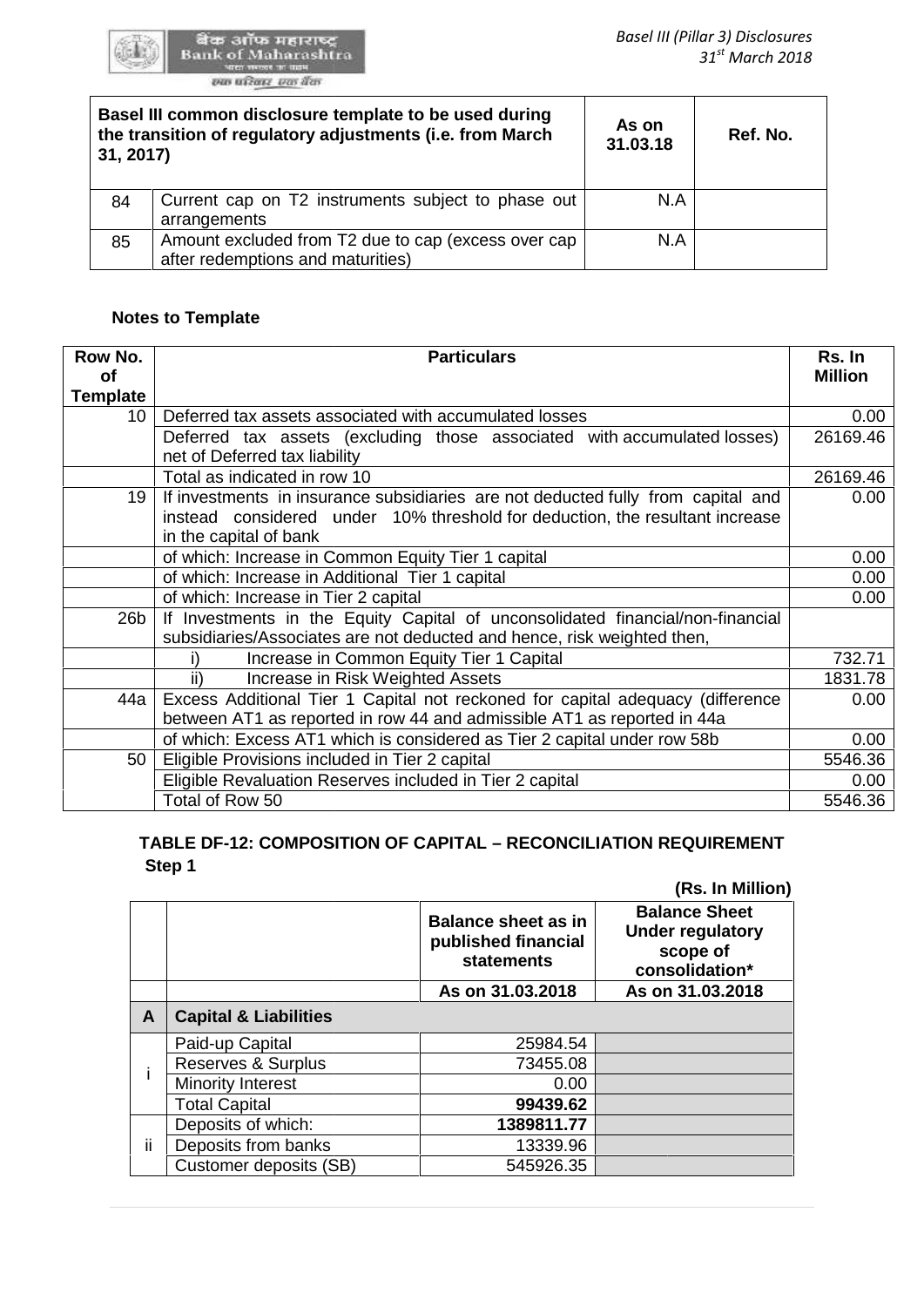|     |                                                                   | <b>Balance sheet as in</b><br>published financial<br><b>statements</b> | <b>Balance Sheet</b><br><b>Under regulatory</b><br>scope of<br>consolidation* |
|-----|-------------------------------------------------------------------|------------------------------------------------------------------------|-------------------------------------------------------------------------------|
|     |                                                                   | As on 31.03.2018                                                       | As on 31.03.2018                                                              |
|     | Other deposits                                                    | 830545.46                                                              |                                                                               |
|     | Borrowings of which:                                              | 40637.15                                                               |                                                                               |
|     | From RBI                                                          | 0.00                                                                   |                                                                               |
|     | <b>From Banks</b>                                                 | 0.00                                                                   |                                                                               |
| iii | institutions<br>From other<br>&<br>agencies                       | 7154.09                                                                |                                                                               |
|     | Borrowings in the form of<br>bonds & debentures capital           | 23000.00                                                               |                                                                               |
|     | instruments                                                       |                                                                        |                                                                               |
|     | Borrowings from outside India                                     | 483.06                                                                 |                                                                               |
| iv  | <b>Other Liabilities and Provision</b>                            | 33398.93                                                               |                                                                               |
|     | <b>Total Capital &amp; Liabilities</b>                            | 1563287.47                                                             |                                                                               |
| B   | <b>Assets</b>                                                     |                                                                        |                                                                               |
| i.  | <b>Cash and Bank Balance with</b><br><b>Reserve Bank of India</b> | 158090.63                                                              |                                                                               |
|     | <b>Balance with banks</b><br>and                                  | 748.99                                                                 |                                                                               |
|     | money at call and short                                           |                                                                        |                                                                               |
|     | notice                                                            |                                                                        |                                                                               |
| ii. | <b>Investments of which:</b>                                      | 436227.99                                                              |                                                                               |
|     | of<br>which:<br>Government<br>securities                          | 381087.03                                                              |                                                                               |
|     | of which: Other approved<br>securities                            | 0.00                                                                   |                                                                               |
|     | of which: Shares                                                  | 3568.02                                                                |                                                                               |
|     | of which: Debentures & Bonds                                      | 19099.92                                                               |                                                                               |
|     | of which: Subsidiaries / Joint                                    | 734.21                                                                 |                                                                               |
|     | Ventures / Associates                                             |                                                                        |                                                                               |
|     | of which: Others (Commercial<br>Papers, Mutual Funds etc.)        | 31738.81                                                               |                                                                               |
| iii | and<br><b>Advances</b><br>Loans<br>of<br>which:                   | 857972.76                                                              |                                                                               |
|     | Loans and Advances to banks                                       | 5.63                                                                   |                                                                               |
|     | Loan<br>Advances<br>and<br>to<br><b>Customers</b>                 | 857967.13                                                              |                                                                               |
| iv  | <b>Fixed Assets</b>                                               | 15166.76                                                               |                                                                               |
| V   | <b>Other Assets of which:</b>                                     | 95080.33                                                               |                                                                               |
|     | Goodwill and Intangible Assets                                    | 371.00                                                                 |                                                                               |
|     | <b>Deferred Tax Assets</b>                                        | 26169.46                                                               |                                                                               |
| vi  | <b>Goodwill on Consolidation</b>                                  | 0.00                                                                   |                                                                               |
| vii | Debit Balance in Profit and                                       | 0.00                                                                   |                                                                               |
|     | <b>Loss Account</b>                                               |                                                                        |                                                                               |
|     | <b>Total Assets</b>                                               | 1563287.47                                                             |                                                                               |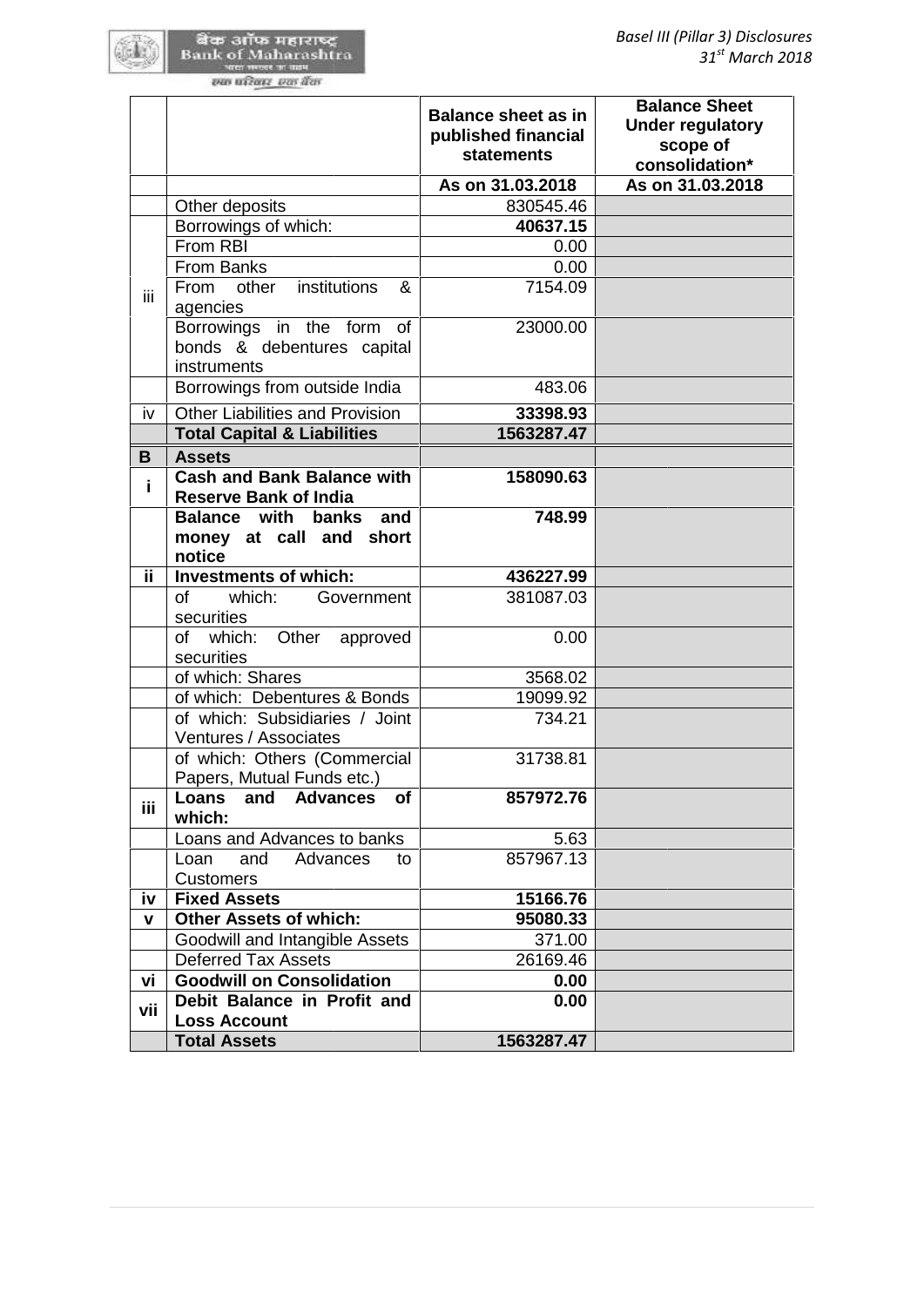**Step 2**

|     |                                         | Step 2                           |                                                                           |                                                      |
|-----|-----------------------------------------|----------------------------------|---------------------------------------------------------------------------|------------------------------------------------------|
|     |                                         | Ref. No.                         | <b>Balance sheet as</b><br>in published<br>financial<br><b>statements</b> | <b>Under regulatory</b><br>scope of<br>consolidation |
| A   |                                         |                                  | As on 31.03.2018<br><b>Capital &amp; Liabilities</b>                      | As on 31.03.2018                                     |
|     | Paid-up Capital of which                |                                  | 25984.54                                                                  |                                                      |
|     |                                         | A<br>A <sub>1</sub>              | 25984.54                                                                  |                                                      |
|     | Amount eligible for CET 1               | A2                               | 0.00                                                                      |                                                      |
|     | Amount eligible for AT1                 | B                                | 73455.08                                                                  |                                                      |
|     | Reserves & Surplus of<br>which:         |                                  |                                                                           |                                                      |
|     | <b>Equity Share Premium</b>             | <b>B1</b>                        | 52937.16                                                                  |                                                      |
|     |                                         |                                  |                                                                           |                                                      |
|     | <b>Statutory Reserve</b>                | <b>B2</b>                        | 12524.93                                                                  |                                                      |
|     | <b>Capital Reserve</b>                  | B <sub>3</sub>                   | 3306.40                                                                   |                                                      |
|     |                                         |                                  |                                                                           |                                                      |
|     | Revenue<br>Reserve<br>and               | <b>B4</b>                        | 13843.26                                                                  |                                                      |
| L   | <b>Other Reserves</b>                   |                                  |                                                                           |                                                      |
|     | <b>Special Reserve</b>                  | <b>B5</b>                        | 4980.00                                                                   |                                                      |
|     | Revaluation<br>Reserve<br><b>of</b>     | <b>B6</b>                        | 11299.91                                                                  |                                                      |
|     | which:                                  |                                  |                                                                           |                                                      |
|     | Eligible for CET 1                      | B6(a)                            | 5084.96                                                                   |                                                      |
|     | <b>Investment Reserve</b>               | B7                               | 0.00                                                                      |                                                      |
|     | Balance in Profit and Loss              | B <sub>8</sub>                   | $-25436.59$                                                               |                                                      |
|     | Account of which                        |                                  |                                                                           |                                                      |
|     | Eligible for CET 1                      | B8(a)                            | $-25436.59$                                                               |                                                      |
|     | <b>Minority Interest</b>                | <b>B9</b>                        | 0.00                                                                      |                                                      |
|     | <b>Total Capital</b>                    | $A + B$                          | 99439.62                                                                  |                                                      |
|     | Deposits                                | C                                | 1389811.77                                                                |                                                      |
|     | Of which:                               |                                  |                                                                           |                                                      |
| ii. | Deposits from banks                     | C <sub>1</sub>                   | 13339.96                                                                  |                                                      |
|     | Customer deposits (SB)                  | C <sub>2</sub>                   | 545926.35                                                                 |                                                      |
|     | Other deposits                          | C <sub>3</sub>                   | 830545.46                                                                 |                                                      |
|     | <b>Borrowings</b>                       | D                                | 40637.15                                                                  |                                                      |
|     | Of which:                               |                                  |                                                                           |                                                      |
|     | From RBI                                | D <sub>1</sub><br>D <sub>2</sub> | 0.00<br>0.00                                                              |                                                      |
| iii | From banks<br>From other institutions & | D <sub>3</sub>                   | 7154.09                                                                   |                                                      |
|     | agencies                                |                                  |                                                                           |                                                      |
|     | Borrowings in the form of               | D <sub>4</sub>                   | 23000.00                                                                  |                                                      |
|     | bonds & debentures capital              |                                  |                                                                           |                                                      |
|     | instruments of which:                   |                                  |                                                                           |                                                      |
|     | for AT1<br>Eligible<br>before           | D4(a)                            | 700.00                                                                    |                                                      |
|     | regulatory adjustments                  |                                  |                                                                           |                                                      |
|     | Eligible for Tier 2 before              | D4(b)                            | 22300.00                                                                  |                                                      |
|     | regulatory adjustments                  |                                  |                                                                           |                                                      |
|     | Other<br>Liabilities<br>and             | E                                | 33398.93                                                                  |                                                      |
|     | Provision of which                      |                                  |                                                                           |                                                      |
|     | <b>DTLs related to Goodwill</b>         | E1                               | 0.00                                                                      |                                                      |
|     | DTLs related to Intangible              | E2                               | 0.00                                                                      |                                                      |
|     | Assets                                  |                                  |                                                                           |                                                      |
|     | <b>Total</b>                            |                                  | 1563287.47                                                                |                                                      |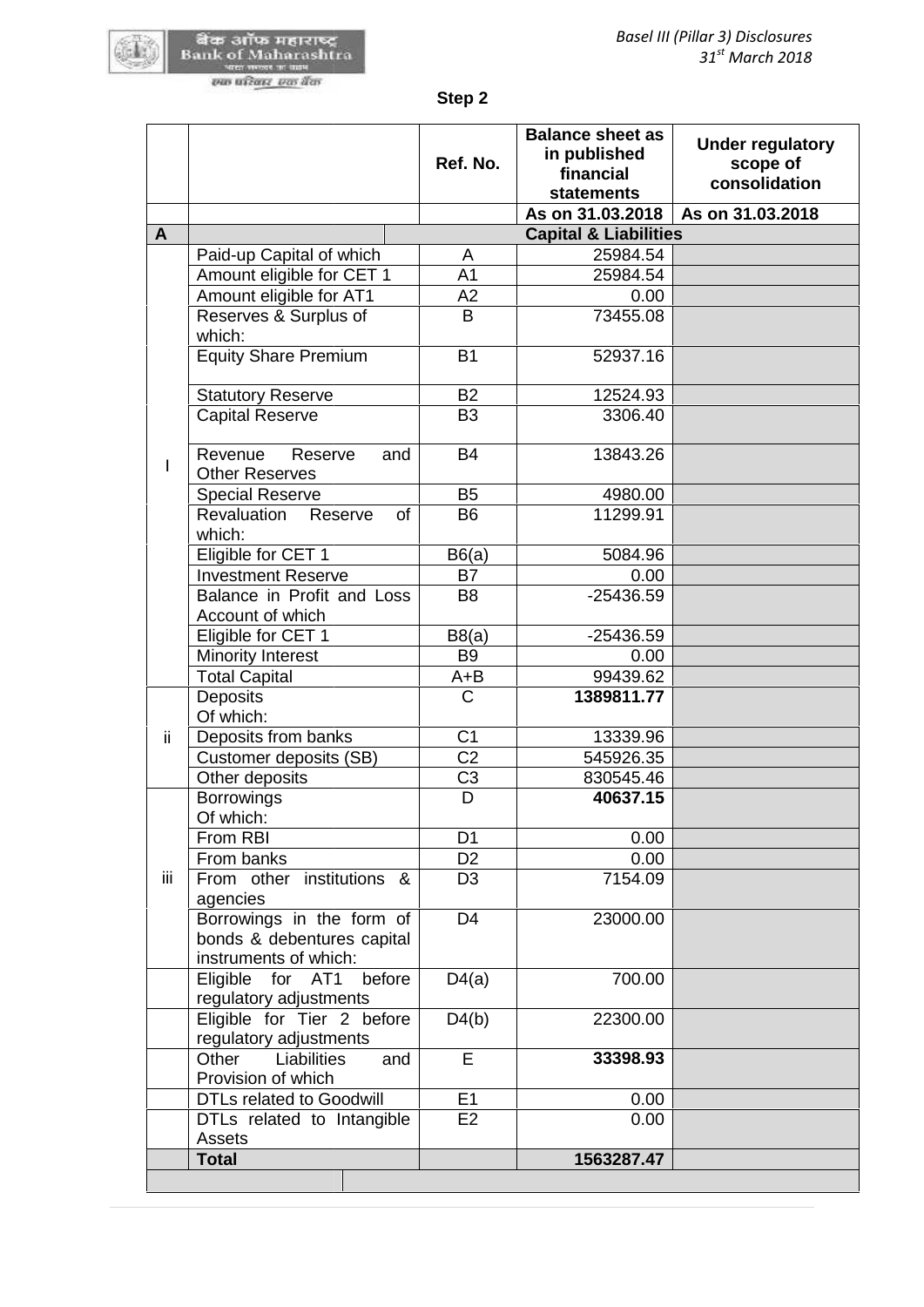|     |                                                      | Ref. No.       | <b>Balance sheet as</b><br>in published<br>financial<br><b>statements</b> | <b>Under regulatory</b><br>scope of<br>consolidation |
|-----|------------------------------------------------------|----------------|---------------------------------------------------------------------------|------------------------------------------------------|
|     |                                                      |                | As on 31.03.2018                                                          | As on 31.03.2018                                     |
| B   | <b>Assets</b>                                        |                |                                                                           |                                                      |
| j.  | Cash and Bank Balance<br>with Reserve Bank of India  | F              | 158090.63                                                                 |                                                      |
|     | Balance with banks and                               | G              | 748.99                                                                    |                                                      |
|     | money at call and short<br>notice                    |                |                                                                           |                                                      |
| ΪÏ  | Investments of which:                                | H.             | 436227.99                                                                 |                                                      |
|     | <b>Government Securities</b>                         | H1             | 381087.03                                                                 |                                                      |
|     | <b>Other Approved Securities</b>                     | H <sub>2</sub> | 0.00                                                                      |                                                      |
|     | <b>Shares</b>                                        | H <sub>3</sub> | 3568.02                                                                   |                                                      |
|     | Debentures and Bonds                                 | H4             | 19099.92                                                                  |                                                      |
|     | <b>Subsidiaries/Joint Ventures</b>                   | H <sub>5</sub> | 734.21                                                                    |                                                      |
|     | Others(Mutual<br>Funds,<br>CoDs, RIDF, PTCs)         | H <sub>6</sub> | 31738.81                                                                  |                                                      |
| Ϊİ  | Loans and Advances<br><b>of</b><br>which:            | $\mathsf{I}$   | 857972.76                                                                 |                                                      |
|     | Loans and Advances<br>to<br>banks                    | $\vert$ 1      | 5.63                                                                      |                                                      |
|     | and<br>Advances<br>Loan<br>to<br><b>Customers</b>    | 12             | 857967.13                                                                 |                                                      |
| iv  | <b>Fixed Assets</b>                                  | J              | 15166.76                                                                  |                                                      |
| v   | Other Assets of which:                               | K              | 95080.33                                                                  |                                                      |
|     | Goodwill<br>and<br>Intangible<br>Assets out of which | K1             | 371.00                                                                    |                                                      |
|     | Goodwill                                             | K1(a)          |                                                                           |                                                      |
|     | Other<br>Intangibles<br>(Excluding MSRs)             | K1(b)          | 371.00                                                                    |                                                      |
|     | <b>Deferred Tax Assets</b>                           | K1(c)          | 26169.46                                                                  |                                                      |
|     | <b>Unamortised Pension</b>                           | $K 1$ (d)      | 0.00                                                                      |                                                      |
| vi  | Goodwill on Consolidation                            | L              | 0.00                                                                      |                                                      |
| vii | Debit Balance in Profit and<br>Loss Account          | M              | 0.00                                                                      |                                                      |
|     | <b>Total Assets</b>                                  |                | 1563287.47                                                                |                                                      |
|     | t Applicable)                                        |                |                                                                           |                                                      |
| 3   |                                                      |                |                                                                           |                                                      |
|     |                                                      |                |                                                                           |                                                      |

(\*Not Applicable)

**Step 3**

|   | Extract of Basel III common disclosure template (with added column) - DF 11                                                              |                                             |                                                                                                                                                            |  |  |  |
|---|------------------------------------------------------------------------------------------------------------------------------------------|---------------------------------------------|------------------------------------------------------------------------------------------------------------------------------------------------------------|--|--|--|
|   | <b>Common Equity Tier 1 capital: instruments and reserves</b>                                                                            |                                             |                                                                                                                                                            |  |  |  |
|   |                                                                                                                                          | Component<br>capital<br>reported by<br>bank | Source<br>based<br>on<br>of regulatory reference numbers/letter<br>s of the balance sheet<br>under the regulatory<br>scope of consolidation<br>from step 2 |  |  |  |
|   | Directly issued qualifying common<br>share<br>equivalent for non-joint<br>stock<br>(and<br>companies) capital plus related stock surplus | 78921.70                                    | $A1 + B1$                                                                                                                                                  |  |  |  |
| 2 | <b>Retained earnings</b>                                                                                                                 | $-25436.59$                                 | B8(a)                                                                                                                                                      |  |  |  |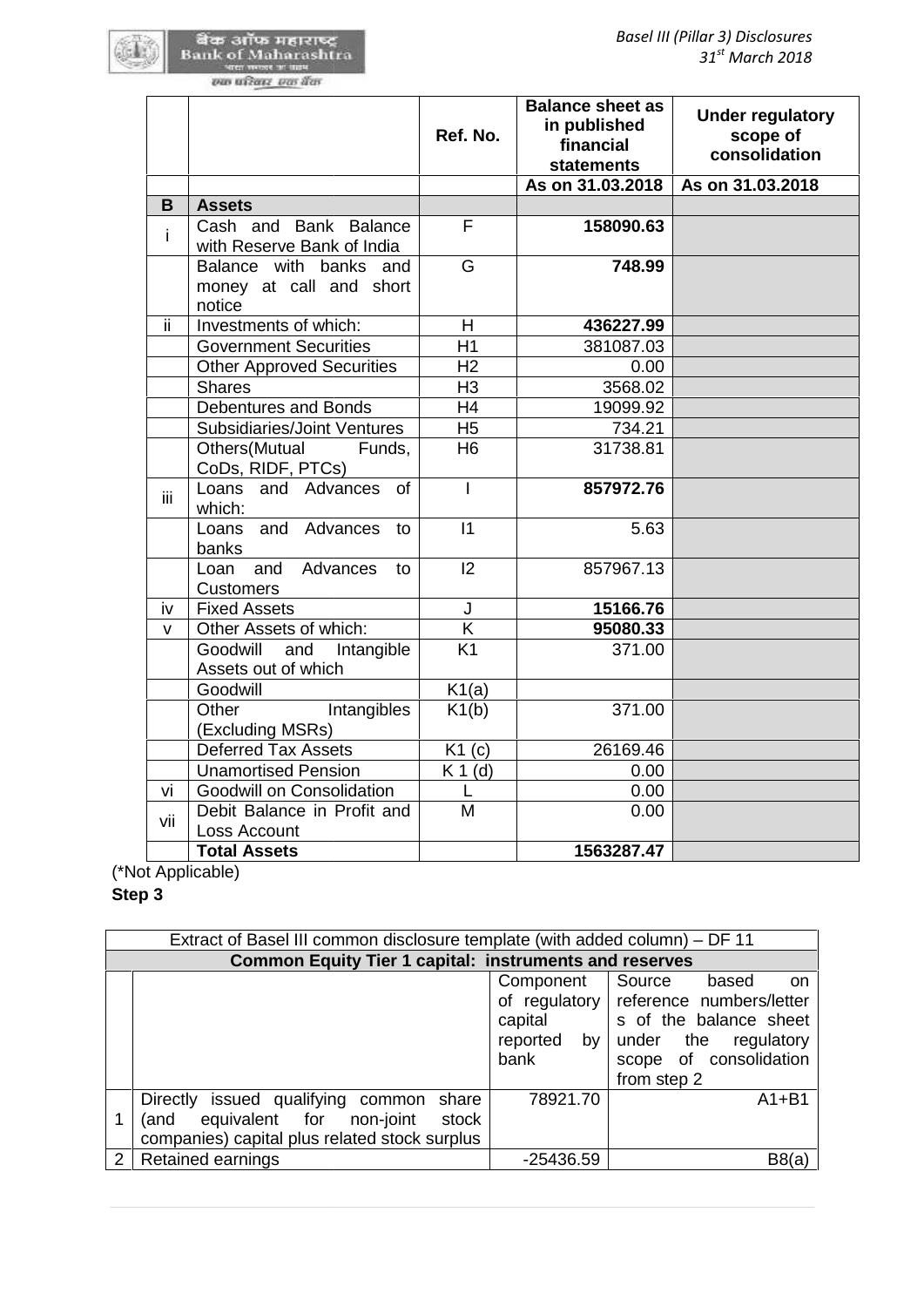र्वेक अॉफ महाराष्ट्र<br>Bank of Maharashtra<br>का प्रदेश स्वादेश

| 3              | Accumulated other comprehensive income<br>(and other reserves)                                                               | 39739.55 | $B2+B3+B4+B5+B6(a)$ |
|----------------|------------------------------------------------------------------------------------------------------------------------------|----------|---------------------|
| 4              | Directly issued capital subject to phase out<br>from CET1 (only applicable to non-joint stock<br>companies)                  | 0.00     |                     |
| 5              | Common<br>share capital<br>issued<br>bv<br>subsidiaries and held by third parties<br>(amount allowed in group CET1)          | 0.00     |                     |
| 6              | Common Equity Tier 1 capital before<br>regulatory adjustments (Excl<br><b>DTA</b><br><b>Recognized for inclusion in CET)</b> | 93224.67 |                     |
|                | DTA associated with timing differences (max<br>up to 10% of CET) included in CET 1                                           | 6668.27  |                     |
| $\overline{7}$ | Prudential valuation adjustments                                                                                             | 0.00     |                     |
| 8              | Goodwill (net of related tax liability)                                                                                      | 0.00     |                     |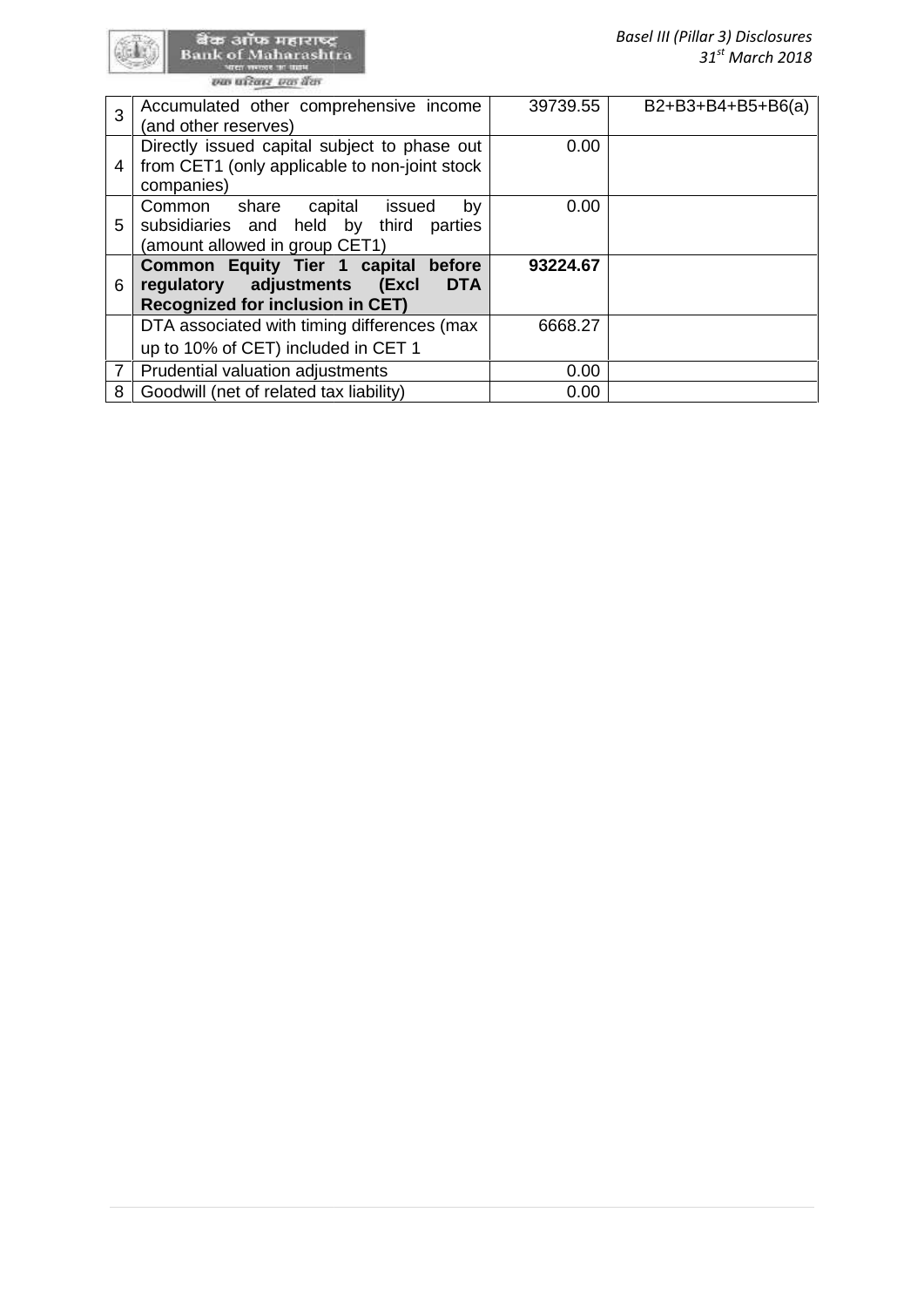

बैंक ऑफ महाराष्ट्र<br>Bank of Maharashtra<br>बाह्य कार्यालय

#### **DF-13: Main Features of the Regulatory Capital Instruments**

| <b>END WITHEY THE BUS</b> |  |
|---------------------------|--|
|                           |  |

|                |                                                                                               | AT <sub>1</sub>                                                          | <b>Tier II Bonds</b>                  |                                          |                                             |                                             |                                             |
|----------------|-----------------------------------------------------------------------------------------------|--------------------------------------------------------------------------|---------------------------------------|------------------------------------------|---------------------------------------------|---------------------------------------------|---------------------------------------------|
| $\mathbf{1}$   | Issuer                                                                                        | Bank of<br>Maharashtra                                                   | Bank of<br>Maharashtra                | Bank of<br>Maharashtra                   | Bank of<br>Maharashtra                      | Bank of<br>Maharashtra                      | Bank of<br>Maharashtra                      |
| $\overline{2}$ | Unique identifier (e.g. CUSIP, ISIN or Bloomberg<br>identifier for private placement)         | INE457A09165                                                             | INE457A09157                          | INE457A09173                             | INE457A09140                                | <b>INE457A09199</b>                         | INE457A08035                                |
| 3              | Governing law(s) of the instrument                                                            | <b>Indian Laws</b>                                                       | <b>Indian Laws</b>                    | <b>Indian Laws</b>                       | <b>Indian Laws</b>                          | <b>Indian Laws</b>                          | <b>Indian Laws</b>                          |
|                | <b>Regulatory treatment</b>                                                                   |                                                                          |                                       |                                          |                                             |                                             |                                             |
| 4              | <b>Transitional Basel III rules</b>                                                           | <b>Additional Tier I</b>                                                 | Tier II Bonds                         | Tier II Bonds                            | Tier II Bonds                               | Tier II Bonds                               | Tier II Bonds                               |
| 5              | Post-transitional Basel III rules                                                             | Ineligible                                                               | Ineligible                            | Ineligible                               | Ineligible                                  | Ineligible                                  | Eligible                                    |
| 6              | Eligible at solo/group/ group& solo                                                           | Solo                                                                     | Solo                                  | Solo                                     | Solo                                        | Solo                                        | Solo                                        |
| $\overline{7}$ | Instrument type                                                                               | <b>Perpetual Debt</b><br>Instruments                                     | Upper Tier II-<br>Debt<br>Instruments | <b>Upper Tier II-Debt</b><br>Instruments | Subordinated Tier<br>II-Debt<br>Instruments | Subordinated Tier<br>II-Debt<br>Instruments | Subordinated Tier<br>II-Debt<br>Instruments |
| 8              | Amount recognised in regulatory capital (Rs. in<br>million, as of most recent reporting date) | 280                                                                      | 400                                   | 1200                                     | 260                                         | 4000                                        | 5000                                        |
| 9              | Par value of instrument(Rs in million)                                                        | $\mathbf{1}$                                                             | $\overline{1}$                        |                                          |                                             |                                             | $\overline{1}$                              |
| 10             | Accounting classification                                                                     | Liability-<br>borrowing                                                  | Liability-<br>borrowing               | Liability-<br>borrowing                  | Liability-borrowing                         | Liability-borrowing                         | Liability-<br>borrowing                     |
| 11             | Original date of issuance                                                                     | 30.09.2009                                                               | 30.09.2009                            | 01.02.2010                               | 30.09.2009                                  | 31.12.2012                                  | 27.06.2016                                  |
| 12             | Perpetual or dated                                                                            | Perpetual                                                                | Dated                                 | Dated                                    | Dated                                       | Dated                                       | Dated                                       |
| 13             | Original maturity date                                                                        | No Maturity                                                              | 30.09.2024                            | 01.02.2025                               | 30.04.2019                                  | 31.12.2022                                  | 27.09.2026                                  |
| 14             | Issuer call subject to prior supervisory approval                                             | Yes                                                                      | Yes                                   | Yes                                      | <b>No</b>                                   | <b>No</b>                                   | <b>No</b>                                   |
| 15             | Optional call date, contingent call dates and<br>redemption amount                            | 30.09.2019                                                               | 30.09.2019                            | 01.02.2020                               | <b>NA</b>                                   | <b>NA</b>                                   | <b>NA</b>                                   |
| 16             | Subsequent call dates, if applicable                                                          | On each<br>anniversery after<br>30.09.2019<br>subject to RBI<br>Approval | <b>No</b>                             | <b>No</b>                                | <b>NA</b>                                   | <b>NA</b>                                   | <b>NA</b>                                   |
|                | Coupons / dividends                                                                           |                                                                          |                                       |                                          |                                             |                                             |                                             |
| 17             | Fixed or floating dividend/coupon                                                             | Fixed                                                                    | Fixed                                 | Fixed                                    | Fixed                                       | Fixed                                       | Fixed                                       |
| 18             | Coupon rate and any related index                                                             | 9.25% pa                                                                 | 8.95%pa                               | 8.65%pa                                  | 8.74%pa                                     | 9.00%pa                                     | 9.20%pa                                     |
| 19             | Existence of a dividend stopper                                                               | Yes                                                                      | Yes                                   | Yes                                      | <b>No</b>                                   | <b>No</b>                                   | Yes                                         |
| 20             | Fully discretionary, partially discretionary or<br>mandatory                                  | Partially<br>Discretionary                                               | Partially<br>Discretionary            | Partially<br>Discretionary               | Mandatory                                   | Mandatory                                   | Full<br>Discretionary                       |
| 21             | Existence of step up or other incentive to redeem                                             | Yes                                                                      | Yes                                   | <b>No</b>                                | No                                          | No                                          | No                                          |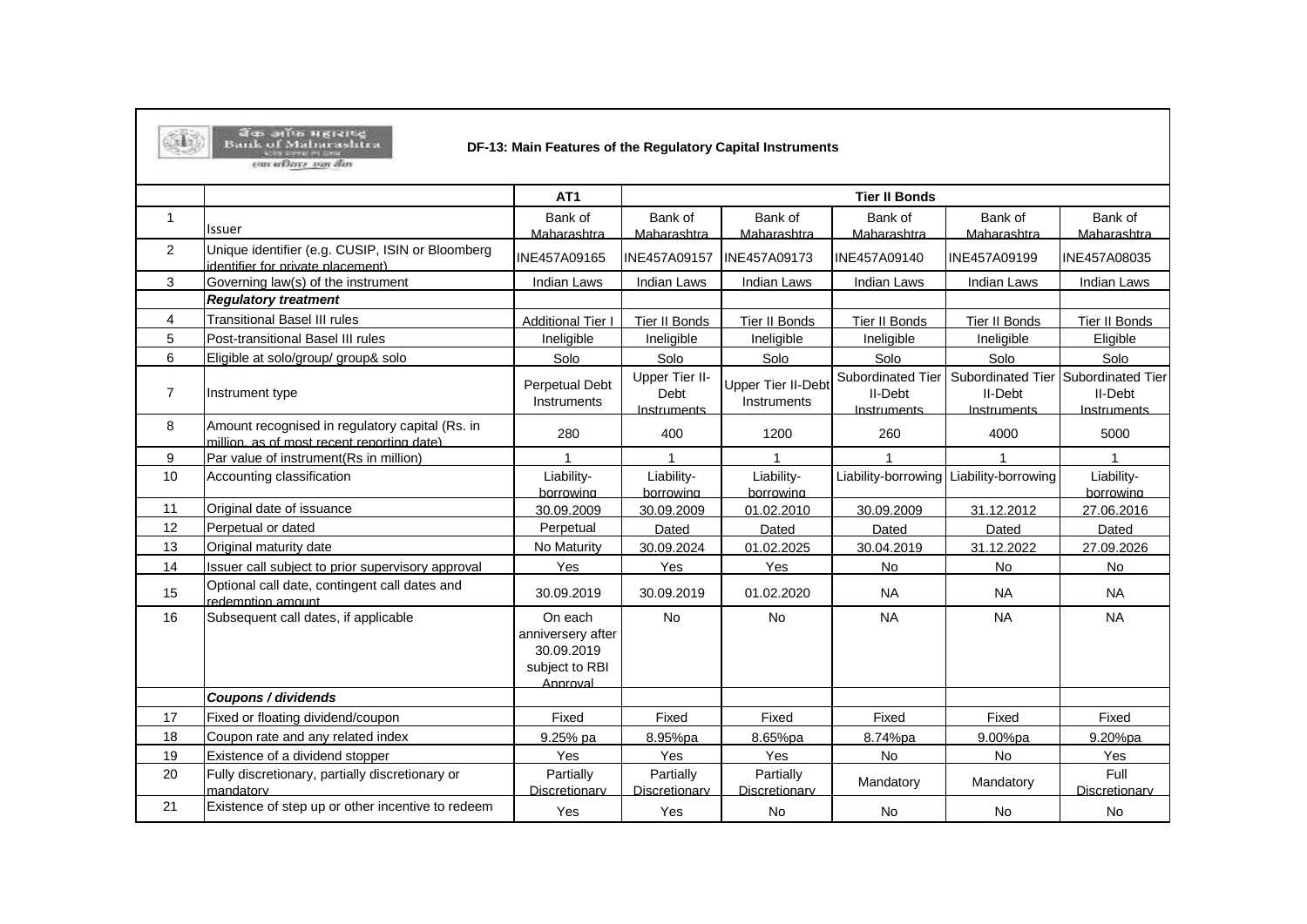|    |                                                                                                                     | AT <sub>1</sub>                                                                     |                                                                |                                                                | <b>Tier II Bonds</b>                                           |                                                                |                                                                |
|----|---------------------------------------------------------------------------------------------------------------------|-------------------------------------------------------------------------------------|----------------------------------------------------------------|----------------------------------------------------------------|----------------------------------------------------------------|----------------------------------------------------------------|----------------------------------------------------------------|
| 22 | Noncumulative or cumulative                                                                                         | Non Cumulative Non Cumulative                                                       |                                                                | Non Cumulative                                                 | Non Cumulative                                                 | Non Cumulative                                                 | Non Cumulative                                                 |
| 23 | Convertible or non-convertible                                                                                      | Non Convertible Non Convertible                                                     |                                                                | Non Convertible                                                | Non Convertible                                                | Non Convertible                                                | Non Convertible                                                |
| 24 | If convertible, conversion trigger (s)                                                                              | <b>NA</b>                                                                           | <b>NA</b>                                                      | <b>NA</b>                                                      | <b>NA</b>                                                      | <b>NA</b>                                                      | <b>NA</b>                                                      |
| 25 | If convertible, fully or partially                                                                                  | <b>NA</b>                                                                           | <b>NA</b>                                                      | <b>NA</b>                                                      | <b>NA</b>                                                      | <b>NA</b>                                                      | <b>NA</b>                                                      |
| 26 | If convertible, conversion rate                                                                                     | <b>NA</b>                                                                           | <b>NA</b>                                                      | <b>NA</b>                                                      | <b>NA</b>                                                      | <b>NA</b>                                                      | <b>NA</b>                                                      |
| 27 | If convertible, mandatory or optional conversion                                                                    | <b>NA</b>                                                                           | <b>NA</b>                                                      | <b>NA</b>                                                      | <b>NA</b>                                                      | <b>NA</b>                                                      | <b>NA</b>                                                      |
| 28 | If convertible, specify instrument type convertible<br>into.                                                        | <b>NA</b>                                                                           | <b>NA</b>                                                      | <b>NA</b>                                                      | <b>NA</b>                                                      | <b>NA</b>                                                      | <b>NA</b>                                                      |
| 29 | If convertible, specify issuer of instrument it<br>converts into                                                    | <b>NA</b>                                                                           | <b>NA</b>                                                      | <b>NA</b>                                                      | <b>NA</b>                                                      | <b>NA</b>                                                      | <b>NA</b>                                                      |
| 30 | Write-down feature                                                                                                  | <b>No</b>                                                                           | <b>No</b>                                                      | <b>No</b>                                                      | <b>No</b>                                                      | <b>No</b>                                                      | Yes                                                            |
| 31 | If write-down, write-down trigger(s)                                                                                | <b>NA</b>                                                                           | <b>NA</b>                                                      | <b>NA</b>                                                      | <b>NA</b>                                                      | <b>NA</b>                                                      | Point of Non-<br>viability trigger                             |
| 32 | If write-down, full or partial                                                                                      | <b>NA</b>                                                                           | <b>NA</b>                                                      | <b>NA</b>                                                      | <b>NA</b>                                                      | <b>NA</b>                                                      | Full                                                           |
| 33 | If write-down, permanent or temporary                                                                               | <b>NA</b>                                                                           | <b>NA</b>                                                      | <b>NA</b>                                                      | <b>NA</b>                                                      | <b>NA</b>                                                      | Permanent                                                      |
| 34 | If temporary write-down, description of write-up<br>mechanism                                                       | <b>NA</b>                                                                           | <b>NA</b>                                                      | <b>NA</b>                                                      | <b>NA</b>                                                      | <b>NA</b>                                                      | <b>NA</b>                                                      |
| 35 | Position in subordination hierarchy in liquidation<br>(specify instrument type immediately senior to<br>instrument) | All other<br>Depositors,<br>Creditors and<br>Tier II Bond<br>holders of the<br>Rank | All other<br>Depositors and<br>Creditors of the<br><b>Bank</b> | All other<br>Depositors and<br>Creditors of the<br><b>Bank</b> | All other<br>Depositors and<br>Creditors of the<br><b>Bank</b> | All other<br>Depositors and<br>Creditors of the<br><b>Bank</b> | All other<br>Depositors and<br>Creditors of the<br><b>Bank</b> |
| 36 | Non-compliant transitioned features                                                                                 | Yes                                                                                 | Yes                                                            | Yes                                                            | Yes                                                            | Yes                                                            | <b>No</b>                                                      |
| 37 | If yes, specify non-compliant features                                                                              | Loss-absorption   Loss-absorption<br>feature                                        | feature                                                        | Loss-absorption<br>feature                                     | Loss-absorption<br>feature                                     | Loss-absorption<br>feature                                     | <b>NA</b>                                                      |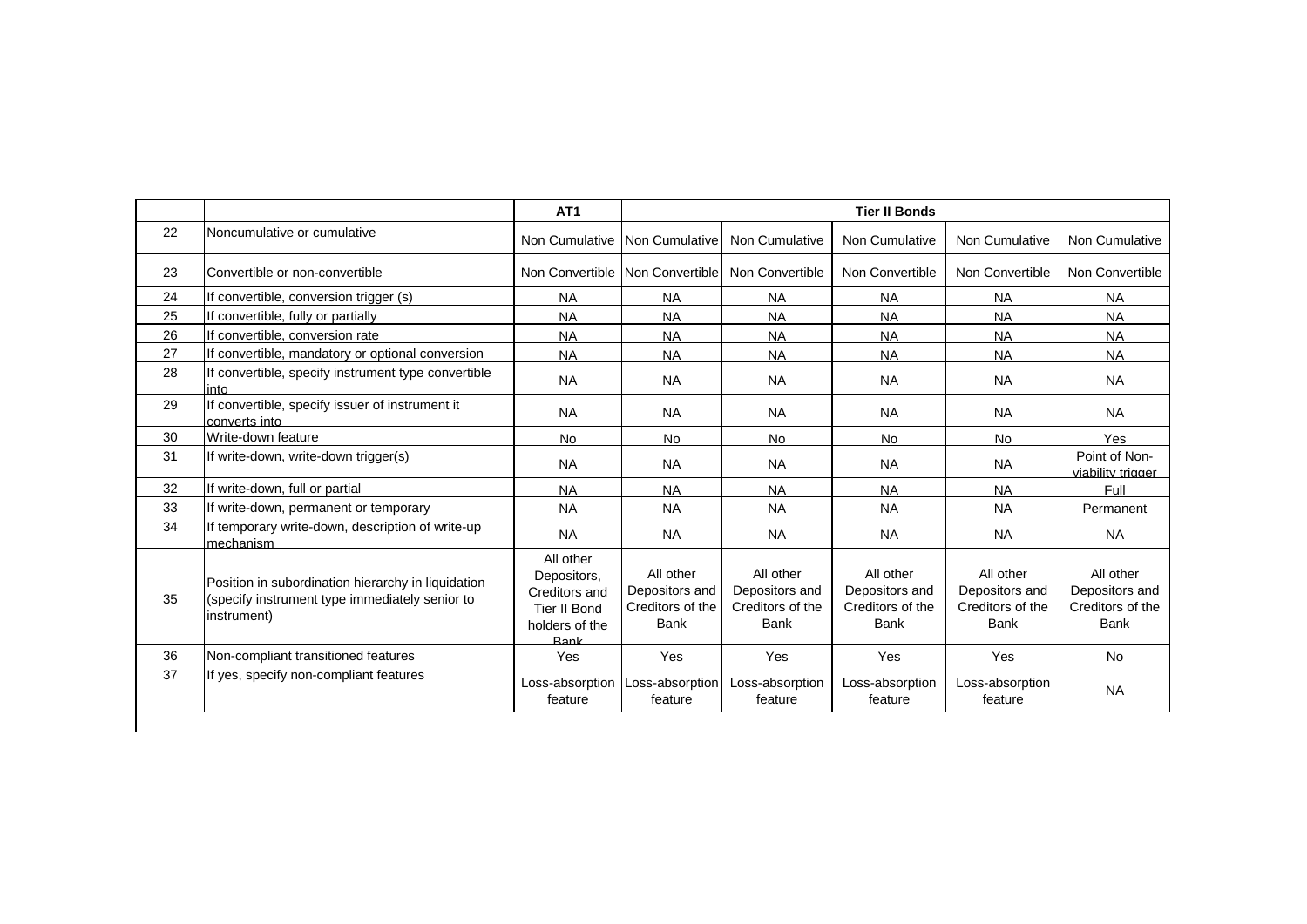

# **TABLE DF 14 – FULL TERMS AND CONDITIONS OF REGULATORY CAPITAL INSTRUMENTS**

DF 14 is available on the Bank's website www.bankofmaharashtra.in under the line "Basel III Disclosures" TABLE DF 14 – FULL TERMS AND CONDITIONS OF REGULATORY CAPITAL<br>INSTRUMENTS<br>4 is available on the Bank's website <u>www.bankofmaharashtra.in</u> under the line "Ba<br>psures"<br>TABLE DF – 15: DISCLOSURE REQUIREMENT FOR REMUNERATION<br>Qu

# **TABLE DF – 15: DISCLOSURE REQUIREMENT FOR REMUNERATION**

## **Quantitative and Qualitative Disclosures: Not Applicable**

## **TABLE DF – 16: EQUITIES: DISCLOSURE FOR BANKING BOOK POSITIONS**

#### **Qualitative Disclosure:**

General qualitative disclosure requirement with respect to Equity Risk.

- In accordance with RBI guidelines and in line with Bank's Investment Management Policy on investment classification and valuation, Investments are classified on the date of purchase into "Held for Trading" (HFT), "Available for Sale" (AFS) and "Held to Maturity" (HTM) categories. Investments which Bank intends to hold till maturity are classified as HTM securities. In accordance with RBI guidelines and in line with Bank's Investment Management Policy<br>on investment classification and valuation, Investments are classified on the date of<br>purchase into "Held for Trading" (HFT), "Availabl
- Investments in equity of subsidiaries and joint ventures are required to classify under HTM category in accordance with RBI guidelines. These are held with a strategic objective to maintain strategic relationships or for strategic business purposes.
- Investments classified under HTM category are carried at their acquisition cost and not • Investments classified under HTM category are carried at their acquisition cost and not<br>marked to market. Any diminution, other than temporary, in the value of equity investments is provided for. Any loss on sale of investments in HTM category is recognised in the Statement of Profit and Loss. Any gain from sale of investments under HTM category is recognised in the Statement of Profit and Loss and is appropriated, net of taxes and statutory reserve, to "Capital Reserve" in accordance with the RBI Guidelines. investments is provided for. Any loss on sale of investments in HTM category is<br>recognised in the Statement of Profit and Loss. Any gain from sale of investments under<br>HTM category is recognised in the Statement of Profit m strategic relationships or for strategic business<br>
ied under HTM category are carried at their acc<br>
... Any diminution, other than temporary, in<br>
wided for. Any loss on sale of investments<br>
tatement of Profit and Loss. A
- As per RBI guidelines, Bank is allowed to hold investments in units of Venture Capital Fund (VCF) under Banking Book (HTM category) for initial period of 3 years and valued at cost during this period. • As per RBI guidelines, Bank is allowed to hold investments in units of Fund (VCF) under Banking Book (HTM category) for initial period of 3 y at cost during this period.

## **Quantitative Disclosures**

## **1. Value of Investments**

**Investments Value as per Balance Sheet Fair Value Publicly Quoted Share Values (if materially different from fair value** Unquoted  $878.96$  878.96 878.96 N.A Quoted NIL NIL NIL NIL NIL NIL NIL **Value Fair Valuefrom fair** 

(Amount in Rs million)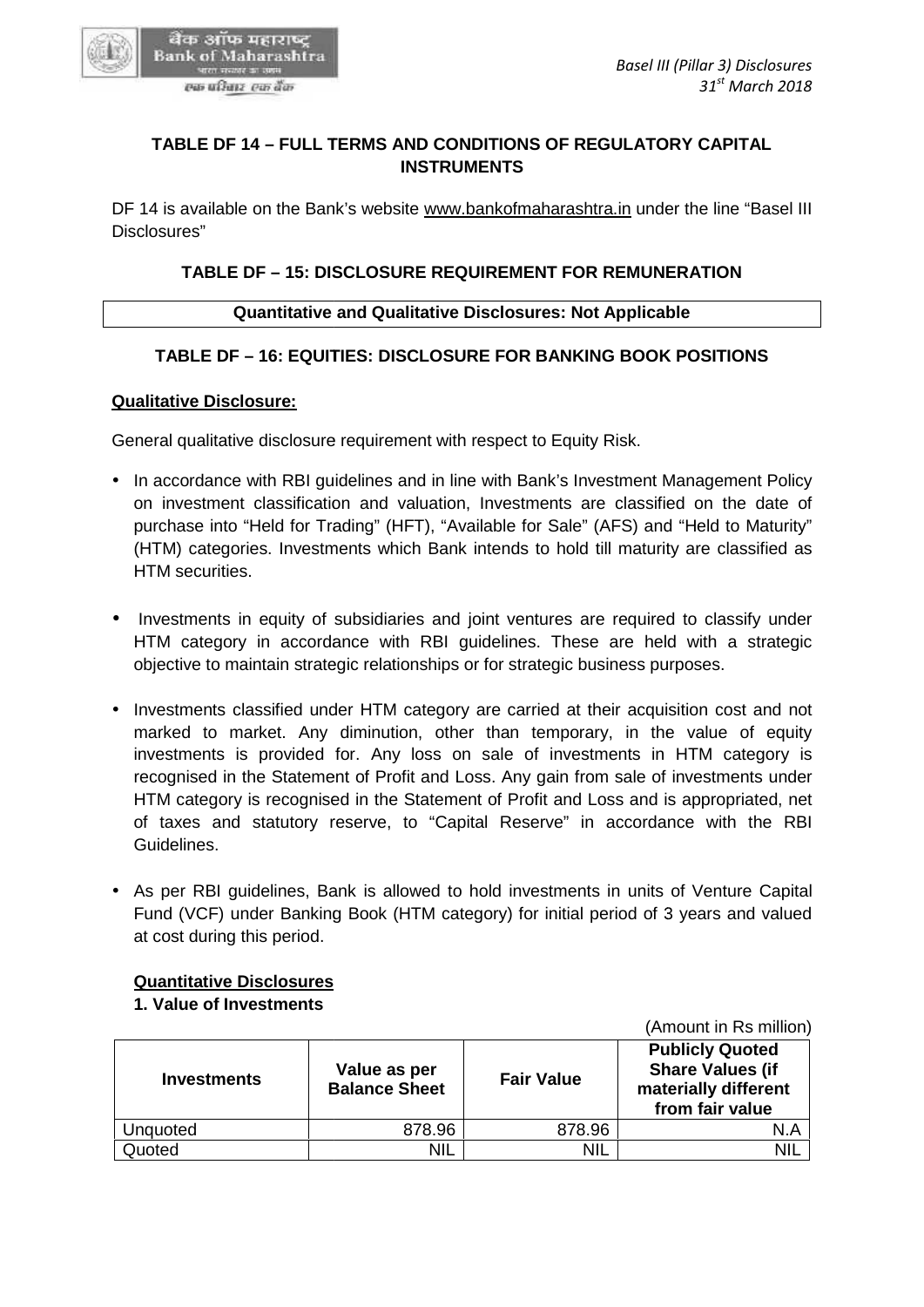

#### एक परिवार-एक बैंक

| <b>Investments</b>                                                                                                                                                                          | <b>Publicly Traded</b> | <b>Privately Held</b> |
|---------------------------------------------------------------------------------------------------------------------------------------------------------------------------------------------|------------------------|-----------------------|
| Associate and Joint<br>Subsidiary,<br><b>Ventures</b>                                                                                                                                       | <b>NIL</b>             | 734.21                |
| Other shares of PSU/Corporate,<br>which were in the books of the Bank<br>under HTM category<br>as<br>- on<br>02.09.2004 and as<br><b>RBI</b><br>per<br>guidelines, can be retained as such. | <b>NIL</b>             | <b>NIL</b>            |
| <b>Venture Capital Funds</b>                                                                                                                                                                | <b>NIL</b>             | 144.75                |

# **3. Gain/ Loss Statement 3.**

(Amount in Rs million)

|                                                                       | (Amount in Rs million) |  |
|-----------------------------------------------------------------------|------------------------|--|
| <b>Particulars</b>                                                    | <b>Amount</b>          |  |
| Cumulative realized gains (losses arising from sales and liquidations | <b>NIL</b>             |  |
| in the reporting period.                                              |                        |  |
| Total unrealized gains (losses)                                       | <b>NIL</b>             |  |
| Total latent revaluation gains (losses)                               | <b>NIL</b>             |  |
| Any amount of the above included in Tier I and Tier II capital        | <b>NIL</b>             |  |

#### **4. Capital Requirement for Banking Book 4. Capital Requirement**

| Cumulative realized gains (losses arising from sales and liquidations | NIL              |                 |               |                        |
|-----------------------------------------------------------------------|------------------|-----------------|---------------|------------------------|
| in the reporting period.                                              |                  |                 |               |                        |
| Total unrealized gains (losses)                                       | <b>NIL</b>       |                 |               |                        |
| Total latent revaluation gains (losses)                               | <b>NIL</b>       |                 |               |                        |
| Any amount of the above included in Tier I and Tier II capital        | <b>NIL</b>       |                 |               |                        |
|                                                                       |                  |                 |               |                        |
| 4. Capital Requirement for Banking Book                               |                  |                 |               |                        |
|                                                                       |                  |                 |               | (Amount in Rs million) |
|                                                                       | Treatment        |                 | <b>Risk</b>   | <b>Capital</b>         |
| <b>Investments</b>                                                    | under            | <b>Exposure</b> | Weighted      | <b>Requirement</b>     |
|                                                                       | <b>Basel III</b> |                 | <b>Assets</b> | @10.875%               |
| Subsidiary,<br>Associate                                              | <b>Risk</b>      | 732.71          | 1831.78       | 199.21                 |
| Joint<br>and<br>Ventures                                              | weighted         |                 |               |                        |
| Capital<br>,Venture                                                   | at 250%          |                 |               |                        |
| <b>Funds</b>                                                          | <b>Risk</b>      | 144.75          | 217.13        | 23.61                  |
|                                                                       | weighted         |                 |               |                        |
|                                                                       | at 150%          |                 |               |                        |
| of<br>Other<br>shares                                                 | <b>NIL</b>       | <b>NIL</b>      | <b>NIL</b>    | <b>NIL</b>             |
| PSU/Corporate, which                                                  |                  |                 |               |                        |
| were in the books of                                                  |                  |                 |               |                        |
| the Bank under HTM                                                    |                  |                 |               |                        |
| category<br>as<br>on                                                  |                  |                 |               |                        |
| 02.09.2004 and as per                                                 |                  |                 |               |                        |
| RBI guidelines, can be                                                |                  |                 |               |                        |
| retained as such.                                                     |                  |                 |               |                        |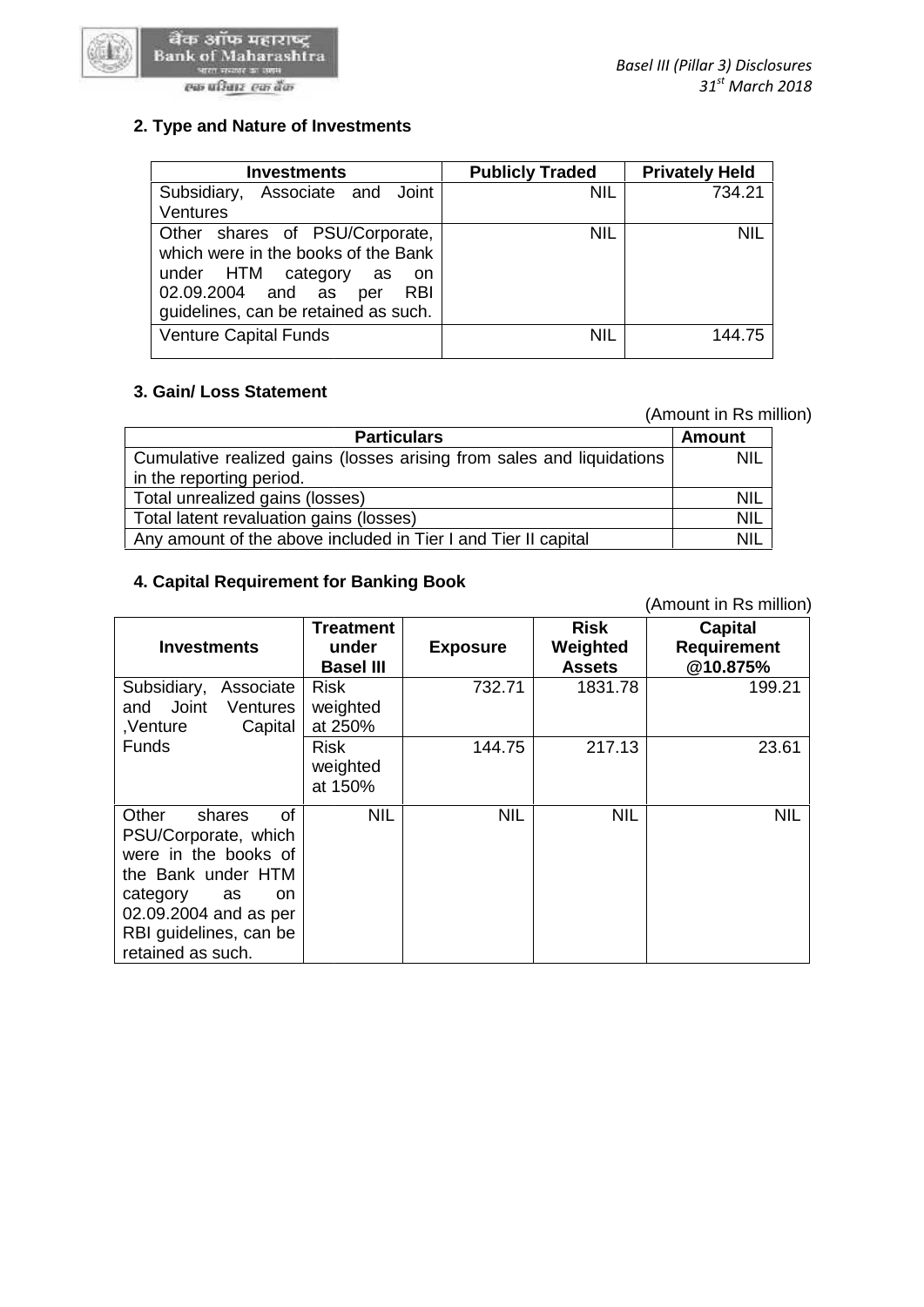

# **LEVERAGE RATIO DISCLOSURE**

| Table DF-17 - Summary Comparison of accounting assets vs. leverage ratio exposure<br>measure |                                                                                                                                                                                                             |                      |  |  |  |
|----------------------------------------------------------------------------------------------|-------------------------------------------------------------------------------------------------------------------------------------------------------------------------------------------------------------|----------------------|--|--|--|
| Sr.<br>No.                                                                                   | Item                                                                                                                                                                                                        | (Rs. in<br>millions) |  |  |  |
|                                                                                              | Total consolidated assets as per published financial statements                                                                                                                                             | 1563287.47           |  |  |  |
| $\overline{2}$                                                                               | Adjustments for Investments in Banking, Financial, Insurance and<br>Commercial entities that are consolidated for accounting purposes but<br>outside the scope of regulatory consolidation (Out of 1 above) | (0.00)               |  |  |  |
| 3                                                                                            | Adjustments for fiduciary assets recognized on the balance sheet<br>pursuant to the operative accounting framework but excluded from the<br>leverage ratio exposure measure                                 | 0.00                 |  |  |  |
| 4                                                                                            | Adjustments for derivative financial instruments                                                                                                                                                            | 2496.50              |  |  |  |
| 5                                                                                            | Adjustment for securities financing transactions (i.e. repos and similar<br>secured lending)                                                                                                                | 0.00                 |  |  |  |
| 6                                                                                            | Adjustment for off-balance sheet items (i.e. conversion to credit<br>equivalent amounts of off- balance sheet exposures)                                                                                    | 81519.31             |  |  |  |
| $\overline{7}$                                                                               | Other adjustments                                                                                                                                                                                           | (26541.90)           |  |  |  |
| 8                                                                                            | <b>Leverage Ratio Exposure</b>                                                                                                                                                                              | 1620761.38           |  |  |  |

| 6              | Adjustment for off-balance sheet items (i.e. conversion to credit                                                                           | 81519.31            |
|----------------|---------------------------------------------------------------------------------------------------------------------------------------------|---------------------|
|                | equivalent amounts of off- balance sheet exposures)                                                                                         |                     |
| $\overline{7}$ | Other adjustments                                                                                                                           | (26541.90)          |
| 8              | Leverage Ratio Exposure                                                                                                                     | 1620761.38          |
|                |                                                                                                                                             |                     |
|                | Table DF-18 - Leverage Ratio Common Disclosure Template                                                                                     |                     |
| Sr.<br>No.     | <b>Item</b>                                                                                                                                 | (Rs. in<br>million) |
|                | <b>On-Balance Sheet Exposure</b>                                                                                                            |                     |
| $\mathbf{1}$   | On-balance sheet items (excluding derivatives and SFTs, but including<br>collateral)                                                        | 1563287.47          |
| $\overline{2}$ | (Asset amounts deducted in determining Basel III Tier 1 capital)                                                                            | (26541.90)          |
| $\overline{3}$ | Total on-balance sheet exposures (excluding derivatives and SFTs)<br>(sum of lines 1 and 2)                                                 | 1536745.57          |
|                | <b>Derivative Exposure</b>                                                                                                                  |                     |
| 4              | Replacement cost associated with all derivatives transactions (i.e. net of<br>eligible cash variation margin)                               | 353.90              |
| 5              | Add-on amounts for PFE associated with all derivatives transactions                                                                         | 2142.60             |
| 6              | Gross-up for derivatives collateral provided where deducted from the<br>balance sheet assets pursuant to the operative accounting framework | 0.00                |
| $\overline{7}$ | (Deductions of receivables assets for cash variation margin provided in<br>derivatives transactions)                                        | 0.00                |
| 8              | (Exempted CCP leg of client-cleared trade exposures)                                                                                        | 0.00                |
| 9              | Adjusted effective notional amount of written credit derivatives                                                                            | 0.00                |
| 10             | (Adjusted effective notional offsets and add-on deductions for written<br>credit derivatives)                                               | 0.00                |
| 11             | Total derivative exposures (sum of lines 4 to 10)                                                                                           | 2496.50             |
|                | <b>Securities Financing Transaction Exposures</b>                                                                                           |                     |
| 12             | Gross SFT assets (with no recognition of netting), after adjusting for<br>sale accounting transactions                                      | 0.00                |
| 13             | (Netted amounts of cash payables and cash receivables of gross SFT<br>assets)                                                               | 0.00                |
| 14             | CCR exposure for SFT assets                                                                                                                 | 0.00                |
| 15             | Agent transaction exposures                                                                                                                 | 0.00                |
| 16             | Total securities financing transaction exposures (sum of lines 12<br>to 15)                                                                 | 0.00                |